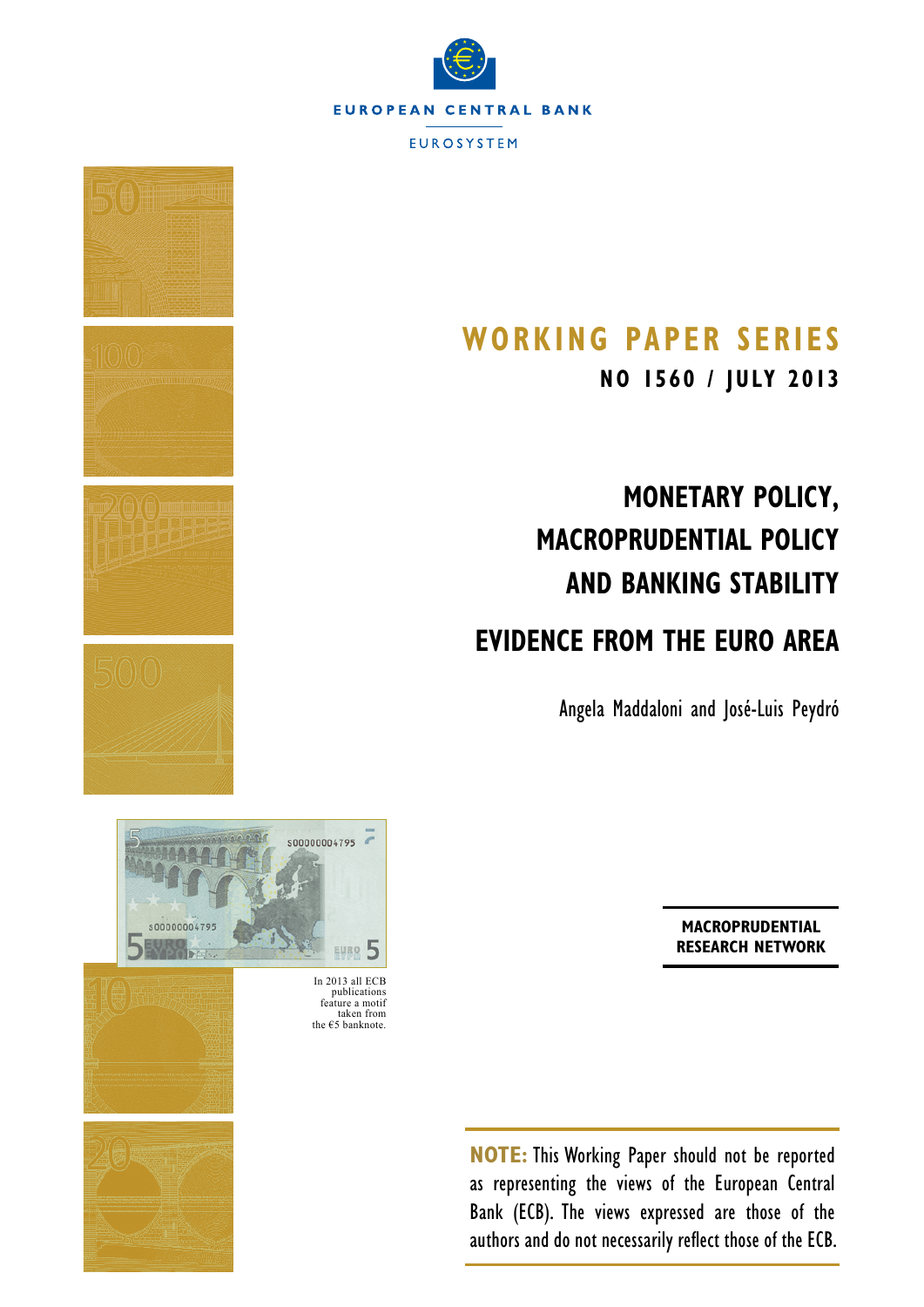#### **Macroprudential Research Network**

This paper presents research conducted within the Macroprudential Research Network (MaRs). The network is composed of economists from the European System of Central Banks (ESCB), i.e. the national central banks of the 27 European Union (EU) Member States and the European Central Bank. The objective of MaRs is to develop core conceptual frameworks, models and/or tools supporting macro-prudential supervision in the EU.

The research is carried out in three work streams: 1) Macro-financial models linking financial stability and the performance of the economy; 2) Early warning systems and systemic risk indicators; 3) Assessing contagion risks.

MaRs is chaired by Philipp Hartmann (ECB). Paolo Angelini (Banca d'Italia), Laurent Clerc (Banque de France), Carsten Detken (ECB), Simone Manganelli (ECB) and Katerina Šmídková (Czech National Bank) are workstream coordinators. Javier Suarez (Center for Monetary and Financial Studies) and Hans Degryse (Katholieke Universiteit Leuven and Tilburg University) act as external consultants. Fiorella De Fiore (ECB) and Kalin Nikolov (ECB) share responsibility for the MaRs Secretariat.

The refereeing process of this paper has been coordinated by a team composed of Gerhard Rünstler, Kalin Nikolov and Bernd Schwaab (all ECB).

The paper is released in order to make the research of MaRs generally available, in preliminary form, to encourage comments and suggestions prior to final publication. The views expressed in the paper are the ones of the author(s) and do not necessarily reflect those of the ECB or of the ESCB.

#### **Acknowledgements**

We thank the comments and suggestions by Rafael Repullo and an anonymous referee. We also thank Stijn Claessens, Pierre-Olivier Gourinchas, Ayhan Kose, Soledad Martínez-Peria, Steven Ongena, Egon Zakrajsek, and the conference participants of the 2011 IMF Annual Research Conference, the IJCB Spring 2012 Conference and the ECB Workshop on "Analysing the Role of Credit in the Macroeconomy." The views presented in this paper are those of the authors and should not be attributed to the European Central Bank or the Eurosystem.

#### **Angela Maddaloni**

[European Central Bank](http://www.ecb.europa.eu/home/html/index.en.html); e-mail: [angela.maddaloni@ecb.europa.eu](mailto:angela.maddaloni%40ecb.europa.eu?subject=)

#### **José-Luis Peydró**

[Universitat Pompeu Fabra](http://www.upf.edu/en/) and [Barcelona GSE](http://www.barcelonagse.eu/); e-mail: [jose.peydro@upf.edu](mailto:jose.peydro%40upf.edu?subject=)

#### **© European Central Bank, 2013**

| <b>Address</b>        | Kaiserstrasse 29, 60311 Frankfurt am Main, Germany  |
|-----------------------|-----------------------------------------------------|
| <b>Postal address</b> | Postfach 16 03 19, 60066 Frankfurt am Main, Germany |
| <b>Telephone</b>      | $+496913440$                                        |
| Internet              | http://www.ecb.europa.eu                            |
| Fax                   | $+496913446000$                                     |
|                       |                                                     |

All rights reserved.

| ISSN                   | 1725-2806 (online)           |
|------------------------|------------------------------|
| <b>EU Catalogue No</b> | $QB-AR-13-057-EN-N$ (online) |

Any reproduction, publication and reprint in the form of a different publication, whether printed or produced electronically, in whole or in part, is permitted only with the explicit written authorisation of the ECB or the authors.

This paper can be downloaded without charge from http://www.ecb.europa.eu or from the Social Science Research Network electronic library at http://ssrn.com/abstract\_id=2280485.

Information on all of the papers published in the ECB Working Paper Series can be found on the ECB's website, [http://www.ecb.](http://www.ecb.europa.eu/pub/scientific/wps/date/html/index.en.html) [europa.eu/pub/scientific/wps/date/html/index.en.html](http://www.ecb.europa.eu/pub/scientific/wps/date/html/index.en.html)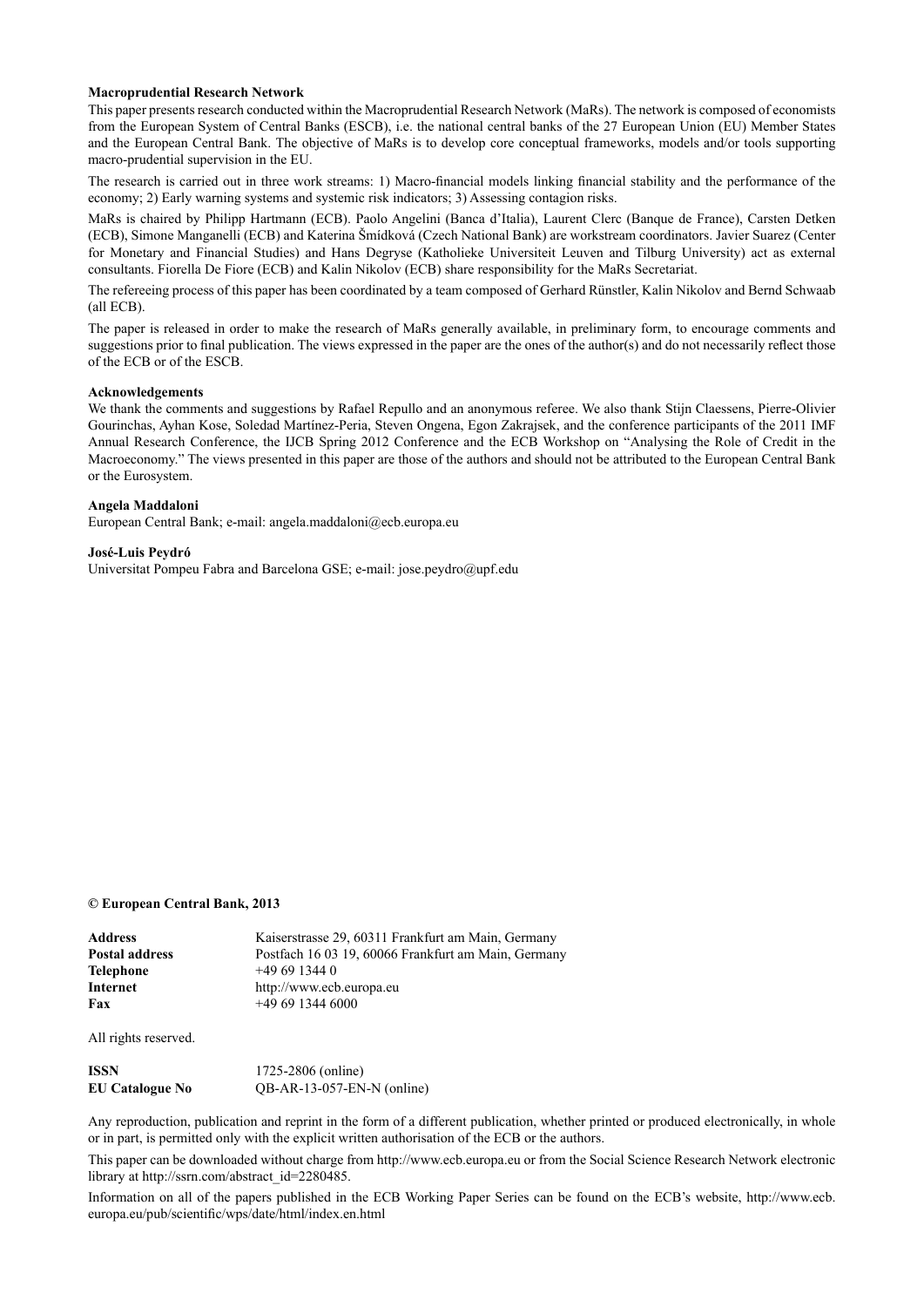## **Abstract**

We analyze the impact on lending standards of short-term interest rates and macroprudential policy before the 2008 crisis, and of the provision of central bank liquidity during the crisis. Exploiting the euro area institutional setting for monetary and prudential policy and using the Bank Lending Survey, we show that in the period prior to the crisis, in an environment of low monetary policy interest rates, bank lending conditions unrelated to borrowers' risk were softened. During the same period, we also provide some suggestive evidence of excessive risktaking for mortgages loans. At the same time, we show that the impact of low monetary policy rates on the softening of standards may be reduced by more stringent prudential policies on either bank capital or loan-to-value ratios. After the start of the 2008 crisis, we find that low monetary rates helped to soften lending conditions that were tightened because of bank capital and liquidity constraints, especially for business loans. Importantly, this softening effect is stronger for banks that borrow more long-term liquidity from the Eurosystem. Therefore, the results suggest that monetary policy rates and central bank provision of long-term liquidity complement each other in working against a possible credit crunch for firms.

JEL CODES: E51, E52, E58, G01, G21, G28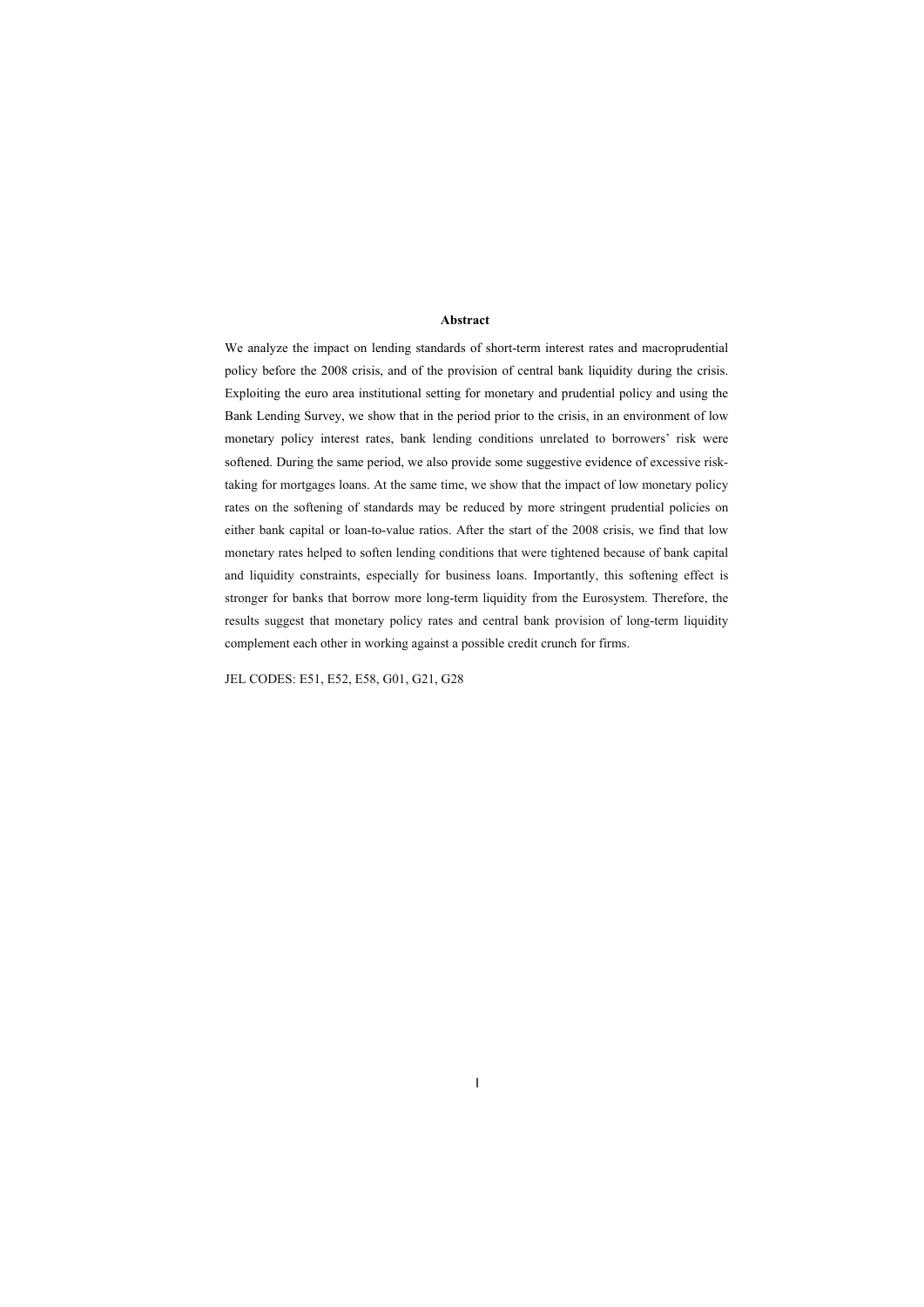#### **Non-technical summary**

The impact of low monetary policy rates on the risk attitude of the banking sector and its implications for the provision of credit to the economy is at the centre of the policy and academic debate. A related question is whether specific macro- and micro-prudential policies, designed to limit bank risk-taking, may reduce the potential negative impact of very low monetary rates on banking stability. On the other hand, once a crisis starts – and the risk in the balance sheets of banks realizes – a central issue is also whether standard monetary policy (low monetary rates) and the provision of long-term liquidity by the central bank may induce the banking sector to increase the supply of credit to firms and households.

The empirical analysis in this paper addresses these issues in the euro area covering the period from 2002 to the end of 2010. Therefore it investigates some of the causes and features of the recent financial crisis and also identifies appropriate prudential policies that can support the stability of the banking system. The evidence provided suggests that, prior to the start of the 2008 crisis, in an environment of low interest rates, there was a general increase in the risk taken by banks through their lending activity, in turn inducing an increase in the risk of the system. The environment of relatively low short-term interest rates prior to the start of the crisis seems to have contributed, through its impact on the balance sheets of banks, to the softening of lending standards for all categories of borrowers (both firms and households). Other factors that have been mentioned as possible culprits of the crisis, like low long-term interest rates and current account deficits, do not correlate much with soft lending standards. At the same time, there is suggestive evidence of excessive risk-taking in mortgage lending.

Most importantly for what concerns regulatory policies, the analysis shows also that the impact of low monetary rates on bank risk-taking is lower when more stringent prudential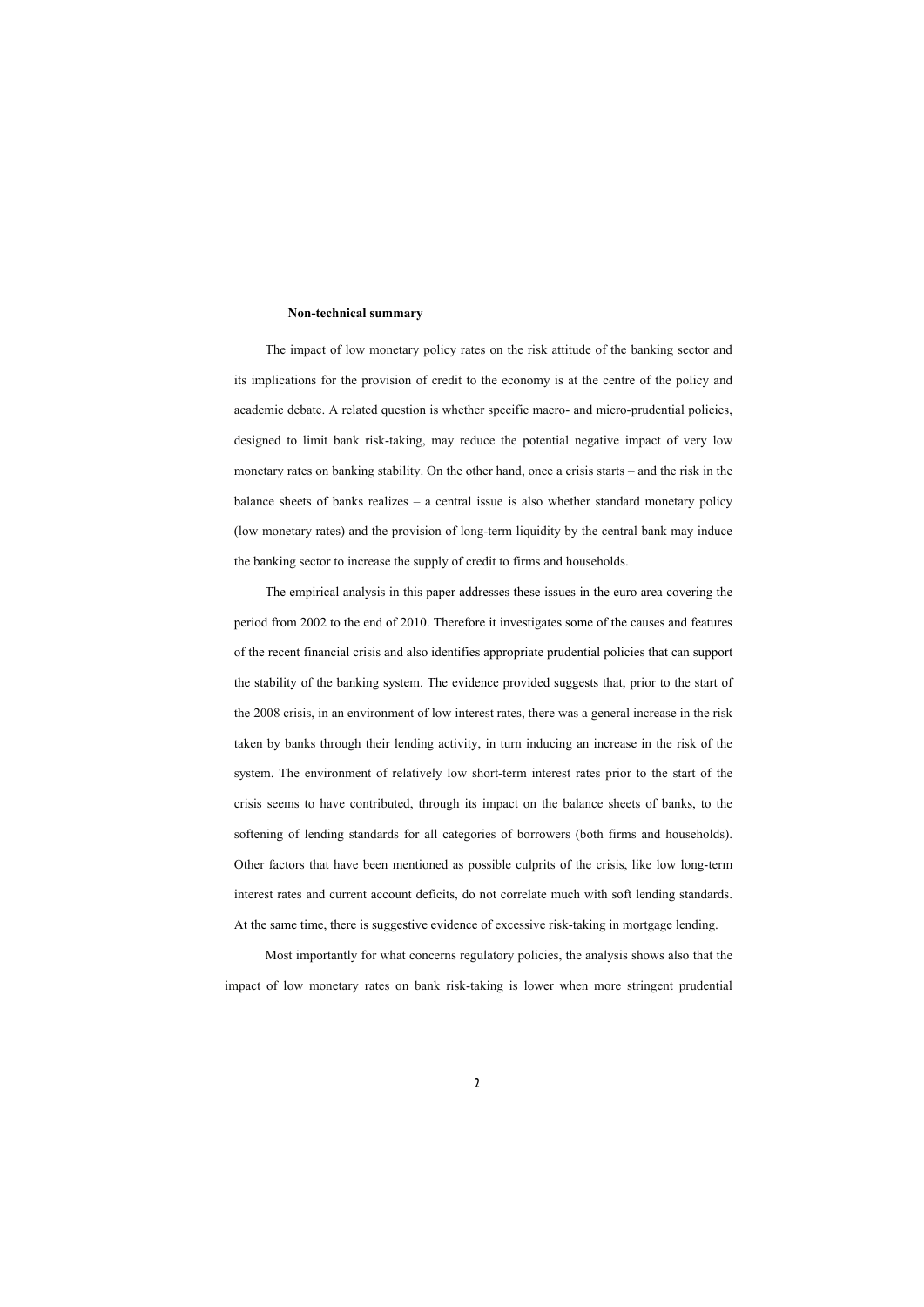policy on either bank capital or loan-to-value ratios for mortgages are in place. This implies that the potential dangers for banking stability arising in an environment of low monetary rates may be reduced by a more stringent regulatory and supervisory setting, including the enforcement of macroprudential policies. These results thus contribute to the analysis of the interaction between monetary and macroprudential policy.

After the start of the 2008 crisis, low monetary interest rates, by easing bank balance sheet constraints on capital and liquidity, have helped to soften lending standards for borrowers. This effect, moreover, is more pronounced for weaker banks –the banks with more need of stimulus. Our results suggest that monetary policy rates and central bank provision of long-term liquidity complement each other in working against a possible credit crunch for firms.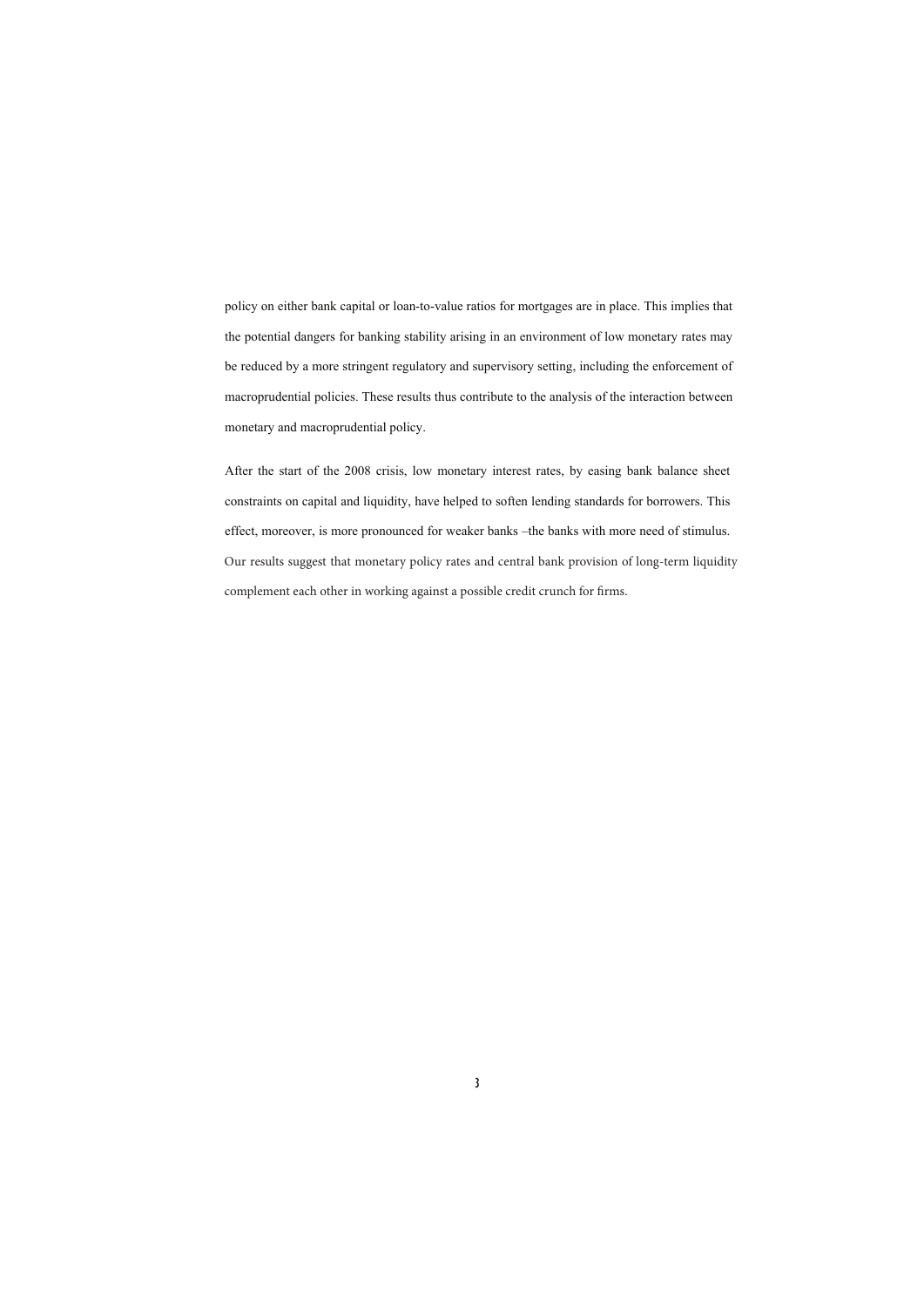# **1. Introduction**

1

Since the start of the severe banking crisis of 2008, the question of how monetary policy affects banking stability has been at the center of an intense academic and policy debate. Concerning the period before the crisis, a key question is whether low monetary policy rates might have spurred risk-taking by banks. Nominal rates during the 2002-2005 period were the lowest in the last decades, below Taylor-rule implied rates and even real rates were negative in several countries.<sup>2</sup>

While some recent literature shows that keeping monetary policy rates too low can increase banks' appetite for credit and liquidity risk due to banks' moral hazard problems (Jiménez et al., 2012a), overall the theoretical literature on this topic is inconclusive. In particular, recent theoretical banking micro-based work suggests that changes in the monetary policy rate may affect credit risk-taking by financial institutions. Allen and Gale (2000, 2004, 2007) show that under expansive monetary policy, and in the presence of bank moral hazard, risk-shifting in lending may occur.<sup>3</sup> Adrian and Shin (2010b) describe the risk-taking channel of monetary policy and show that expansive monetary policy increases lending and risktaking by banks when their Value at Risk (VaR) constraint is binding in capital. Acute agency problems in banks, combined with a reliance on short-term funding, may therefore lead low short-term interest rate - more than low long-term interest rate - to spur risk-taking (Diamond

 $2$  See Rajan (2010), Taylor (2007 and 2008), Calomiris (2008), Besley and Hennessy (2009), Diamond and Rajan (2009), Blanchard (2008 and 2009), Allen and Carletti (2010), Allen and Rogoff (2011), among others. See Reinhart and Rogoff (2009) for a history of financial crisis.

<sup>&</sup>lt;sup>3</sup> See Allen and Rogoff (2011), pages 23-25 for a summary of the Allen and Gale (2000, 2004, 2007) models. Low short-term interest rates make riskless assets less attractive and may result in a search-for-yield especially by those financial institutions with short-term time horizons (Rajan 2005, Blanchard 2008, Borio and Zhu 2008; See also Holmstrom and Tirole 2011, and the many references therein, Borio and Lowe 2002, Dell'Ariccia and Marquez 2006, Dell'Ariccia, Laeven and Marquez 2011, Valencia 2011).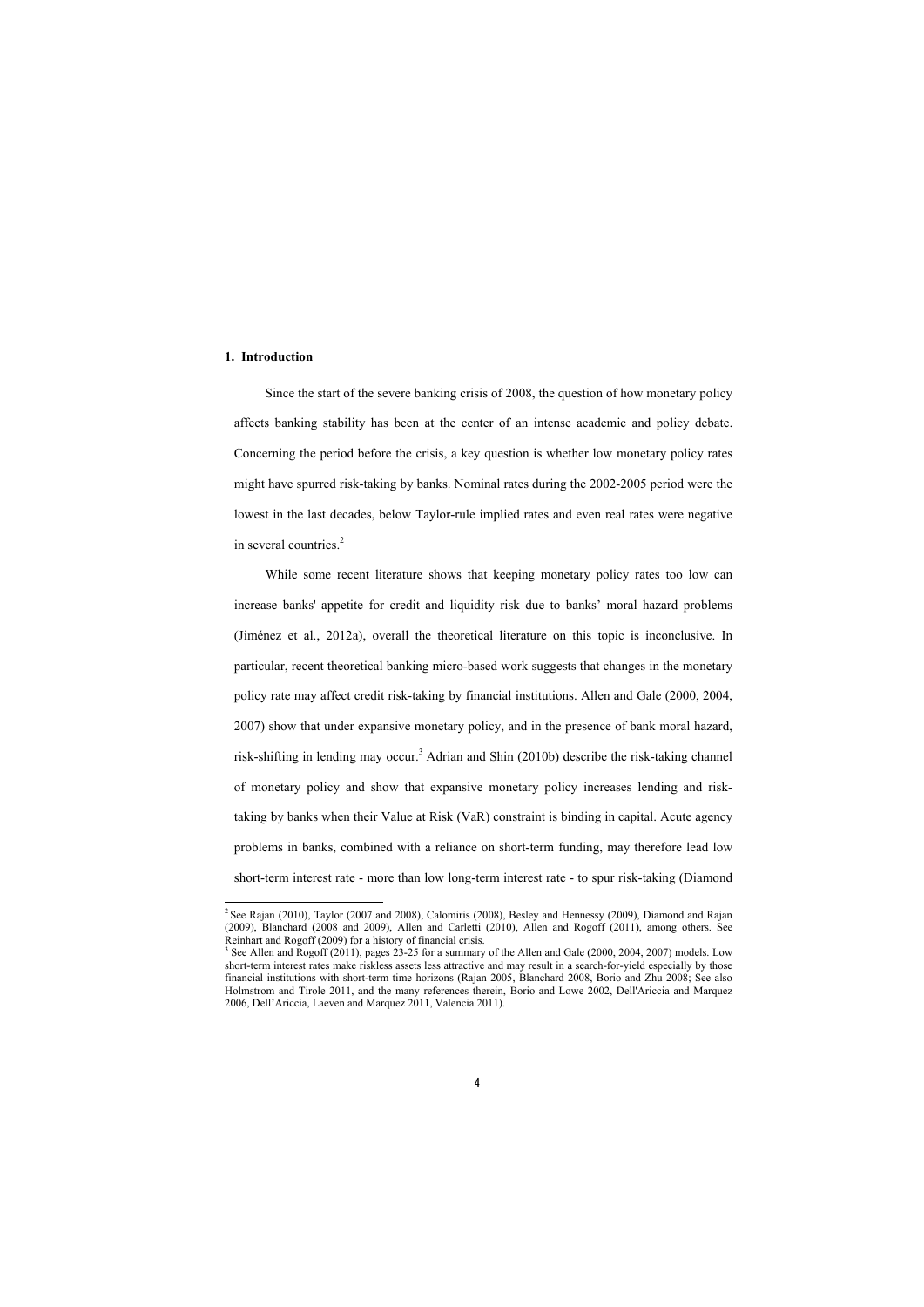and Rajan, 2006 and 2012). On the other hand, there are also mechanisms that could work in the other direction. Higher interest rates may, in general, increase the risk-taking incentives of borrowers due to moral hazard (Stiglitz and Weiss 1981), or even reduce the banks' net worth or charter value enough to make a "gambling for resurre[c](#page-6-0)tion" strategy attractive (Kane 1989). These countervailing effects make the impact of the short-term interest rate on credit risktaking ultimately a critical, yet largely unaddressed, empirical question.

A related question is whether prudential policy, by limiting moral hazard frictions, may reduce the impact of low monetary rates on risk-taking. But once the risk in the balance sheets of banks realizes and the crisis period starts, a central issue is whether low monetary rates and public provision of long-term liquidity may induce the banking sector to increase credit supply for firms and households.<sup>4</sup>

In this paper we empirically analyze these issues in the euro area, exploiting some unique features of the Monetary Union. First of all, the euro area represents a unique institutional setting with a common monetary policy but differences in the business and credit cycle and in prudential supervision. Moreover, in the euro area, funding to the corporate sector largely comes from banks and, therefore, a crisis affecting the banking sector has dramatic consequences for the real economy through the reduced credit provision. Finally, we take advantage of a unique dataset on lending conditions for the euro area (the Bank Lending Survey, BLS) – where we know whether and *why* loan conditions change for the pool of all borrowers, including the rejected applications.

First, before the 2008 crisis, we analyze whether monetary policy rates affect lending terms and conditions for business and household loans, over and above other factors identified

<span id="page-6-0"></span><sup>&</sup>lt;sup>4</sup> See e.g. Bernanke and Gertler (1995), Bernanke and Blinder (1992), Kashyap and Stein (2000), Gertler and Kiyotaki (2010), Adrian and Shin (2010b), Jiménez et al. (2012b). See also Giavazzi and Giovannini (2010).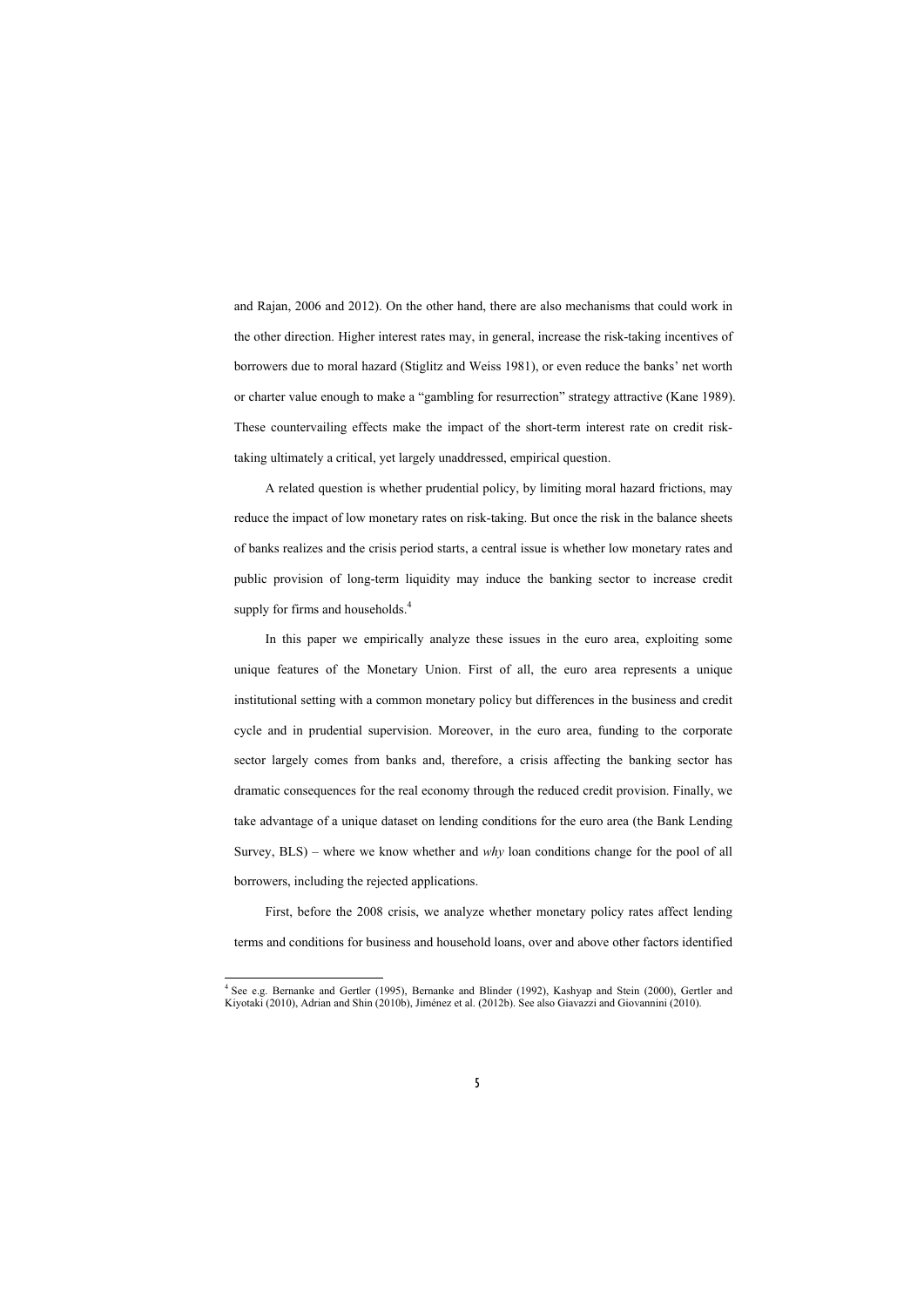as culprits of the last crisis, in particular low long-term interest rates and curr[en](#page-7-0)t account deficits, among others.<sup>5</sup> In particular, we focus on whether monetary policy rates affect changes in lending conditions that can be related to bank credit supply factors. These factors are bank capital and liquidity constraints – balance sheet factors - and competition pressures. They are not related to changes in the net worth and credit risk of borrowers, which can be considered credit demand factors related to the fundamentals of firms and households. Therefore, since these lending terms and conditions are unrelated to borrower quality, they reflect changes in credit and liquidity risk-taking by banks.<sup>6</sup>

We analyze whether more stringent prudential supervision and regulation for banks affect the impact of monetary policy on lending standards. We use two cross-country measures of prudential banking policy. The first is a measure originally developed by researchers at the World Bank on the *stringency* of bank capital supervision, i.e. how stringent capital requirements are applied to the banking sector in each country. The other measure, more related to macro-prudential policy, is based on the restrictions to the loan-to-value ratios  $(LTV)$  for mortgage loans applied in different countries.<sup>7</sup> Second, once the 2008 crisis starts, we run a similar analysis and investigate whether lower monetary policy rates soften lending conditions and in particular lending conditions due to bank capital and liquidity problems (supply factors). Moreover, we also include in the analysis the long-term liquidity provision of the ECB – the key (non-standard) monetary policy measure that has been implemented in the crisis. In this way we analyze whether the potential softening of lending conditions is stronger

<sup>&</sup>lt;sup>5</sup> Low long-term rates and current account deficits may proxy for global imbalances for capital inflows (a key determinant of liquidity). These factors may have been important for the crisis (see Besley and Hennessy 2009, Diamond and Rajan 2009, Bernanke 2010).

<sup>&</sup>lt;sup>6</sup> Banks take higher risk in their lending activity by granting loans with higher default probability and loss given default (credit risk), but also by lengthening the loan maturity as in Diamond and Rajan (2012), i.e. liquidity risktaking.

<span id="page-7-0"></span><sup>7</sup> See Barth, Caprio and Levine (2006) for the measure of stringency of bank capital and IMF (2011) for the restrictions on LTV ratios.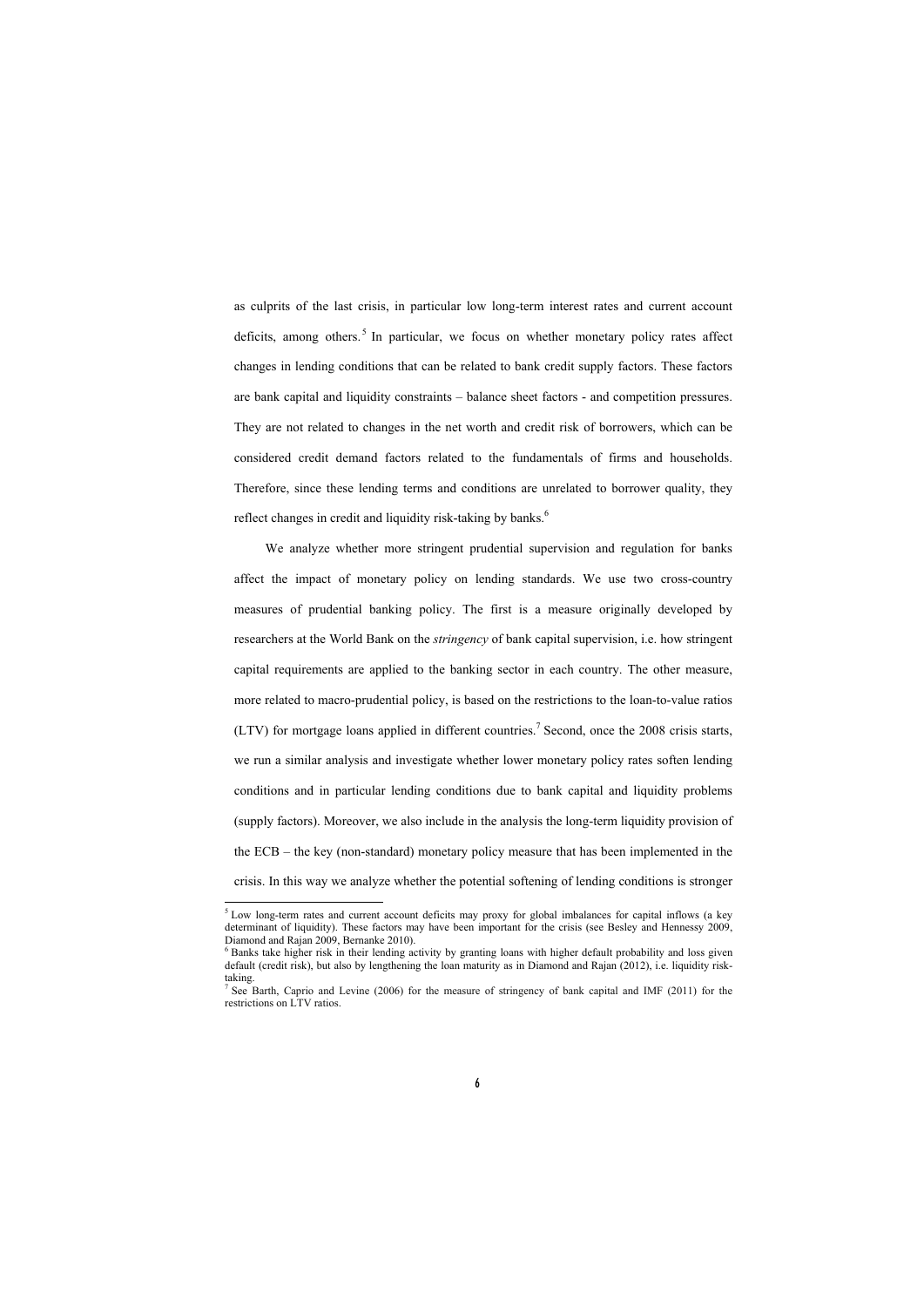in banking systems where banks have [l](#page-8-0)imited access to private liquidity in the wholesale markets and, therefore, recur more to the public liquidity from the Eurosystem (credit enhancement operations carried out by the ECB through full allotment fixed-rate long-term liquidity providing operations).

The empirical analysis of these questions in the euro area is of particular interest for three main reasons: (i) the European econom[y](#page-8-1) and its banking sector were heavily affected by the financial crisis. Moreover, bank financing constitutes around 75-80% of corporate funding in the euro area. $8$  (ii) The unique data on lending conditions in the euro area (from the Bank Lending Survey), as explained above and in Section 2, allow the identification of bank credit supply (not related to non-financial borrower demand/fundamentals). (iii) The monetary union provides a unique setting for this kind of analysis. Monetary policy (nominal) rates in the euro area are identical across countries, but there are significant differences in terms of GDP growth and inflation.<sup>9</sup> Moreover, banking supervision (and even somewhat regulation) is a responsibility of the national authorities, whereas the monetary policy is set by the Governing Council of the European Central Bank (ECB). Furthermore, as we will discuss also later, through time fixed effects we can control for unobservable time-varying common variables shocks that affect the monetary policy decisions of the ECB and lending standards, as for example commodity and oil prices shocks or expectations on euro area future GDP growth and inflation. In this case, the identification of monetary policy is largely cross-sectional which allow us to deal with the typical endogeneity problem of monetary policy to local economic conditions.

<sup>&</sup>lt;sup>8</sup> See Allen, Chui and Maddaloni (2004) for a comparison of the financial systems of Europe, USA and Asia.

<span id="page-8-1"></span><span id="page-8-0"></span><sup>9</sup> See e.g. Camacho et al. (2008) and Taylor (2008).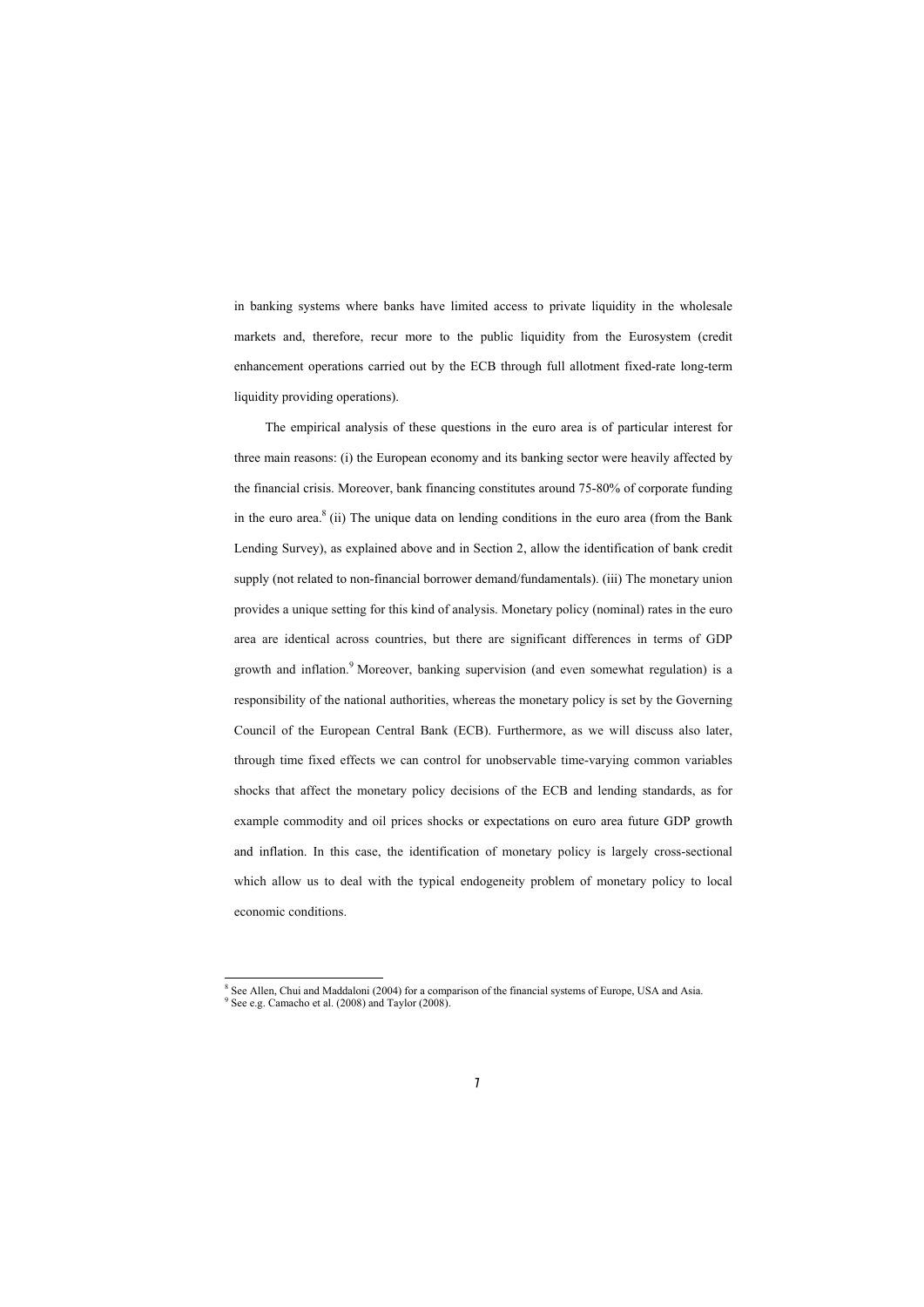A major identification challenge faced by researchers wanting to analyze the credit channel of monetary policy is to disentangle changes in loan demand and in loan supply.<sup>10</sup> It is very difficult to obtain data on the lending conditions applied to the *pool of potential borrowers* (including households and firms that were rejected), and to know whether, how and especially *why* banks change their lending conditions. The detailed answers of the confidential and unique Bank Lending Survey (BLS) for the euro area countries provide this information.<sup>11</sup> Importantly, the BLS reports and quantifies the factors affecting banks' decisions concerning change in lending conditions, which is a key piece of information to analyze credit and liquidity risk by banks. These factors can be grouped in (i) factors related to the quality and risk of loan applicants: net worth, collateral and credit risk of borrowing firms and households (therefore credit demand factors) [an](#page-9-0)d (ii) factors related to bank balance sheet capacity (capital and liquidity constraints and access to market funding) and competition pressures. These factors are not related to borrowers' risk and we interpret them as identifying bank risktaking. This detailed information that is available in the BLS is therefore crucial to identify the impact of monetary policy on loan supply and risk-taking.

We show that – prior to the start of the 2008 crisis – low (monetary policy) short-term interest rates may have contributed to soften lending conditions and terms, for both firms and households.<sup>12</sup> Specifically, low short-term rates tend to soften lending conditions due to changes in bank net worth, liquidity and competition (supply factors). When we include other factors that have been mentioned as possible culprits of the crisis, we note that the

<sup>&</sup>lt;sup>10</sup> See Bernanke and Gertler (1995) and Bernanke (2007) for the definitions of the (broad) credit channel of monetary policy, the non-financial borrower (firm and household) balance sheet channel, and the bank lending channel (or bank balance sheet channel).

See the Appendix for details about the survey and Maddaloni and Peydró (2011) for a discussion on the reliability of the information contained in it.

<span id="page-9-0"></span> $12$  Maddaloni and Peydró (2011) also show these results. They analyze changes in lending conditions and terms, whereas the key innovation of this paper is to analyze changes in lending conditions not related to borrower risk (i.e. to study bank risk-taking and credit supply).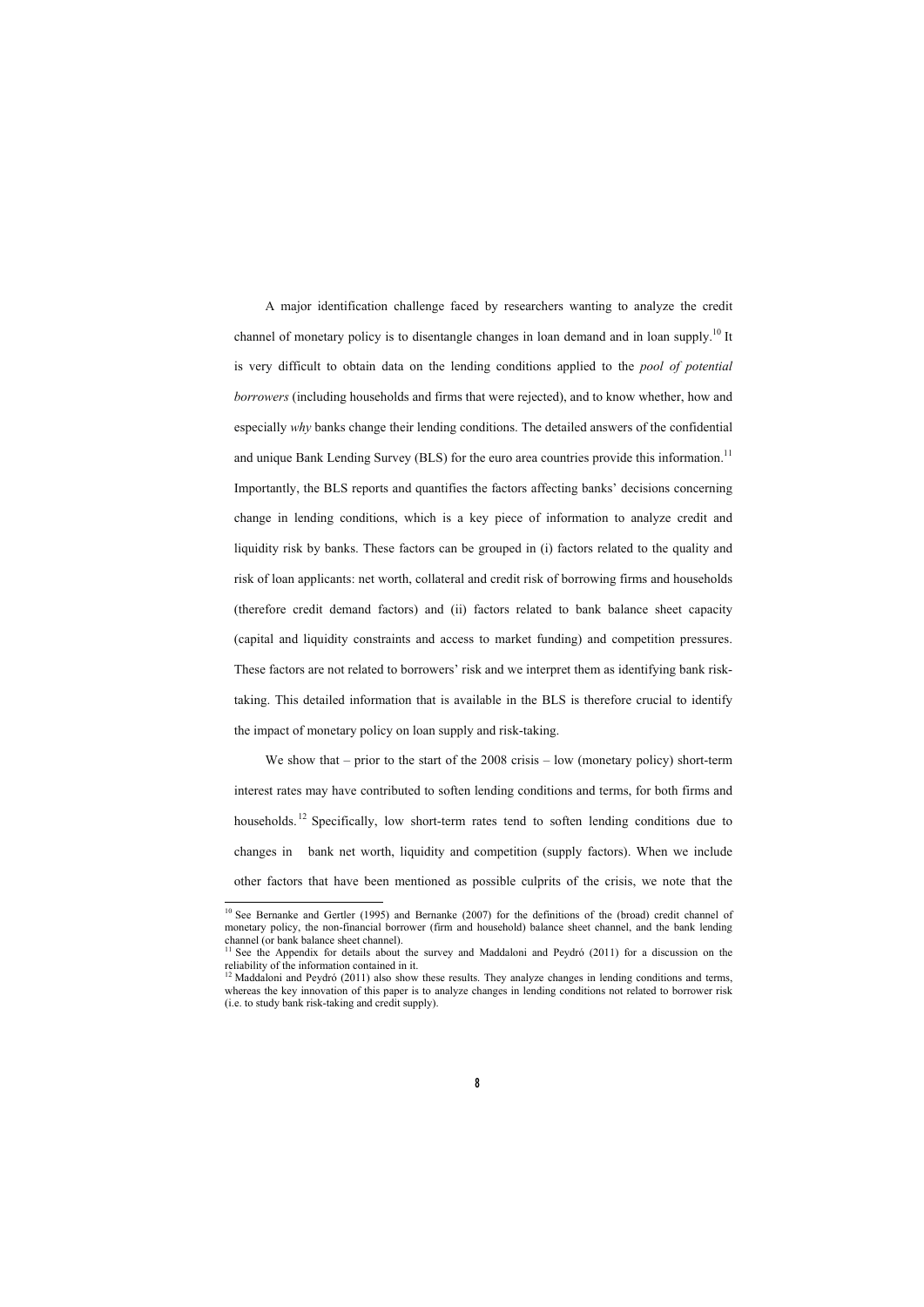impact of low short-term rates on lending standards is statistically and economically more significant than the effect of low long-term interest rates or current account deficits. In fact, we do not find robust evidence that low long-term rates and current account deficits correlate with soft lending standards. Finally, concerning regulatory policies, we find that the impact of low monetary policy rates on the softening of lending standards is reduced by more stringent prudential policy on either bank capital or  $LTV - i.e.,$  we find a heterogeneous impact of monetary rates on lending standards depending on the stringency of prudential policy.

The evidence that we present, suggests that, in an environment of low interest rates, there was a general increase in the risk taken by the banks through their lending decisions. It is important to point out that even this evidence would be enough to argue that the stability of the entire banking system was hampered and therefore the likelihood of a crisis increased. In other words, even if each single bank takes consciously more risk and correctly accounts for that, the accumulation of risk in the system would be greater with potential negative externalities to the financial sector and the real sector – i.e., systemic risk increases. However, we take one further step in the analysis and try to analyze the issue of "excessive" risk-taking from banks. Indeed, we find some suggestive evidence consistent with "excessive" risk-taking in mortgage loans when interest rates are low. We find that lending conditions are softened for borrowers that are considered riskier from the banks (as opposed to average borrowers). In this analysis we control for key factors as the business cycle, the long-term rates, the aggregate bank capital and liquidity position, and, crucially, for the changes in borrower risk and quality. Controlling for long-term interest rates is particularly important in this case as mortgage loans have long maturity and the lending standards should therefore be less affected by short-term rates.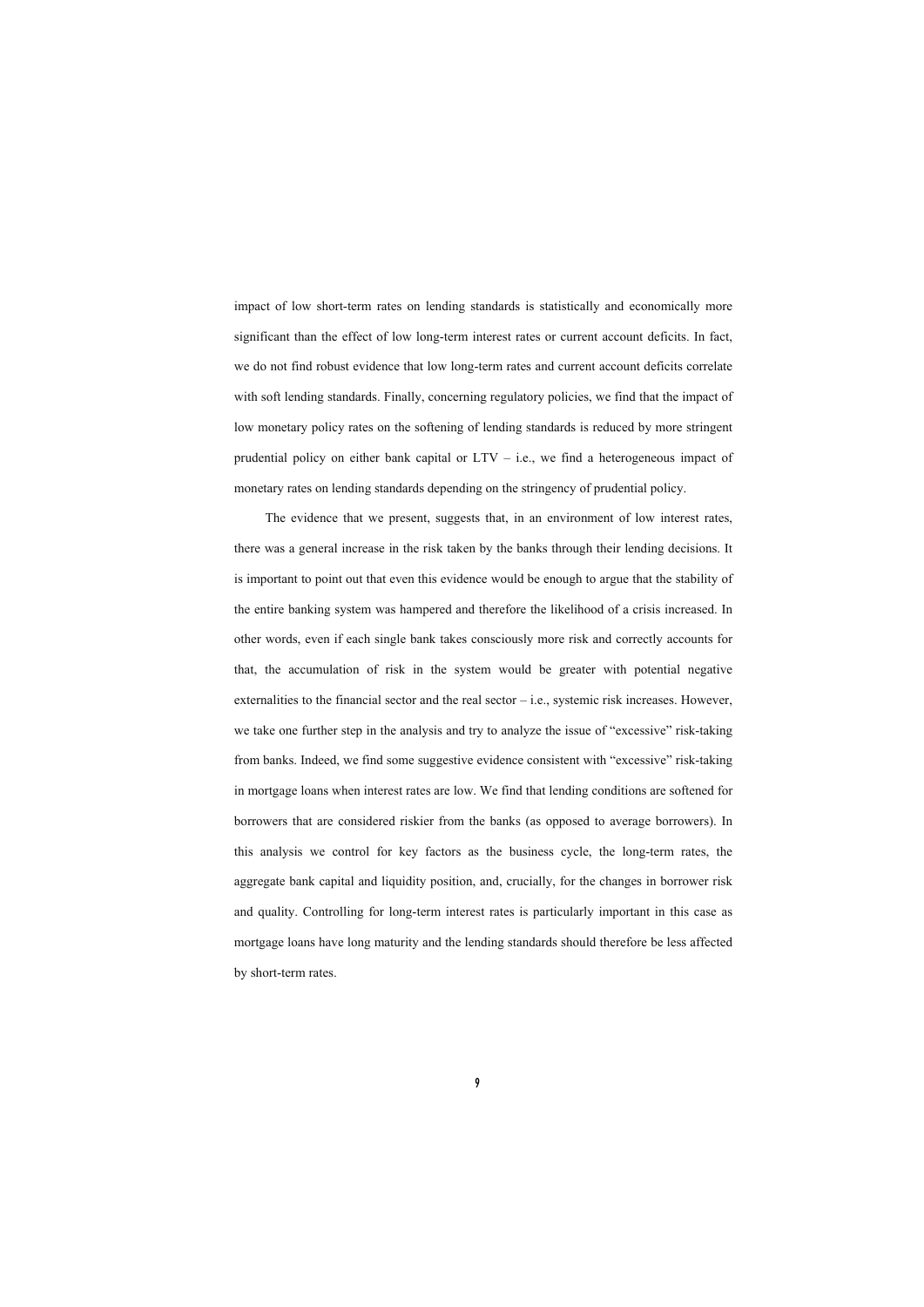After the start of the 2008 crisis, we find evidence t[hat](#page-11-0) low (monetary policy) short-term interest rates soften lending conditions and terms that were tightened because of bank capital and liquidity constraints. Moreover, these effects are stronger for banks that borrow more long-term liquidity provided by the Eurosystem through its "credit enhancement" policies (i.e., the banks with weaker balance sheets that are therefore more rationed in the wholesale market).<sup>13</sup> All these results are robust for business loans. Therefore, the results suggest that monetary policy rates and public provision of long-term liquidity complement each other in reducing a credit crunch for firms.<sup>14</sup>

We also find that banks entering the crisis with a better capital position can soften lending conditions more than banks with higher capital constraints. All this evidence is consistent with the action of the bank lending channel of monetary policy, both through changes in monetary rates and non-standard monetary policy measures (see Kashyap and Stein 2000; Bernanke and Gertler 1995; Adrian and Shin 2010b, Gertler and Kiyotaki 2010) – i.e., monetary policy has an effect on the supply of credit (over and above changes in borrowers' quality and risk). .

We make three specific contributions to the literature: (1) Given the detailed data available in the euro area BLS, we can analyze whether there is evidence of risk-taking by banks by focusing on changes in lending conditions and standards not related to borrowerdemand (firm or household) fundamentals (risk and quality), but due to changes in bank net worth and competition (capital, liquidity and competition), i.e. supply factors. This represents a step forward in the analysis of risk-taking compared to Maddaloni and Peydró (2011), where

<u>.</u>

 $13$  See Trichet (2009).

<span id="page-11-0"></span> $14$  See Jiménez et al (2012b) for the analysis and identification of credit crunch in Spain and Ciccarelli, Maddaloni and Peydró (2013) for an aggregate analysis at the euro area level, taking into account heterogeneity across countries.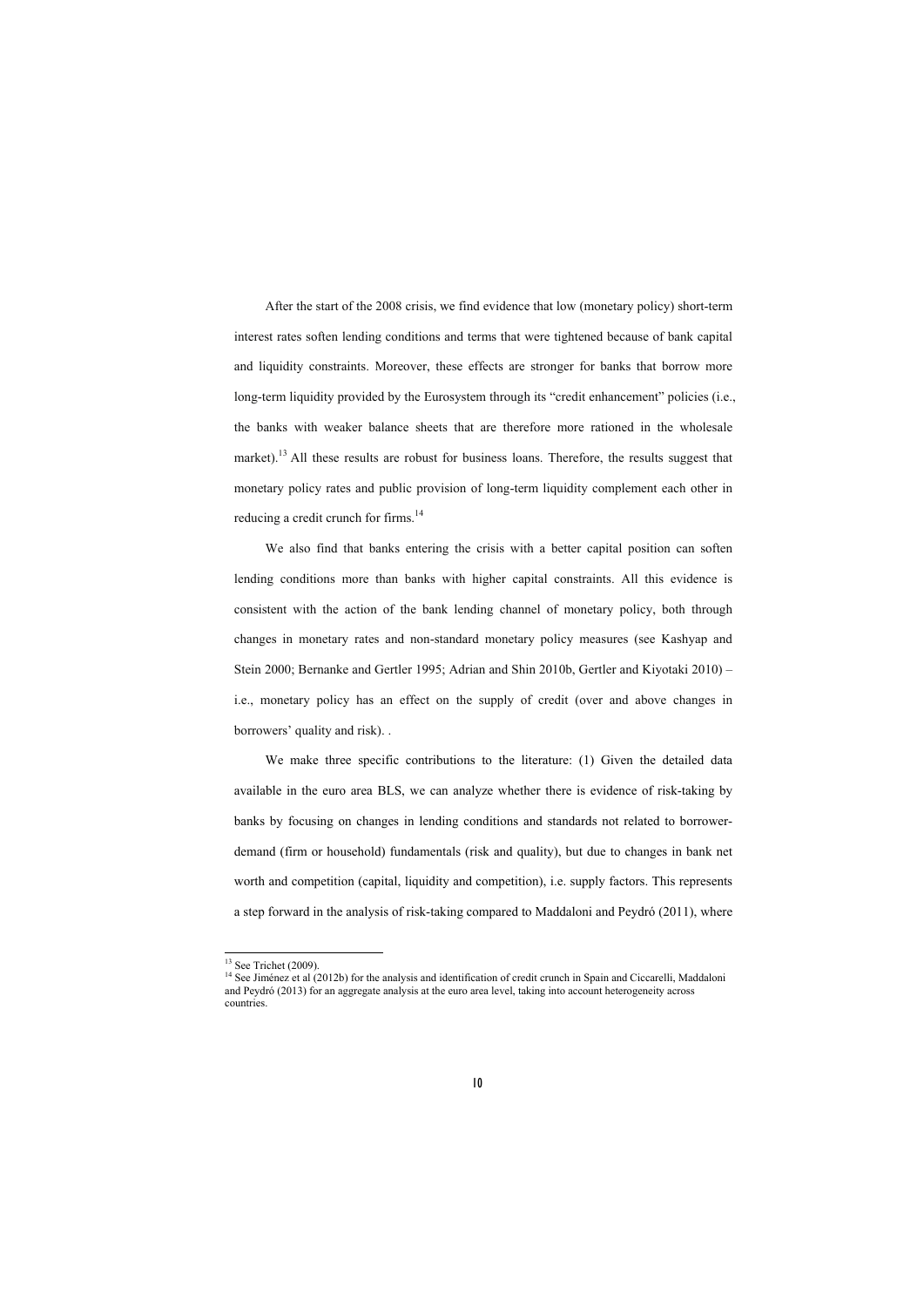we analyze changes only in the *overall* lending conditions. Overall lending conditions depend also on borrowers' quality and net worth (that are affected by "demand" factors). We control explicitly for changes in credit demand (as reported in the BLS) and we analyze the impact of low interest rates on specific lending conditions such as loan spread, volume, maturity, collateral and LTV. To identify *excessive* risk-taking we analyze loan conditions that banks apply to riskier borrowers, over and above improvements in borrowers' quality and risk, bank capital and liquidity and long-term interest rates. Moreover, we analyze the impact on lending standards (risk-taking) of monetary policy rates compared to other key factors mentioned as culprits of the crisis (in particular, current account deficits and long-term interest rates). (2) We use LTV restrictions for mortgage loans to analyze the impact on lending standards of the interaction between monetary policy and macro-prudential policy. (3) During the time of the crisis we investigate the impact of monetary policy on lending conditions and standards by considering changes in short-term monetary rates in conjunction with non-standard monetary policy measures carried out by the ECB through the full allotment fixed-rate long-term liquidity operations – we analyze whether changes in monetary policy carried out by variations in short-term rates and in public provision of long-term liquidity complement (or substitute) each other in softening lending standards.

The rest of the paper proceeds as follows. Section 2 describes the data and the methodological setup. Section 3 discusses the results, and Section 4 presents the conclusions.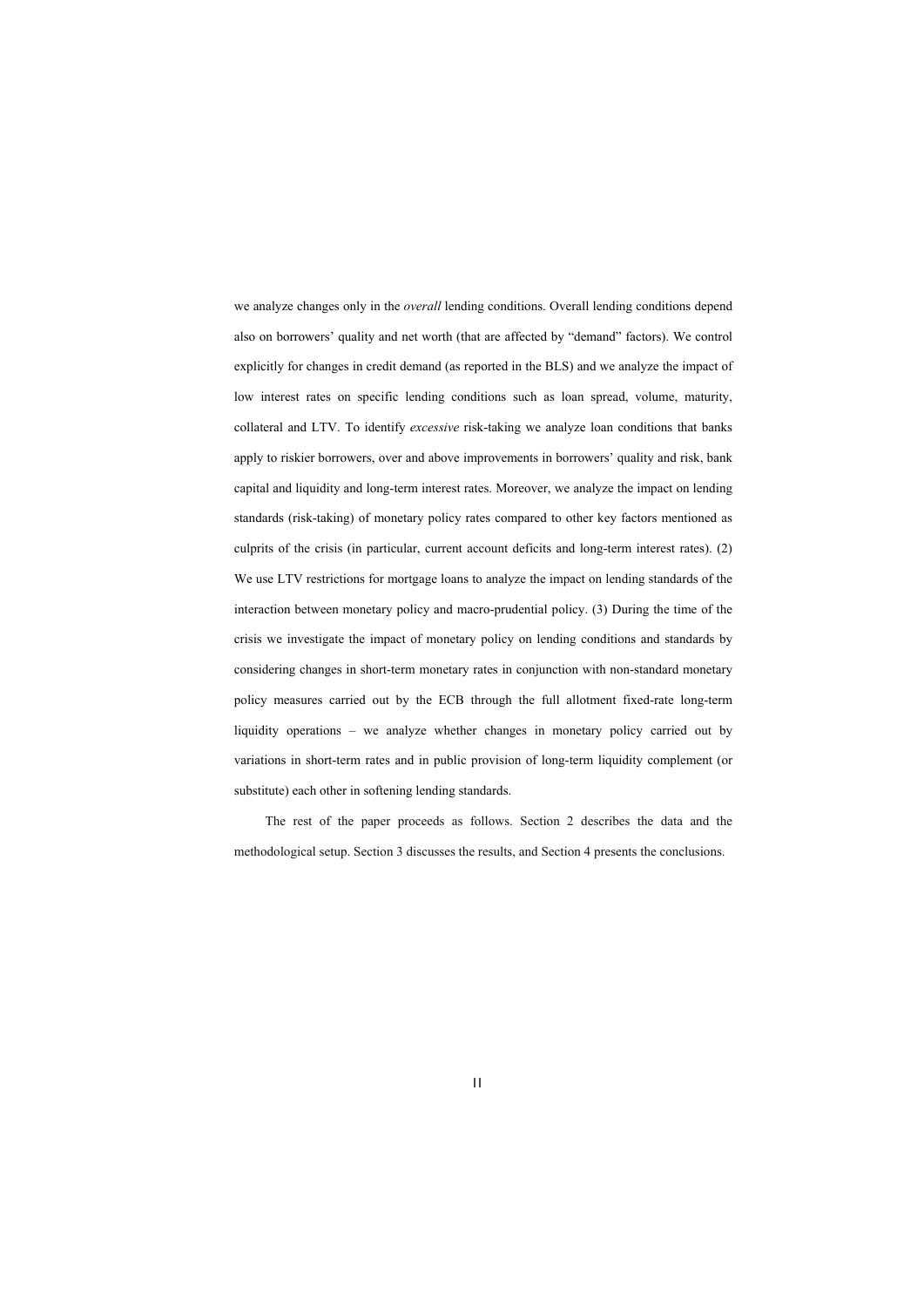# **2. Data**

1

### **Lending standards**

The main dataset used in the study are the answers from the Bank Lending Survey for the euro area (the BLS). National central banks request that banks (senior loan officers, such as the chairperson of the bank's credit committee) provide quarterly information on the lending conditions and terms they apply to customers and on the loan demand they receive, distinguishing between business, mortgage, and consumer loans.<sup>15</sup> Credit supply is monitored by asking about changes in lending conditions, about the factors responsible for these changes, and about the specific terms applied to customers (i.e., whether, why, and how lending conditions are changed).

The euro area results of the surv[ey](#page-13-0) – a weighted average of the answers received by commercial banks in each euro area country – are published every quarter on the website of the ECB. In a few countries t[he](#page-13-1) aggregate answers of the domestic samples are published by the respective national central banks. However, the overall sample including all the answers at the country and bank level is confidential.

Data from the euro area BLS are available since 2002:Q4. The main set of questions did not change since the start of the survey. While data are currently available for the 17 countries comprising the euro area, we restrict the analysis to the 12 countries in the monetary union as of 2002:Q4, thus we work with a balanced panel. Over this period we consistently have data for Austria, Belgium, France, Finland, Germany, Greece, Ireland, Italy, Luxembourg, Netherlands, Portugal, and Spain. The sample of banks is representative of the banking sector

<span id="page-13-1"></span><span id="page-13-0"></span><sup>&</sup>lt;sup>15</sup> We report only the results of the analysis on business and mortgage loans. Consumer loans amount to around 10% of the total outstanding amount of bank loans in the euro area.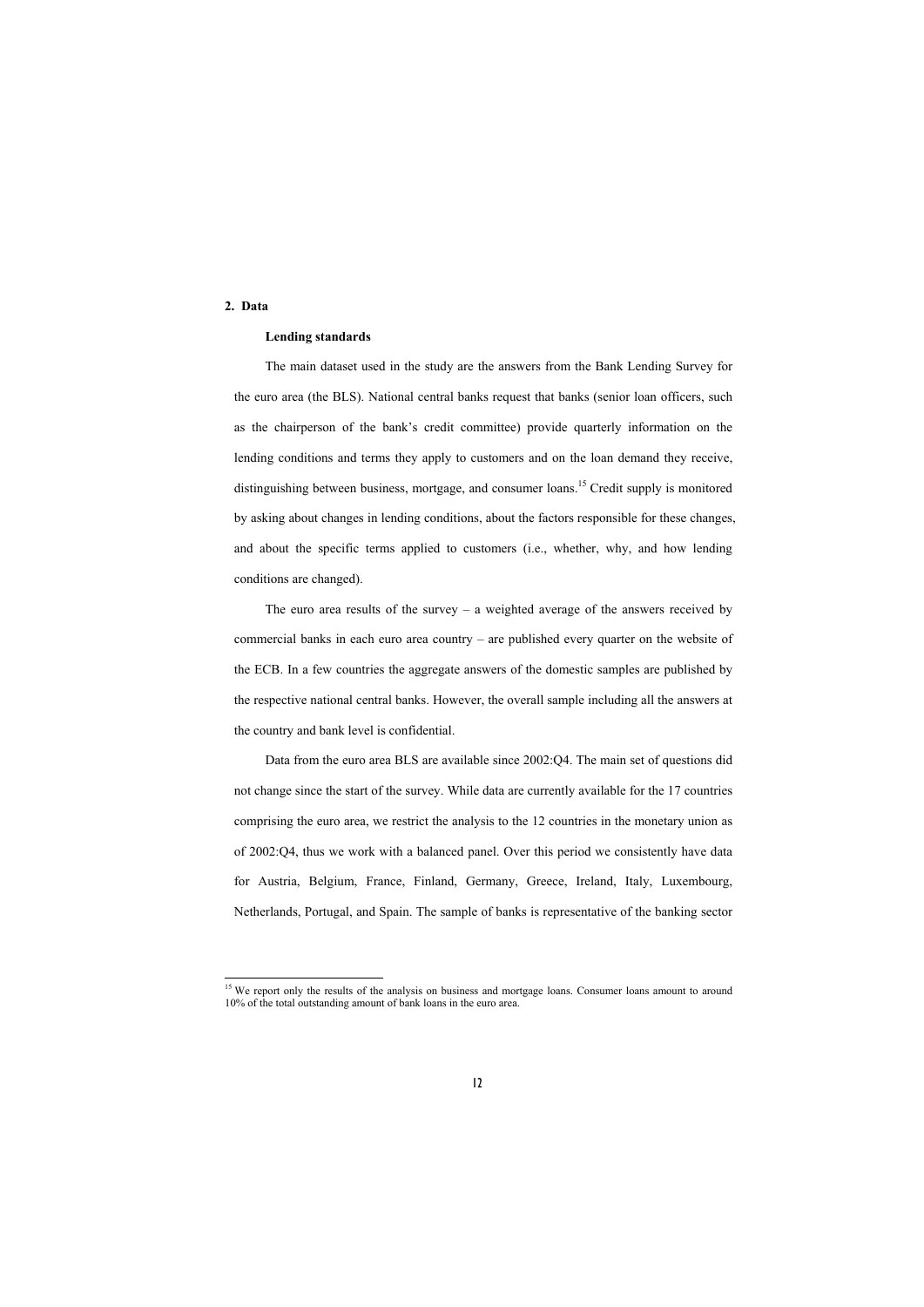in each country.<sup>16</sup> This implies that the sample generally includes banks of different size, although at the onset of the survey some preference was given to the inclusion of large banks.17

In the first part of the paper, we examine the impact of monetary policy on lending conditions and standards (bank risk-taking as defined in the Introduction) before the start of the financial crisis, i.e. we stop the analysis in 2008:Q3, in correspondence with the bankruptcy of Lehman Brothers and the start of the implementation of *non-standard* measures by the central banks. In the second part we analyze the crisis period up to 2010:Q4, when the Eurosystem implemented the non-standard measures of liquidity provision to the banking sector (full allotment, fixed-rate, long-term liquidity).

We use the answers related to the changes in lending standards over the previous three months (see Berg at al. 2005 and the Appendix for a detailed description of the BLS questions). The questions imply only qualitative answers and no figures are required: banks indicate softening, tightening or no change of standards. Following for instance Lown and Morgan (2006), we quantify the different answers on standards by using the net percentage of banks that have tightened their lending standards over the previous quarter, which is defined as follows: the difference between the percentage of banks reporting a tightening of lending standards and the percentage of banks reporting a softening of standards. Therefore, a positive figure indicates a *net tightening* of lending standards. We calculate this variable for both corporate and mortgage loans.

As explained earlier, in order to identify the impact of low rates on bank risk-taking, in most regressions we use the answers related to the bank balance sheet factors affecting the

<sup>&</sup>lt;sup>16</sup> When foreign banks are part of the sample, the lending standards refer to the credit policy applied in the domestic market.

<sup>&</sup>lt;sup>17</sup> See Berg et al. (2005), Maddaloni and Peydró (2011) and Ciccarelli et al. (2010).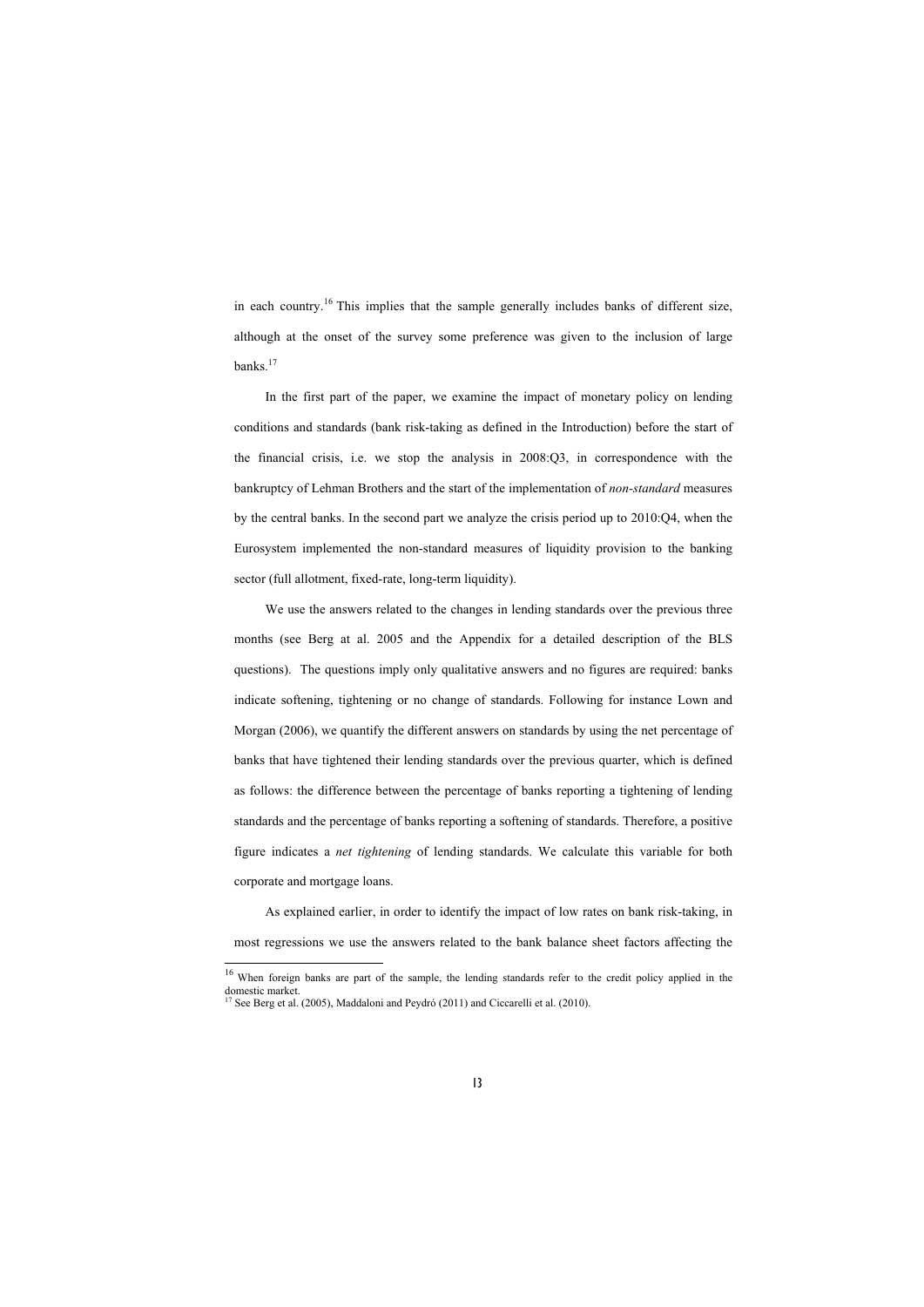decision to change lending standards. These factors are in particular capital and liquidity constraints and difficulty in accessing market funding. Since these factors are not related directly to borrower's risk, we consider these answers from the BLS as a good proxy for the *capacity* of banks to extend credit, in other words a measure of credit supply. We focus on the role played by low interest rates and by the central bank liquidity provision in relaxing bank balance sheet constraints and ultimately supporting bank lending to the non-financial sector by increasing credit supply. We also look at the effect on credit supply of different supervision standards for bank capital and different norms for loan-to-value (LTV) ratios applied to mortgage loans across countries.

 To give some flavor of the cross-country dimension of the BLS data, Figure 1 shows how lending standards have changed over time in the euro area, in Germany and in Italy. The Figure shows that there is heterogeneity across the euro area countries, both for credit demand and loan conditions unrelated to borrowers' net worth and risk). Although factors related to borrower risk (general economic outlook and borrowers specific risks, the light grey areas in the charts) have played a major role in affecting lending conditions since the start of the crisis, factors related to bank balance sheet factors (the dark grey areas) have been important as well and resurfaced in the last quarters of our sample due to the intensification of the sovereign crisis and the difficulties of banks to access funding. At the same time, during the boom years, lending conditions, especially due to bank balance-sheet factors and competition were softer. The charts also show changes in the demand for loans, highlighting the cross-country differences.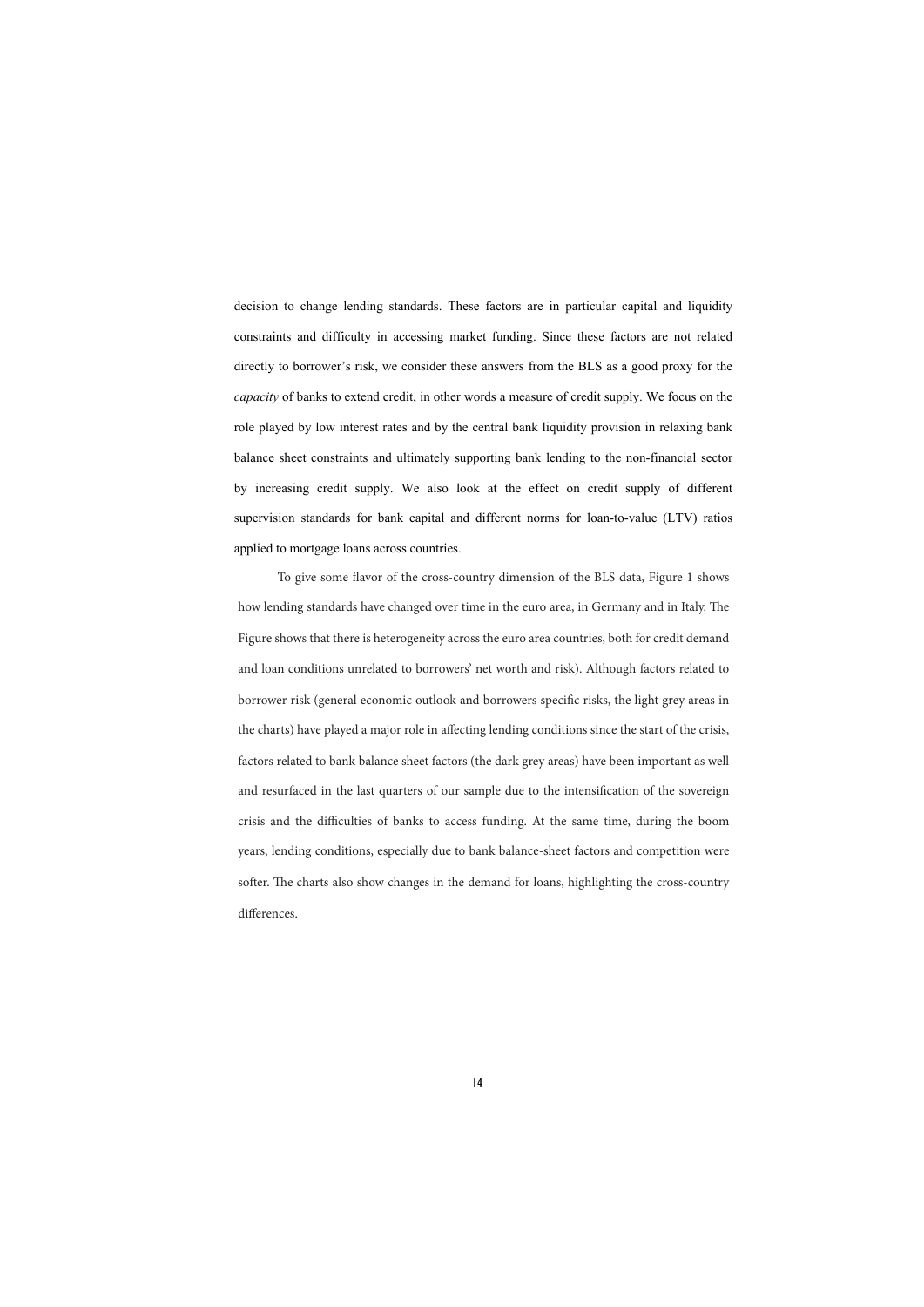Since lending standards set by the banks may be influenced also by the loan demand received, we use the responses from the BLS related to the demand for loan[s a](#page-16-0)s a control variable in the regressions.

Tables 1 describe the summary statistics of overall lending conditions and lending conditions due to changes in bank balance sheet factors, before the crisis and during the crisis (Panel B). In the Appendix we report the main questions of the BLS and the mapping between these questions and the variables that we use in the analysis.

### **Macroeconomic and financial variables**

1

The macro and financial variables included in the main analysis are short-term (monetary policy) rates, long-term (government bond) interest rates, current account balance (over GDP), GDP growth, inflation, supervi[sio](#page-16-1)n standards for bank capital and restrictions on the maximum loan-to-value ratio applied to mortgage loans. We also collect data on total bank capital ratio and on bank liquidity (interbank ratio) from the balance sheets of the sample of banks of the euro area countries included in Bankscope.<sup>18</sup> In the analysis during the crisis we also use data on the liquidity provisions of the Eurosystem to euro area banks, and we concentrate in particular on the long-term refinancing operations (from 3-month to 1-year maturity). Table A.2 in the Appendix details all the variables and the data sources.

Before the crisis, we make use of two different measures to identify monetary policy. First, we use the quarterly average of the EONIA rate, the overnight interest rate for unsecured interbank transactions in the euro area (as published by the ECB).19 To control for

 $18$  In Bankscope, the interbank ratio for a bank is defined as the funds lent to other banks divided by the funds borrowed from other banks. If this ratio is greater than 100 then the bank is a net lender of funds in the interbank market, and therefore it is more liquid.

<span id="page-16-1"></span><span id="page-16-0"></span><sup>&</sup>lt;sup>19</sup> In the US the overnight interest rate has been used as an indicator of the U.S. stance of monetary policy by Bernanke and Blinder (1992) and Christiano et al. (1996) among others. In the euro area, the Governing Council of the ECB set the values of the three key policy rates defining the corridor where the overnight money market rate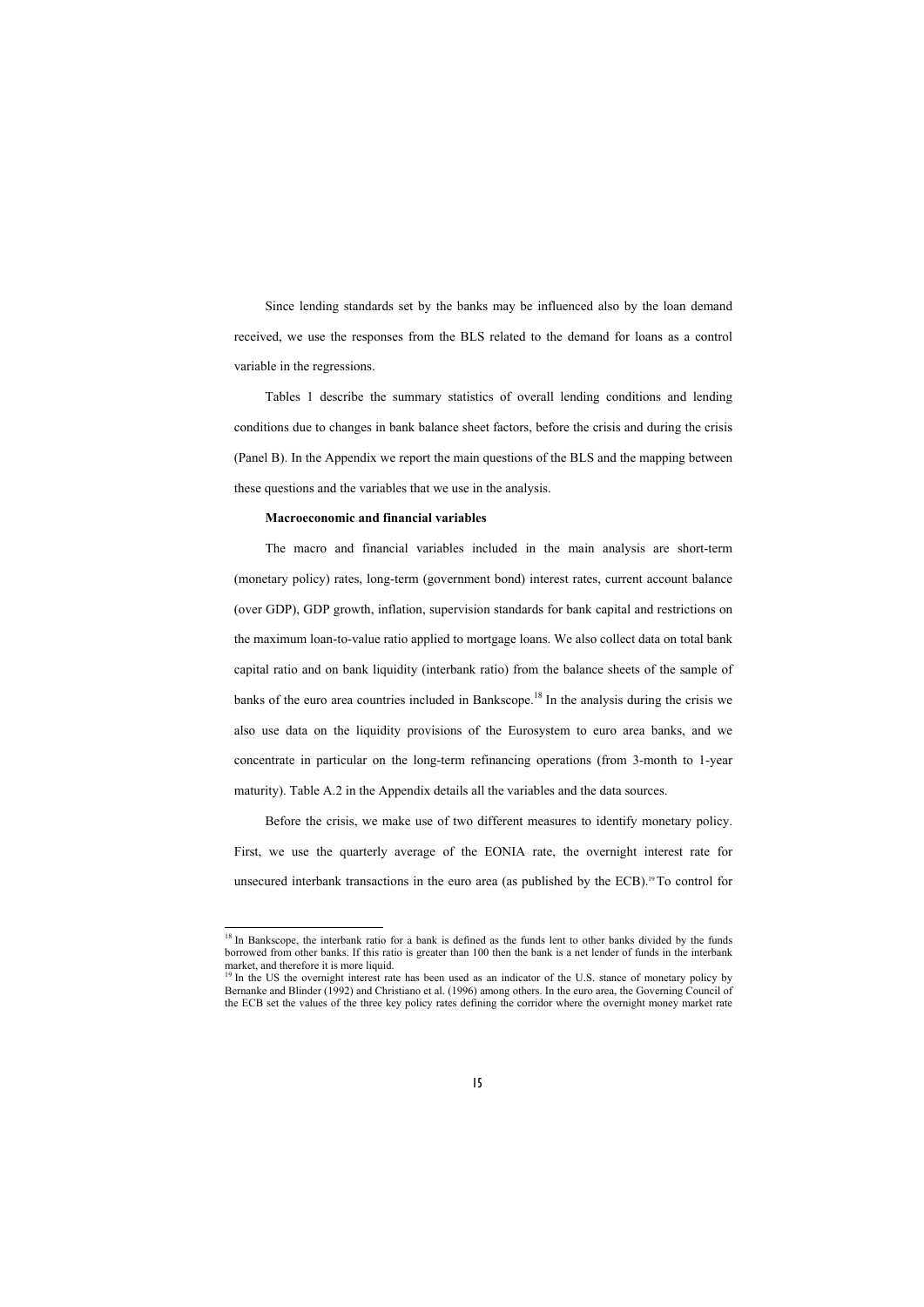the endogeneity of monetary policy we use cross-sectional variation of monetary conditions as measured by the Taylor rule residuals obtained by regressing the overnight rates on GDP growth and inflation.<sup>20</sup> We estimate the residuals for the euro area with panel least squares (LS) regressions, imposing common coefficients for all 12 countries, given the common monetary policy. A positive residual indicates relatively high monetary policy rates (tight monetary conditions for a certain countries), while negative residuals proxy for low rates (soft conditions). Figure 2 shows the changes of Taylor-rule residuals for the euro area and their volatility. There is a lot of variation of Taylor rule residuals during our sample period and this variation is exactly what we want to exploit.

In the second part of the analysis, when we estimate the impact of low monetary rates during the crisis times, we also characterize monetary policy with an additional variable, the outstanding amount of long-term liquidity (with maturity between three month and one year) that the central banks provided to the banking sector of each euro area country (scaled by GDP). Longer-term refinancing operations (where banks could go to the central banks of the Eurosystem and get liquidity in exchange of collateral for up to one-year) and the full allotment policy (no limit in the amount of liquidity provided in exchange of collateral) are the most important non-standard monetary policy measures implemented by the ECB. EONIA rates were affected by the overall effect of the fixed-rate full allotment liquidity policy (implying that EONIA rates dropped at levels substantially lower than the MRO (policy) rate after the implementation of the full allotment). In addition, we include the cross-country

 <sup>(</sup>EONIA) can fluctuate. Therefore, the overnight rate is also a sensible measure of the monetary policy stance in the euro area.

 $20$  See also Maddaloni and Peydró (2011). The purpose of this exercise is to exploit the cross-sectional variation of monetary policy conditions in the euro area reflecting the fact that monetary policy rates are identical for euro area countries but GDP and inflation remain different. Therefore, we are interested mainly in identifying differences in monetary policy shocks across countries more than correctly identifying the size of monetary policy shock for each country, which would require the estimation of more precise Taylor-rules possibly including other variables in addition to GDP and inflation.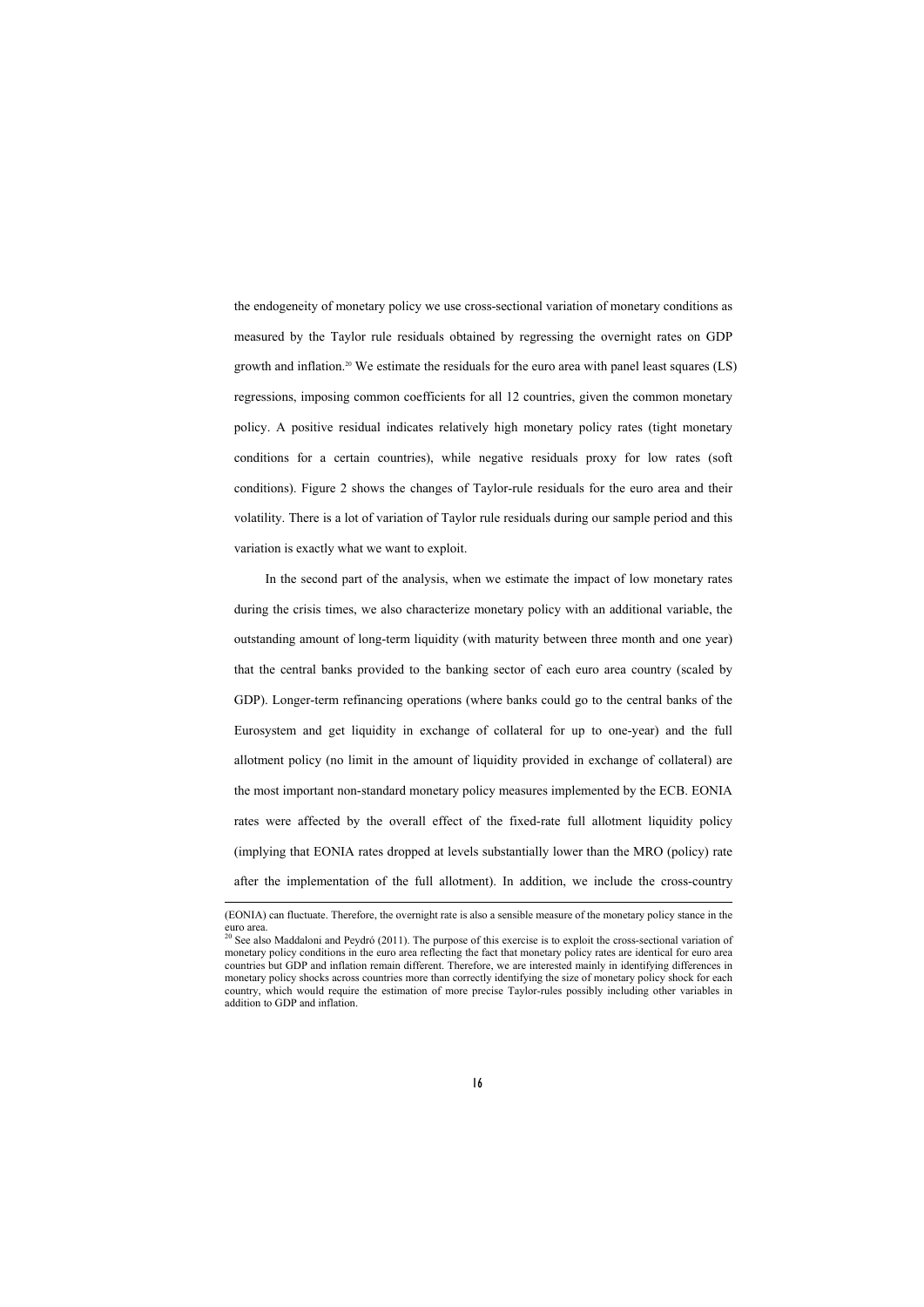heterogeneity over time in the banks' borrowing at the Eurosystem liquidity operations (with maturity higher than 3 months). We analyze how these measures have interacted with monetary conditions, as defined by Taylor-rule residuals.

Global imbalances have been often mentioned as significant factors bringing to the crisis. These global imbalances resulted in very low levels of interest rates over the maturity spectrum and in considerable current account deficits. Therefore, we include in the analysis the 10-year government bond interest rate and the current account balance (as % of GDP) for each euro area country to take into account global imbalances.

The main macroeconomic controls are the annual real GDP growth rate and the inflation rate, defined as the quarterly average of monthly inflation rates expressed in annual terms. We also include in the model the interbank ratio and the total capital ratio to control for bank liquidity and capital position. These measures are the median values at the country level of the ratios on total bank capital and interbank ratio from the sample of banks reported in Bankscope.

It has been argued that regulatory arbitrage for bank capital has been key in precipitating the financial crisis (Acharya and Richardson 2010). To shed some light on this matter, we look at the impact of low interest rates on lending conditions controlling for supervision standards. We use a bank capital stringency index as a measure of supervision standards for bank capital. Capital stringency is an index of regulatory oversight of bank capital which quantifies the supervisory approach to assessing and verifying the degree of bank capital at risk (Barth et al. 2006, Laeven and Levine 2009).

A measure that it is often mentioned as a possible tool for macroprudential policy is the imposition of limits to the loan-to-value ratios applied to mortgage loans. This tool is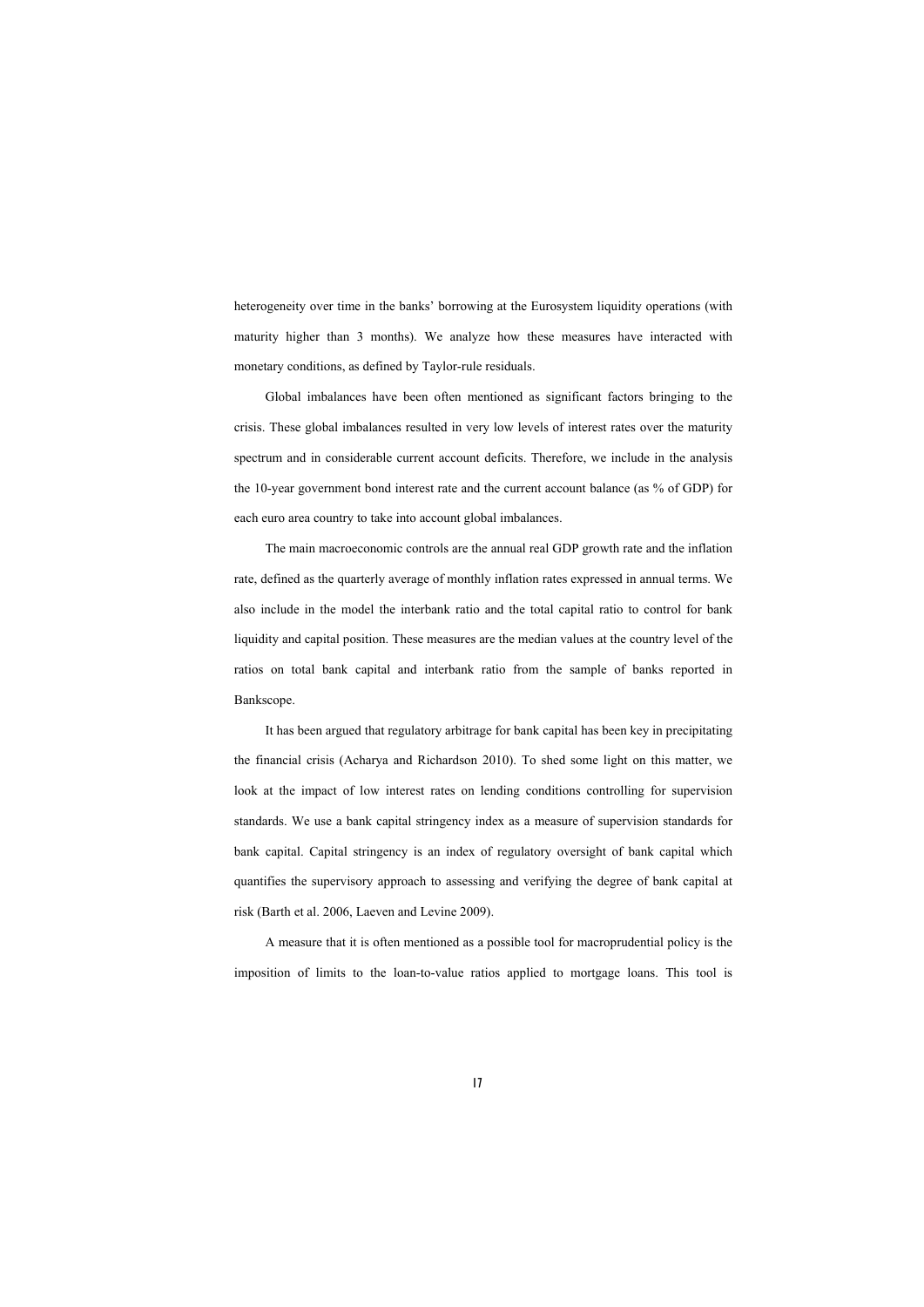particularly important since it is directed to the mortgage market where the most significant imbalances accumulated before the current crisis. We include in the analysis a measure of the LTV ratio restrictions applied in different euro area countries; we take this information from a recent IMF publication (IMF 2011).

Table 1, Panel A, provide the summary statistics of all these variables. It is important to note that there is ample cross-country and over time heterogeneity in Taylor-rule residuals, business cycle and lending conditions (see also Figure 1, for the variation over time in the euro area, Germany and Italy for the cross-country variation of lending conditions).

In terms of methodology we estimate a series of panel r[egr](#page-19-0)essions of the form:

$$
LS_{i,t} = \alpha_i + \beta X_{i,t-1} + LS_{i,t-1} + \varepsilon_{i,t}
$$
\n<sup>(1)</sup>

1

where  $LS_{i,t}$  are the measures of lending conditions from the BLS at time *t* for country *i* and the vector  $X_{i,t}$  contains all the monetary policy, financial and macro variables. All the explanatory variables are lagged by one quarter to control for endogeneity and we also include the lagged dependent on the right hand side to control for autocorrelation. We estimate the panel regressions first using Generalized Least Squares, which allow controlling for cross-country correlation and heteroskedasticity. Since the coefficient of the lagged dependent variable is significant, GLS estimation may be biased when including fixed effects. Therefore, we resort in most of the regressions to the GMM estimator proposed by Arellano and Bond 1991 (see also Arellano 2003) which uses lags of the dependent variable as instruments. All estimations are carried out using robust standard errors.<sup>21</sup>

<span id="page-19-0"></span><sup>&</sup>lt;sup>21</sup> The Nickel bias induced by the presence of the lagged dependent variable with the country fixed effects would converge to zero for a T sufficiently high (with the rule of thumb in the literature being more than 20 periods). In this case estimation by GLS would be unbiased in our sample. Using GMM to run the regressions as shown in Table 3 and successive tables, yields broadly similar results. In the second part of the paper, when we run the analysis during crisis times, we have less than 20 periods; however, results are robust to not including lagged credit standards (unreported results available upon request).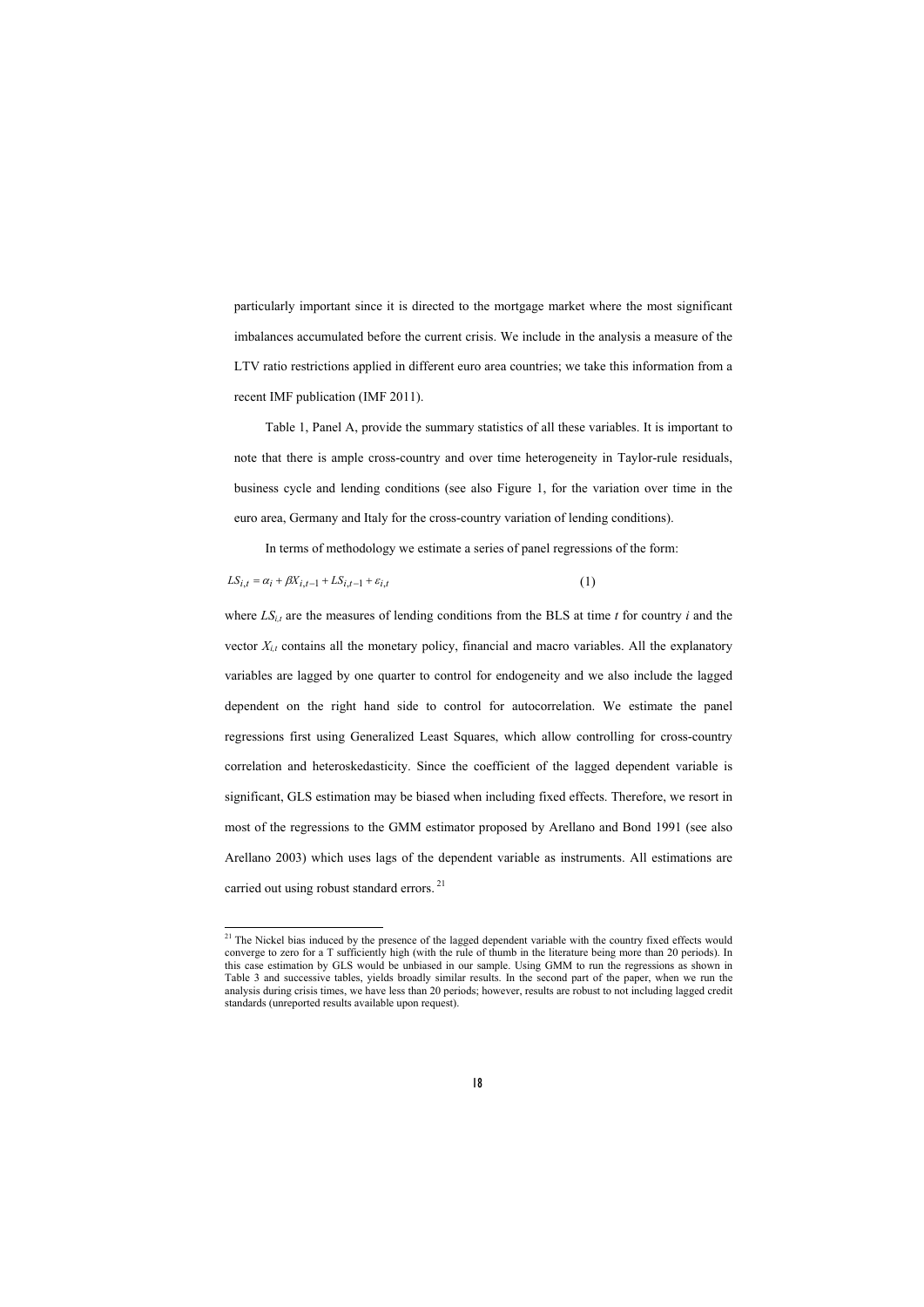## **3. Results**

1

We first analyze the lending conditions and standards until 2008:O3, the date that we consider as the starting point of the crisis (Tables 2 to 5). Next, we run a similar analysis during the crisis time (Tables 6 to 8), until 2010:Q4. We also provide some robustness analysis in an Appendix.

#### **Lending conditions and standards before the crisis**

The results are reported as follows. First, we analyze the impact of short-term interest rates on overall lending conditions without any controls (Table 2). Then, we repeat similar regressions including all the control variables we discussed in the previous section and time and country fixed effects (Table 3). Table 4 shows the results of regressions where the dependent variables are the specific terms and condition[s f](#page-20-0)or the loans. Finally, in Table 5 we analyze the interaction of monetary policy and banking prudential policies on lending conditions and standards (LTV restrictions and bank capital stringency).

Table 2 shows that lower monetary policy rates, either measured by overnight rates or Taylor-rule residuals, imply a softening of overall lending conditions (columns 1 to 4) and of lending conditions due to bank balance sheet constraints (columns 5 to 14). The results are obtained with GLS panel estimation including the lagged lending standards as regressors to control for autocorrelation. We also include time fixed effects to control for unobservable time-varying common shocks that affect lending standards and ECB monetary policy decisions, as for example commodity and oil prices changes or expectations on euro area future GDP growth and inflation.<sup>22</sup>

<span id="page-20-0"></span><sup>&</sup>lt;sup>22</sup> All regressions in which we introduce controls include time fixed effects. Results of the same regressions without time fixed effects are available upon request.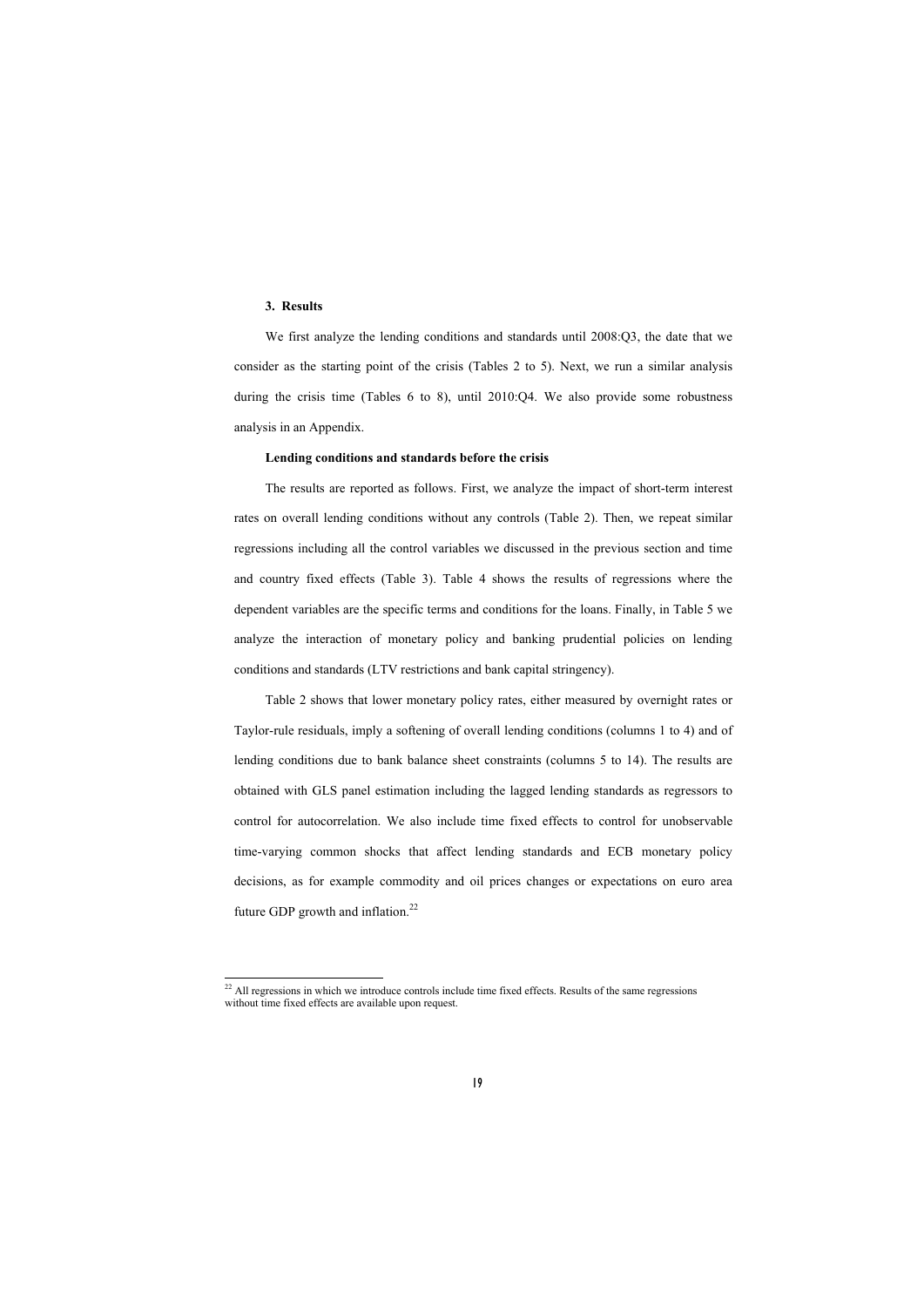In the other Tables (Table 3 to 5), we include all the controls, including country fixed effects. Since the coefficient in Table 2 of the lag is positive and significant, the results of the GLS estimation can be biased and therefore we use in the following regressions the GMM estimator using lags of the dependent variable as instruments.

Table 3 shows that the results of Table 2 are robust to the inclusion of key controls as country and time fixed effects, GDP growth, inflation, long-term interest rates, current account balance, credit demand changes, and aggregate bank capital and liquidity. The estimation confirms that lower monetary policy rates (measured by Taylor-rule residuals) are followed by softer lending conditions, measured by overall lending conditions and standards but also by lending standards related to bank balance sheet factors.

All in all, the analysis shows that monetary policy rates affect changes in lending conditions related to changes in bank net worth stemming from changes in bank capital and liquidity. The results indicate that monetary policy may impact credit and liquidity risk-taking, since banks seems to soften lending conditions even when holding constant borrower credit risk. Moreover, results are robust to the inclusion in the analysis of aggregate bank liquidity and capital ratios. This suggests that low short-term rates soften lending conditions over and above the current balance sheet position of banks, thus hinting to a mechanism implying changes in risk aversion (see Borio and Zhu 2008).

Current account balance is not highly correlated with lending conditions and, if anything, current account deficits are associated with tighter lending conditions (see column 3). The coefficients of current account balance and long-term rates are generally not statistically significant, which suggest that the impact of low short-term rates on credit and liquidity risk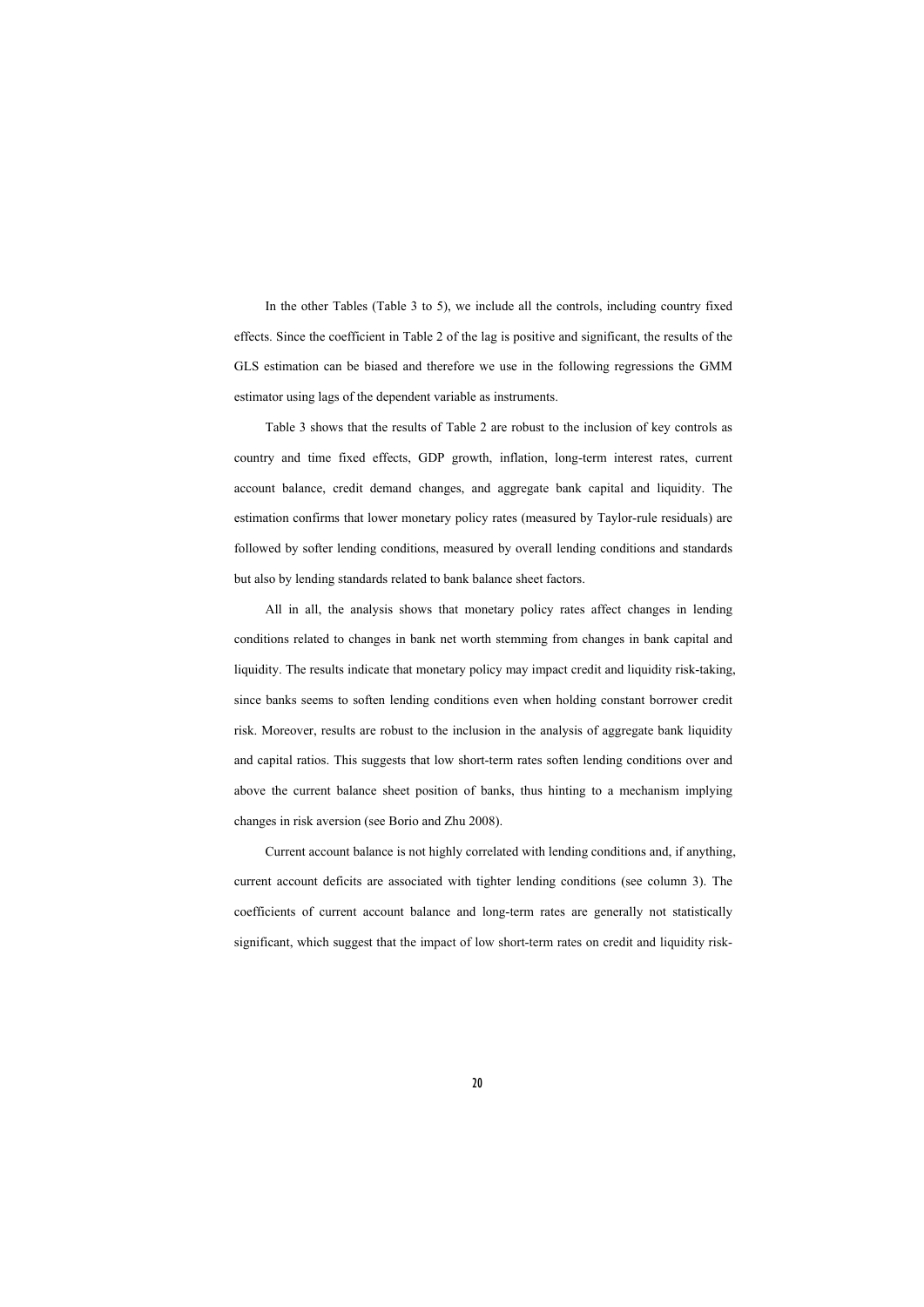taking is statistically and economically more significant than the effect of low long-term interest rates or current account deficits.

The BLS provides a qualitative indication of changes in lending conditions, therefore it is difficult to estimate the size of the impact produced by these changes. Nevertheless, looking at the information from the summary statistics of Table 1 and the coefficients of Table 3 of Taylor-rule residuals and of the key controls (like GDP), we can conclude that the impact of monetary policy is also economically significant in explaining lending conditions – as the coefficients of monetary rates, also taking into account the standard deviations, are higher in absolute terms than the coefficient of GDP, and GDP is important in explaining change in lending standards as emphasized in Ruckes (2004) and Dell'Ariccia and Marquez (2006) among others.

In Table 4 we analyze the impact of monetary policy on [the](#page-22-0) specific terms and conditions of loans. It is notable that low short-term rates seem to have a significant softening impact on margins (lending rates) applied to both average and riskier loans, but also on loan volume, collateral, maturity, covenants, and LTV. These results suggest that banks tend to take higher credit risk in granting new loans in an environment of low interest rates (lower spreads to riskier marginal borrowers, covenants and collateral). As they also lengthen the maturity of loans, at least for business loans, they also seem to take higher liquidity risk.

<span id="page-22-0"></span>In the last two columns of Table 4, we take a step forward in the analysis and estimate two different regressions to investigate the notion of "excessive" risk-taking – of course with the caveat that identifying excessive risk is a very difficult empirical task. We regress the changes in *loan margins applied to riskier loans* on Taylor-rule residuals. We control for the changes in lending conditions due to variations in borrowers' net worth from the BLS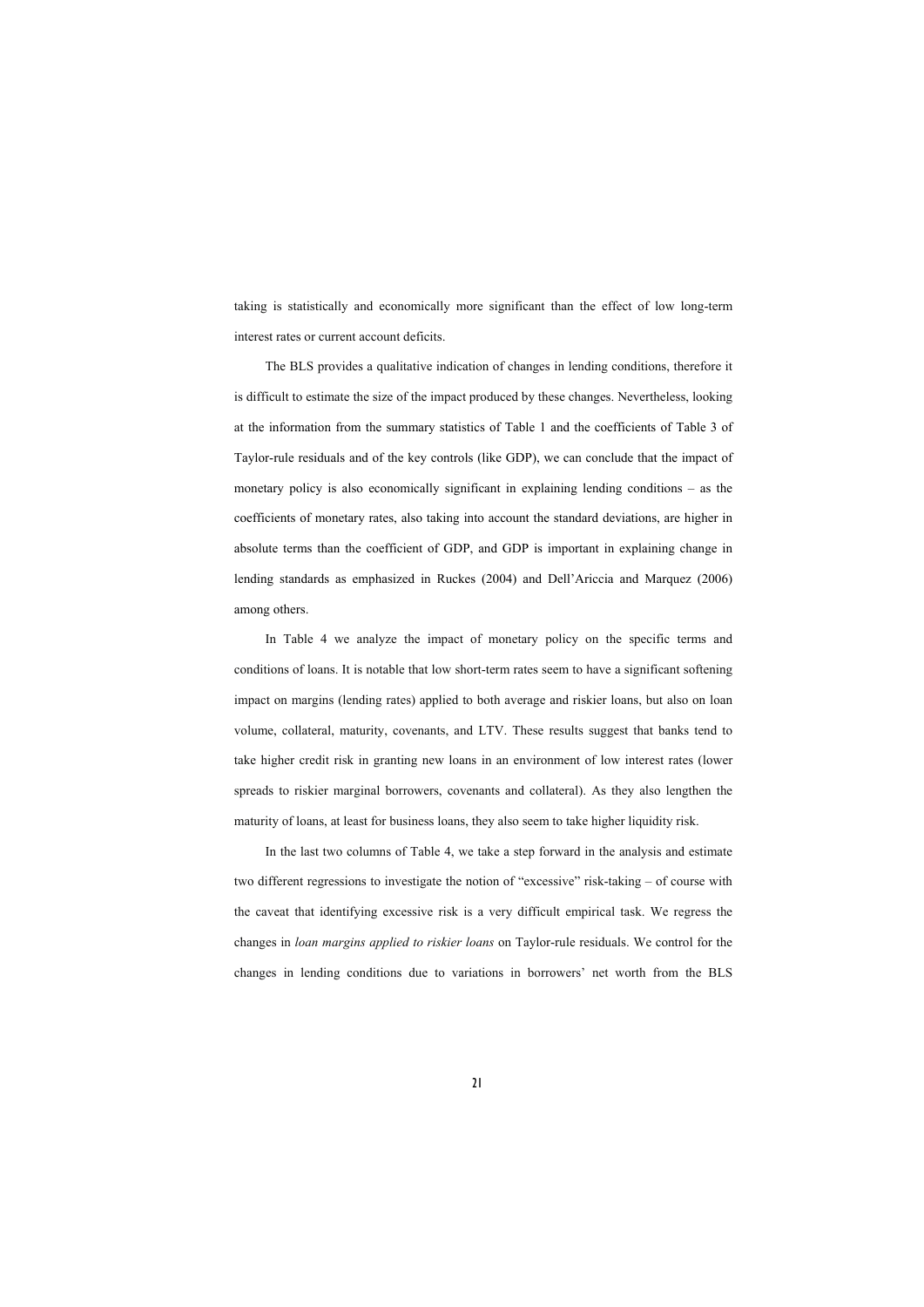(therefore holding constant borrowers' quality)<sup>23</sup> and for all the other controls. The coefficient of Taylor-rule residuals for the regression using lending standards for mortgage loans remains significant. This result suggests that before the onset of the financial crisis banks softened margins on mortgage loans even for borrowers that they considered riskier holding constant credit risk.<sup>24</sup> This result is robust to the inclusion of the relevant interest rates (the long-term rates), and also the aggregate bank capital and liquidity (therefore controlling for the more classical bank lending channel). Results therefore suggest that there was possibly some excessive risk-taking in mortgage lending before the crisis when both monetary policy and long-term rates were very low.

Finally, in Table 5 we analyze the interaction between Taylor-rule residuals and banking prudential supervision/regulation measures. We use two key policy measures, one on bank capital supervision stringency and one on restrictions on LTVs. We find some evidence that the impact of low monetary policy rates on the softening of lending standards (softening of lending conditions due to bank capital, liquidity costs or competition pressures) is reduced by a more stringent policy on either bank capital or LTV. Note that this is generally not the case with overall lending conditions (columns 1 and 4) but interestingly it holds with changes in lending standards due to *bank* balance sheet factors – notably, changes in lending conditions due to the bank liquidity position for the capital supervision measure and changes in lending conditions due to bank competition for the LTV measure. This further reinforces the interpretation that a more stringent prudential policy may be very important in reducing the

<u>.</u>

<sup>23</sup> Specifically, these are the lending standards tightened because of increased *Perception of risk*: changes in *General economic conditions*, in *Industry/firm outlook* and in *Risk of collateral* (for business loans) and changes in *Housing market prospects* (for mortgage loans). See Table A.1 in the Appendix, answers to Questions 2 and 9, factors C.

<sup>&</sup>lt;sup>24</sup> Both coefficients remain significant if we do not include time fixed effects. Results are also robust to not including lagged credit standards as a control variable or to introducing (or not) country fixed effects (results available upon request).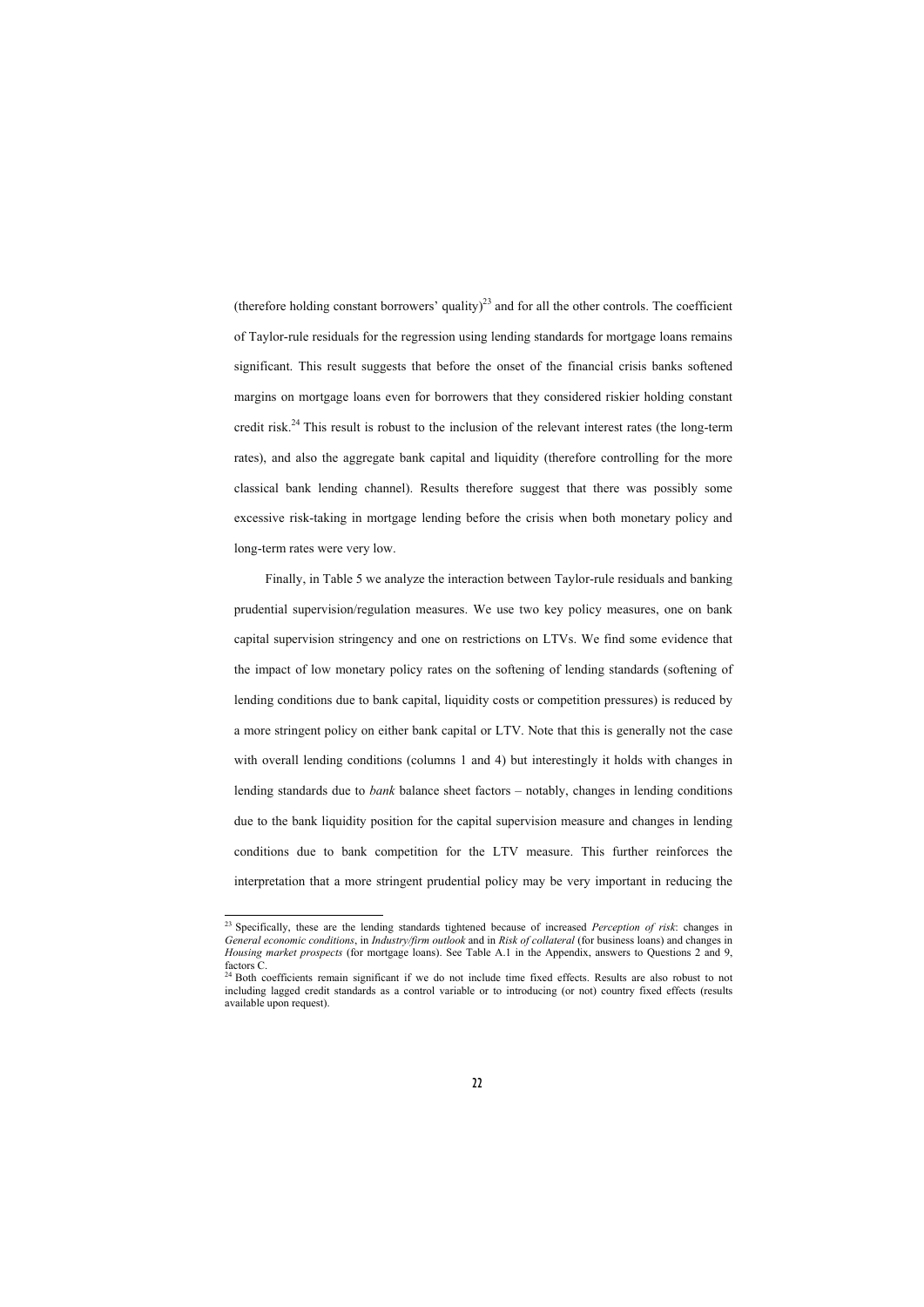incentives for the banks to increase risk-taking in an environment of low monetary policy rates.

#### **Lending conditions and standards during the crisis**

The results are reported as follows. We first analyze the impact of short-term interest rates on overall lending conditions during the crisis (Table 6) with no controls and using GLS estimation as in Table 2. Then, we use GMM and include all the controls as we have done before the crisis, reporting results with and without time fixed effects (Table 7). In the last set of estimations (Table 8) we differentiate banks by the long-term liquidity borrowed from the Euroystem as explained in Section 3.

Table 6a shows that after the start of the crisis in 2008:Q3, low (monetary policy) shortterm interest rates have softened overall lending conditions (columns 1 and 2) and tighter lending standards for firms due to bank capital and liquidity constraints (columns 5 to 12). Low monetary policy rates – by improving bank liquidity and capital – increase credit availability for both firms and households. The coefficients are always significant when including overnight rates but the results are less robust with Taylor-rule residuals.<sup>25</sup> In Table 7b, we carry out similar estimations with GMM and include all the control variables, which may be more important than in the period before the crisis given the large shocks occurred during the crisis. The results of Table 6 are confirmed but only for business loans. The coefficient related to overall lending conditions for mortgage loans and to lending standards for mortgages due to balance sheet factors are not significant. In Table 8a, when we do not include time fixed effects (due to the small number of observations), the coefficients of

 $^{25}$  It should be noted that the number of observations after the crisis is significantly lower than in the previous regressions. This may decrease significantly the power of the estimation.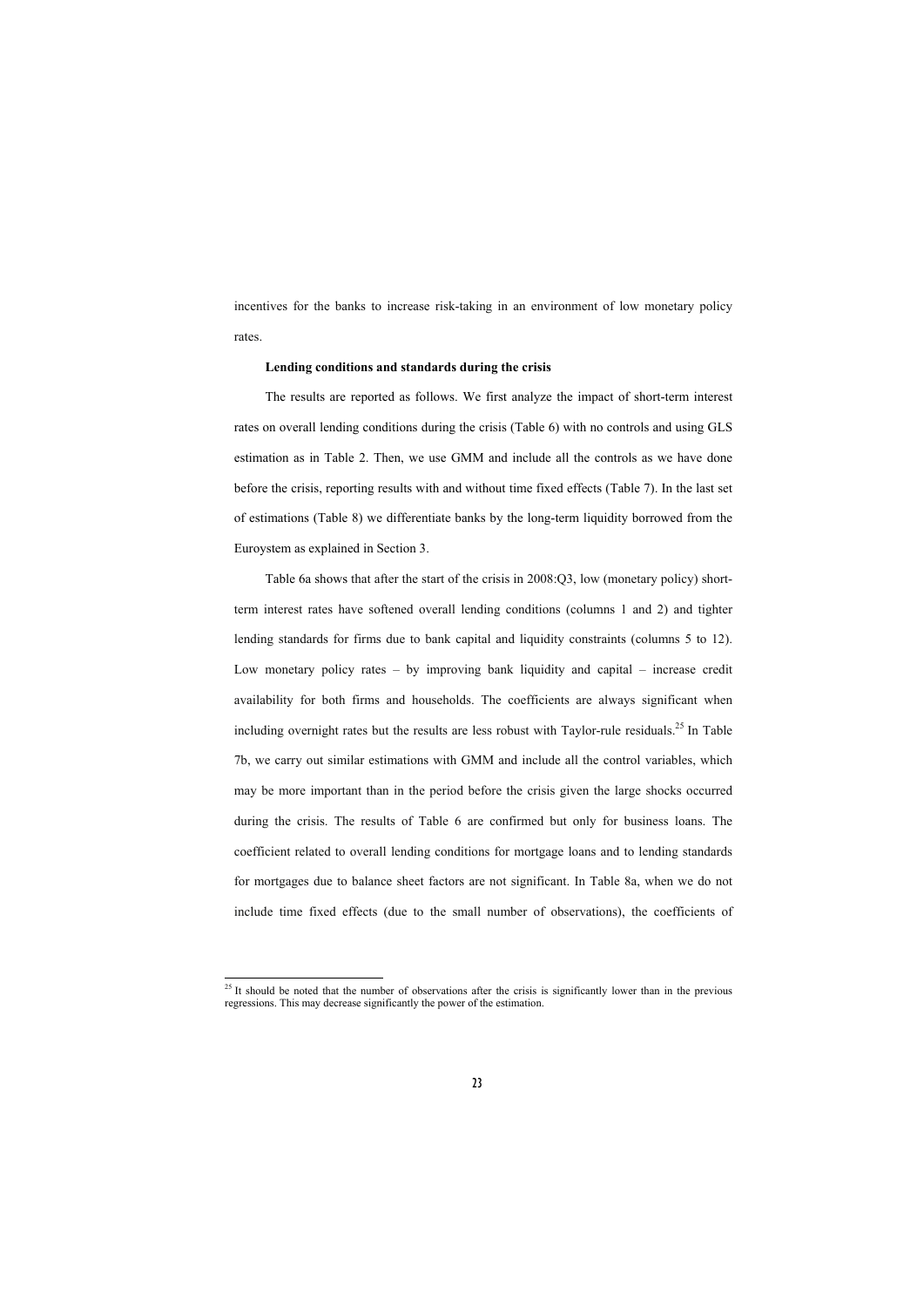Taylor-rule residuals are significant also for lending conditions due to balance sheet factors (for business loans).

It is also interesting to note that the coefficient of total capital ratio is negative and mostly significant. This suggests that banks entering the crisis with a better capital position have softened lending conditions more.

To countervail the impact of the crisis and in particular to restore the transmission of the monetary policy in the euro area, the ECB has implemented a policy of full allotment liquidity provision to the banking sector. Moreover, the central bank has stepped up the scale of provision of long-term liquidity (longer than 3-month of maturity). In the last part of the analysis we take into account also the long-term liquidity provisions of the ECB.

In Tables 8a and 8b (with and without time fixed effects) we introduce the long-term liquidity provided by the ECB at the country level (scaled by GDP) and also the interaction between the measure of monetary rates (Taylor-rule residuals) and the central bank liquidity. The results of the estimation suggest that the impact of short-term rates is stronger for banks that borrow more the long-term liquidity provided by the ECB (those banks with hampered access to the private, wholesale markets). $^{26}$ 

All in all, our results suggest that when the banking sector is facing significant liquidity constraints, lower monetary policy rates combined with access to Eurosystem long-term liquidity reduce these liquidity constraints (see the coefficient of the interaction between short-term rates and liquidity provisions), in turn softening lending standards applied by the banks. Therefore, monetary policy actions may contribute to increasing credit availability for firms and households and help to restore the transmission of monetary policy through the bank lending channel.

<u>.</u>

<sup>&</sup>lt;sup>26</sup> See also Ciccarelli, Maddaloni and Peydró (2013).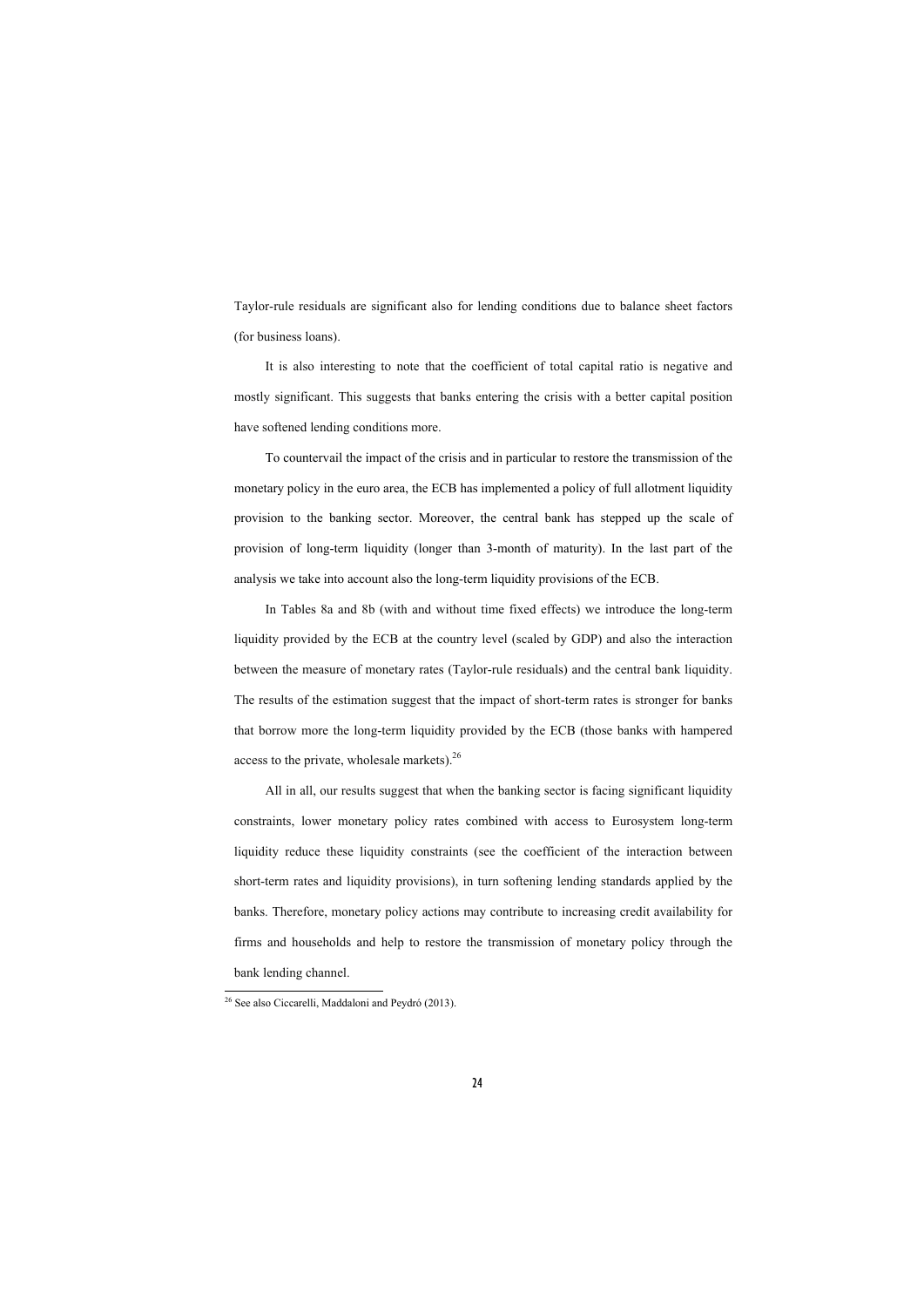## **4. Conclusions**

Commentators and academics have since the beginning of the 2008 crisis argued that keeping monetary policy rates too low may increase banks' appetite for credit and liquidity risk due to banks' moral hazard problems. This, in turn, may increase the likelihood of a financial crisis originating by the accumulation of bank risk in the system. But once the risk in the balance sheets of banks realizes and the crisis starts, the banking sector may then need low monetary policy rates to support credit supply for firms and households – especially the banks with weaker balance sheet capacity.

In this paper we analyze some of these issues with an empirical analysis based on the euro area. We believe that our findings shed light on the impact of monetary policy on lending conditions and standards, with implications concerning the origins and development of the current crisis, but also have important forward-looking policy implications. In particular, results suggest that monetary policy rates may affect bank stability and their impact depend both on bank balance sheet strength and on banking prudential policy. Therefore, monetary policy and prudential policy are connected and influence each other. Monetary policy decisions should pay more attention to financial stability issues, while banking prudential supervision and regulation should take into account the risk-taking incentives possibly induced by low short-term interest rates.

In crisis times, we also show that monetary policy rates have an effect on lending conditions and that non-standard monetary policy measures, primarily the provision of liquidity at longer maturity, can enhance this effect.

The results may also support the need for monetary policy to lean against the wind in good times, though macro-prudential policies (for example, time-varying and counter-cyclical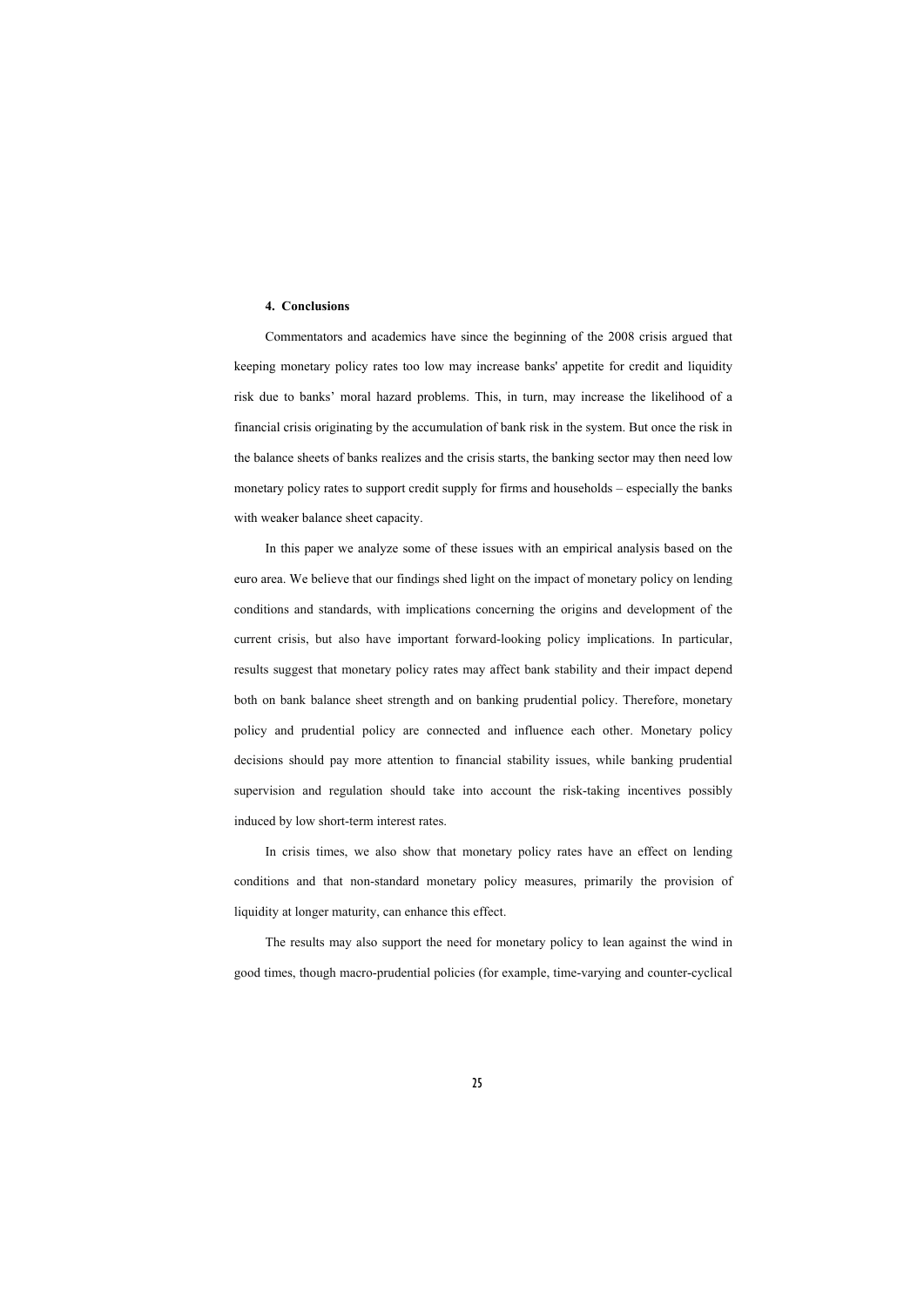LTV values or capital requirements) may alleviate this need. Moreover, if the balance sheet position of banks were stronger when entering a crisis period (for example, with higher bank capital), there would be less need for low monetary policy rates to support credit supply from banks, which otherwise could potentially foster excessive bank risk-taking in the medium term. Our results, therefore, support the new responsibilities of central banks on macroprudential supervision and regulation, in particular the new responsibilities of the European Central Bank and of the Federal Reserve on macro-prudential policies to monitor systemic risk.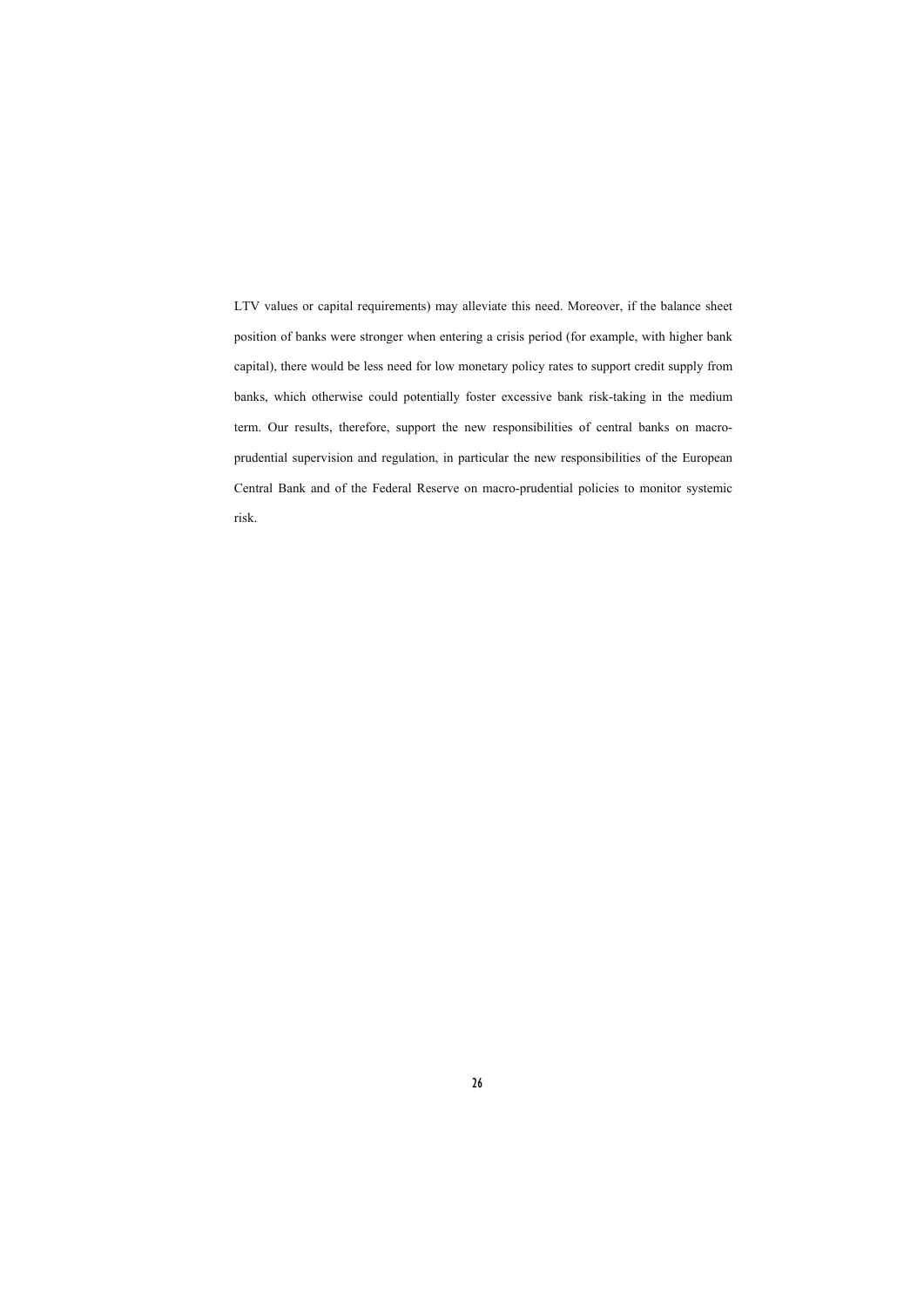# **References**

Acharya, V. and M. Richardson, 2009, "Causes of the Financial Crisis," Critical Review, 21(2-3): 195-210.

Adrian, T. and H. S. Shin, 2010a, "Liquidity and Leverage," Journal of Fina[ncial](http://www.oup.com/us/catalog/general/subject/Finance/Theory/~~/dmlldz11c2EmY2k9OTc4MDE5OTI1MTQxNA==)  Intermediation, 19:3.

Adrian, T., and [H. S. Shin, 2010b, "Financial Intermediaries and Monetary Econom](http://finance.wharton.upenn.edu/~allenf/download/Vita/apbm.pdf)ics," in B. M. Friedman, and M. Woodford, eds.: Handbook of Monetary Economics, Elsevier, New York, NY.

Allen, F. and E[. Carletti, 2010, "An Overview of the Crisis: Causes, Consequences an](http://finance.wharton.upenn.edu/~allenf/download/Vita/finsystemseurope.pdf?ijkey=48gwodz)d Solutions," International Review of Finance 10(1), 1–26.

Allen, F. and D. Gale, 2007, Understanding Financial Crises, Oxford University Press.

Allen, F. and D. Gale, 2004, "Asset Price Bubbles and Monetary Policy," in Global Governance and Financial Crises, ed. by M. Desai and Y. Said.

Allen, F. and D. Gale, 2000, "Bubbles and Crises," Economic Journal, 110, 236- 255.

Allen, F., Chui, M. and A. Maddaloni, 2004, "Financial Systems in Europe, the USA and Asia," Oxford Review of Economic Policy, 20(4), pp. 490-508.

Allen, F. and K. Rogoff, 2011, "Asset Prices, Financial Stability and Monetary Policy," paper presented at the Swedish Riksbank Workshop on Housing Markets, Monetary Policy and Financial Stability.

Arellano, M., S. Bond, 1991, "Some Tests of Specification for Panel Data: Monte Carlo Evidence and an Application to Employment Equations", Review of Economic Studies, 58, 277-297.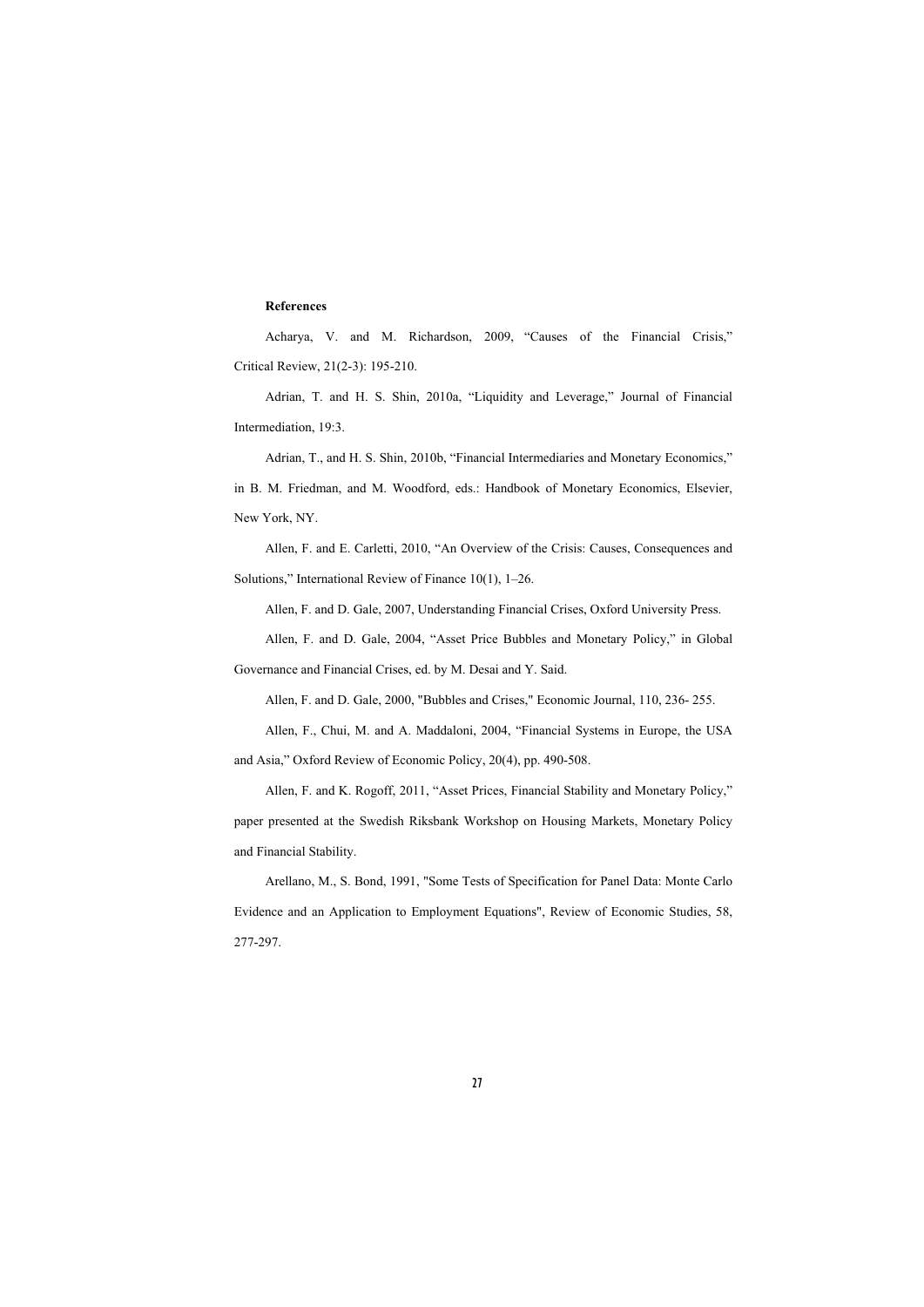Arellano, M., 2003, "Panel Data Econometrics," Oxford University Press: Advanced Texts in Econometrics, Oxford.

Barth, R. J., Caprio G. and R. Levine, 2006, Rethinking Bank Regulation, Cambridge University Press.

Berg, J., van Rixtel, A., Ferrando, A., de Bondt, G. and S. Scopel, 2005, "The Bank Lending Survey for the Euro Area," ECB Occasional Paper No. 23, 2005.

Bernanke, B. S. and A. S. Blinder, 1992, "The Federal Funds Rate and the Channels of Monetary Transmission," American Economic Revi[ew, 82\(4\), pp. 901-21.](http://papers.ssrn.com/sol3/papers.cfm?abstract_id=1324280) 

Bernanke, B. S. and M. Gertler, 1995, "Inside the Black Box: The Credit Channel of

Monetary Policy Transmission," Journal of Economic Perspectives, 9(4), pp. 27-48.

Bernanke, B. S., 2007, "The Financial Accelerator and the Credit Channel," Remarks -

Credit Channel of Monetary Policy in the Twenty-first Century, Board of Governors of the

U.S. Federal Reserve System.

Besley, T. and P. Hennessy, 2009, Letter to Her Majesty The Queen, British Academy.

Blanchard, O., 2009, "The Crisis: Basic Mechanisms, and Appropriate Policies," MIT

Department of Economics, Working Paper, 09-01.

Blanchard, O., 2008, "The State of Macro," NBER Working Paper No. 14259.

Bernanke, B., 2010, (2010): "Monetary Policy and the Housing Bubble," Speech at the

Annual Meeting, American Economic Association.

Borio, C. and P. Lowe, 2002, "Asset Prices, Financial and Monetary Stability: Exploring the Nexus," BIS Working Paper No. 114.

Borio, C. and H. Zhu, 2008, "Capital Regulation, Risk-Taking and Monetary Policy: a Missing Link in the Transmission Mechanism?" BIS Working Paper No. 268.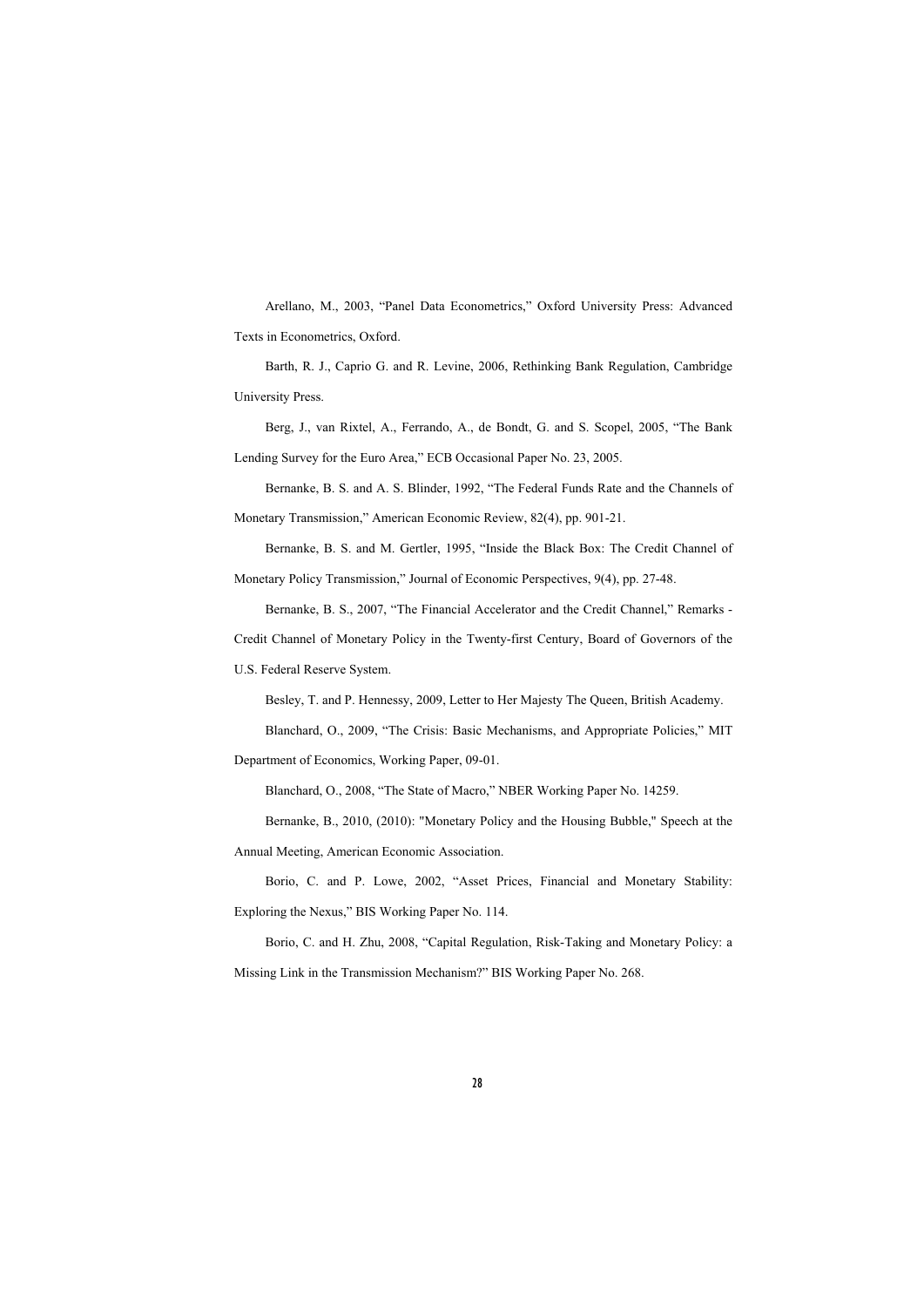Calomiris, C. W., 2008, "The Subprime Turmoil: What's Old, What's New, What's Next?" presented at the IMF Jacques Polak Conference, IMF.

Camacho, M., Pérez-Quiros, G. and L. Saiz, 2008, "Do European Business Cycles Look

Like One?" Journal of Economic Dynamics and Control, 30, 32:7, pp. 2165-90.

Christiano, L. J., M. Eichenbaum, and C. Evans, 1996, "The Effects of Monetary Policy Shocks: Evidence from the Flow of Funds," Review of Economics and Statistics, 78, 16-34.

Ciccarelli, M., A. Maddaloni, and J.-L. Peydró, 2010, "Trusting the Bankers: A New Look at the Credit Channel of Monetary Policy," ECB Working Paper 1[228.](http://faculty.chicagobooth.edu/raghuram.rajan/research/papers/TheCreditCrisisDougDiamondRaghuRajanAEADec2008.pdf) 

Ciccarelli, M., [A. Maddaloni, and](http://faculty.chicagobooth.edu/raghuram.rajan/research/papers/TheCreditCrisisDougDiamondRaghuRajanAEADec2008.pdf) J.-L. Peydró, 2013, "Heterogeneous Transmission Mechanism: Monetary Policy and Financial Fragility in the Euro Area," forthcoming in *Economic Policy*.

Dell'Ariccia, G. and R. Marquez, 2006, "Lending Booms and Lending Standards," Journal of Finance, 61(5), pp. 2511-46.

Dell'Ariccia, G., L. Laeven, and R. Marquez, 2011, "Monetary Policy, Leverage, and Bank Risk-Taking," mimeo International Monetary Fund.

Diamond, D. W. and R. G. Rajan, 2006, "Money in a Theory of Banking," American Economic Review, 96(1), pp. 30-53.

Diamond, D. W. and R. G. Rajan, 2009, "The Credit Crisis: Conjectures about Causes and Remedies," mimeo.

Diamond, D. W. and R. G. Rajan, 2012, "Illiquid Banks, Financial Stability, and Interest Rate Policy," Journal of Political Economy, 120(3), pp. 552-91.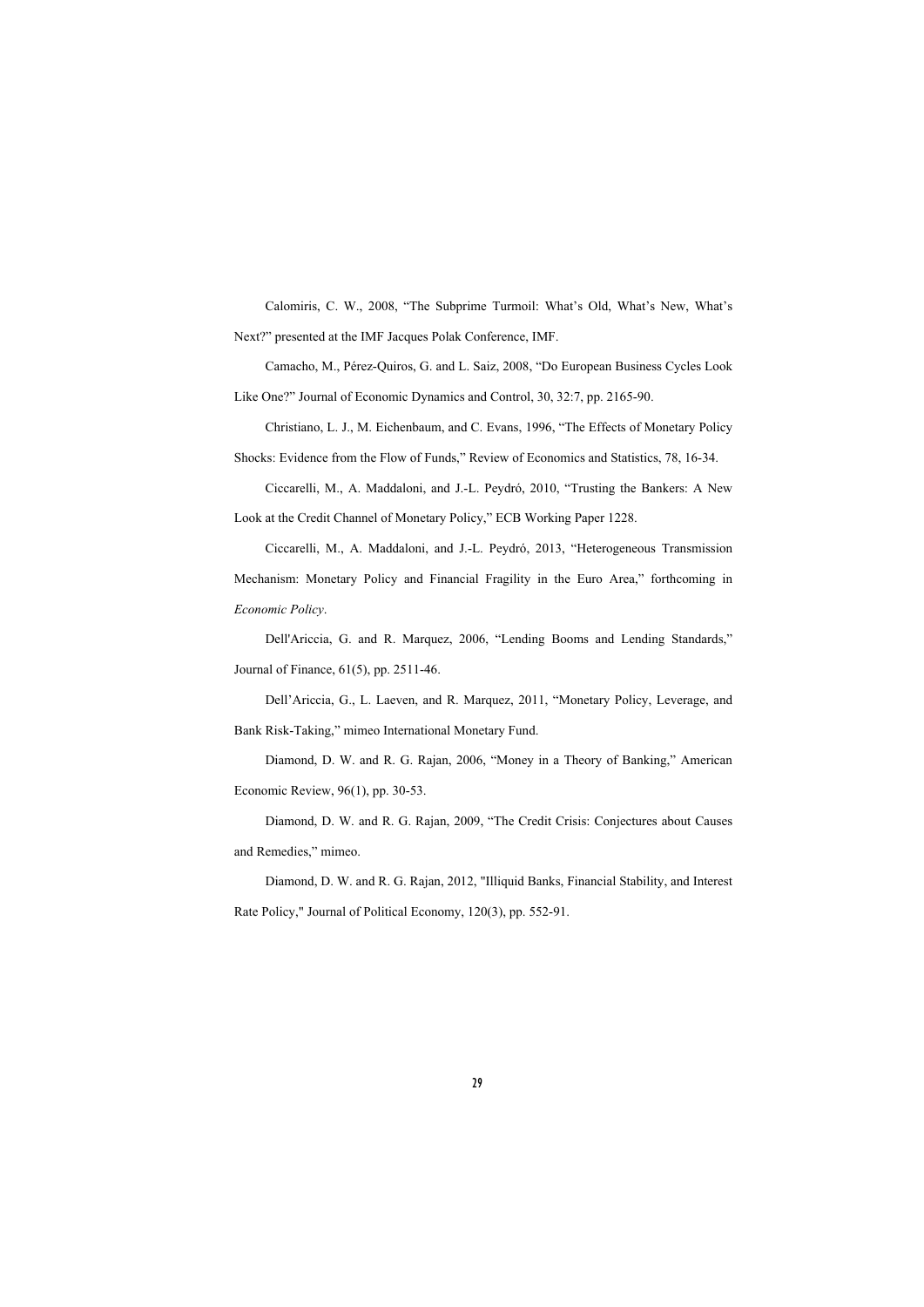Gertler, M. and N. Kiyotaki, 2010, "Financial Intermediation and Credit Policy in Business Cycle Analysis," in B. M. Friedman, and M. Woodford, eds.: Handbook of Monetary Economics, Elsevier, New York, NY.

Giavazzi, F. and A. Giovannini, 2010, "The Low Interest Rate Trap," VoxEU, July.

Holmstrom B. and J. Tirole, 2011, Inside and Outside Liquidity, MIT Press.

IMF, 2011, "Housing Finance and Financial Stability - B[ack to Basics?" IMF Global](http://www.luclaeven.com/papers_files/2009_bank_risk_regulation_Laeven_Levine_jfe.pdf)  Financial Stability Rev[iew, Chapter 3, April.](http://ideas.repec.org/s/eee/jfinec.html) 

Jiménez G., S. Ongena, J.-L. Peydró and J. Saurina, 201[2a, "Hazardous Times for](http://ideas.repec.org/a/fip/fedhpr/y2002imayp282-307.html)  Monetary Policy: W[hat do Twenty-Three Million Bank Loans Say Abo](http://ideas.repec.org/a/fip/fedhpr/y2002imayp282-307.html)ut the Effects of Monetary Policy on Credit Risk?" UPF working paper.

Jiménez G., S. Ongena, J.-L. Peydró and J. Saurina, 2012b, "Credit Supply and Monetary Policy: Identifying the Bank Balance-Sheet Channel with Loan Applications," American Economic Review, August.

Kane, E., 1989, The S&L Insurance Mess: How Did It Happen? Cambridge MA: MIT Press.

Kashyap, A. K. and J. C. Stein, 2000, "What Do a Million Observations on Banks Say About the Transmission of Monetary Policy?" American Economic Review, 90(3), pp. 407-28.

Laeven, L. and R. Levine, 2009, "Bank Governance, Regulation, and Risk-Taking", Journal of Financial Economics, vol. 93(2), pages 259-275, August.

Lown, C. and D. P. Morgan, 2006, "The Credit Cycle and the Business Cycle: New Findings Using the Loan Officer Opinion Survey," Journal of Money, Credit and Banking, Vol. 38, No.6, pp. 1575-1597.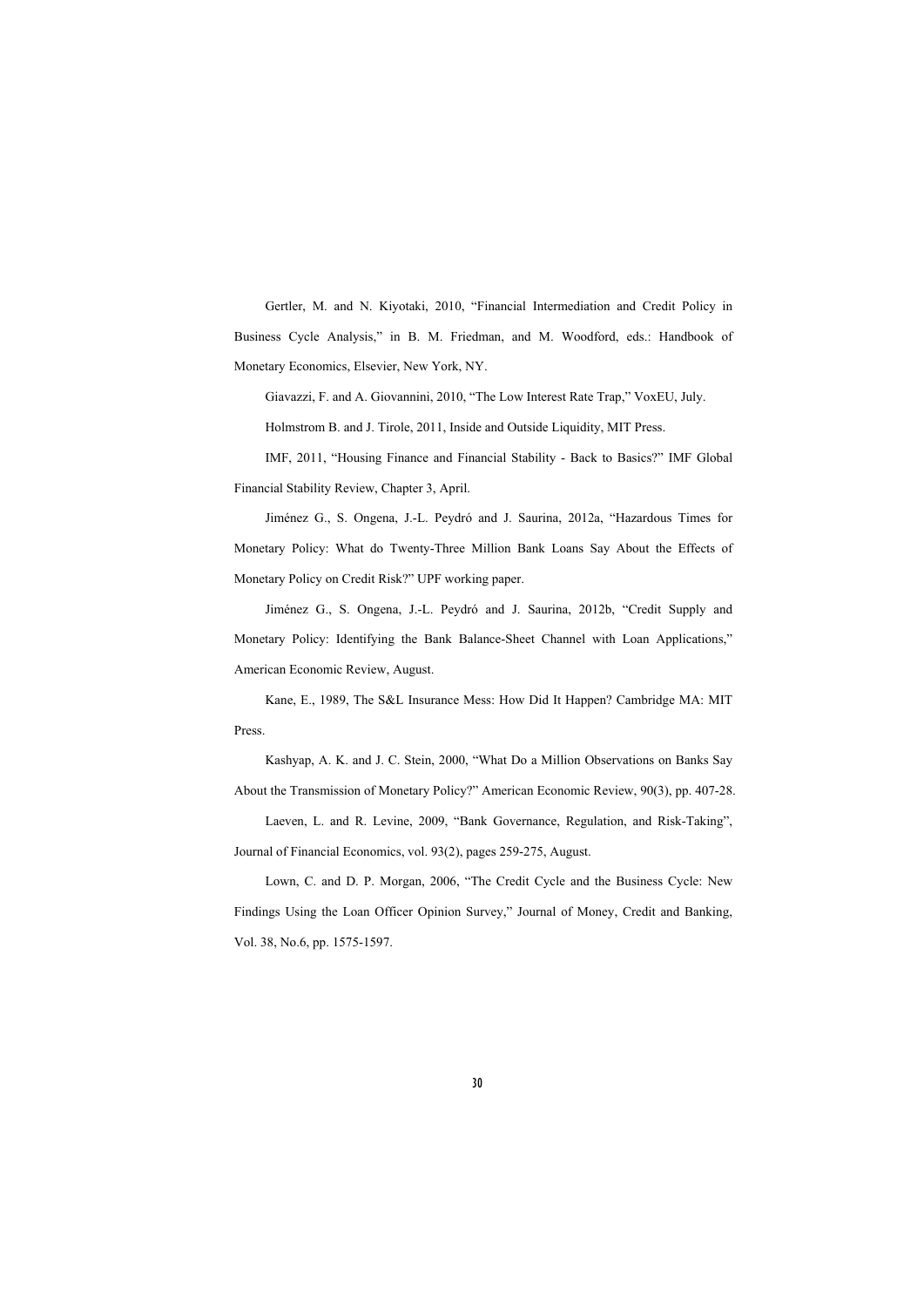Maddaloni, A. and J.-L. Peydró, 2011, "Bank risk-taking, securitization, supervision and low interest rates: evidence from US and Euro area lending standards," Review of Financial Studies Vol. 24:2121-2165.

Rajan, R. G, 2005, "Has Financial Development Made the World Riskier?" NBER Working Paper 11728, presented at the Fed Kansas City, Jackson Hole, 2005.

Rajan, R. G., 2010a, Fault Lines, Princeton University Press.

Rajan, R. G., 2010b, Correcting Krugman, New York Times.

Reinhart, C. an[d K. Rogoff, 20](http://www2.gsb.columbia.edu/faculty/jstiglitz/download/papers/1981_Credit_Rationing_in_Markets_with_Imperfect_Information.pdf)09, This Time is Different: Eight Centuries of Financial Folly," Princeton University Press.

Ruckes, M., 2004, "Bank Competition and Credit Standards, Review of Financial Studies," Vol. 17, Issue 4, pp. 1073-1102.

Taylor, J. B., 2007, "Housing and Monetary Policy," NBER Working Paper 13682, presented at the Fed Kansas City, Jackson Hole, 2007.

Taylor, J. B.**,** 2008, "The Financial Crisis and the Policy Responses: an Empirical Analysis of What Went Wrong," mimeo.

Trichet, J. C. 2009, "The ECB's Enhanced Credit Support," keynote address at the University of Munich, 13 July, ECB speech.

Valencia, F., 2011, "Monetary Policy, Bank Leverage, and Financial Stability," mimeo, International Monetary Fund.

Stiglitz, J. and A. Weiss, 1981, "Credit Rationing in Markets with Imperfect Information," American Economic Review, 71(3), June 1981, pp. 393-410.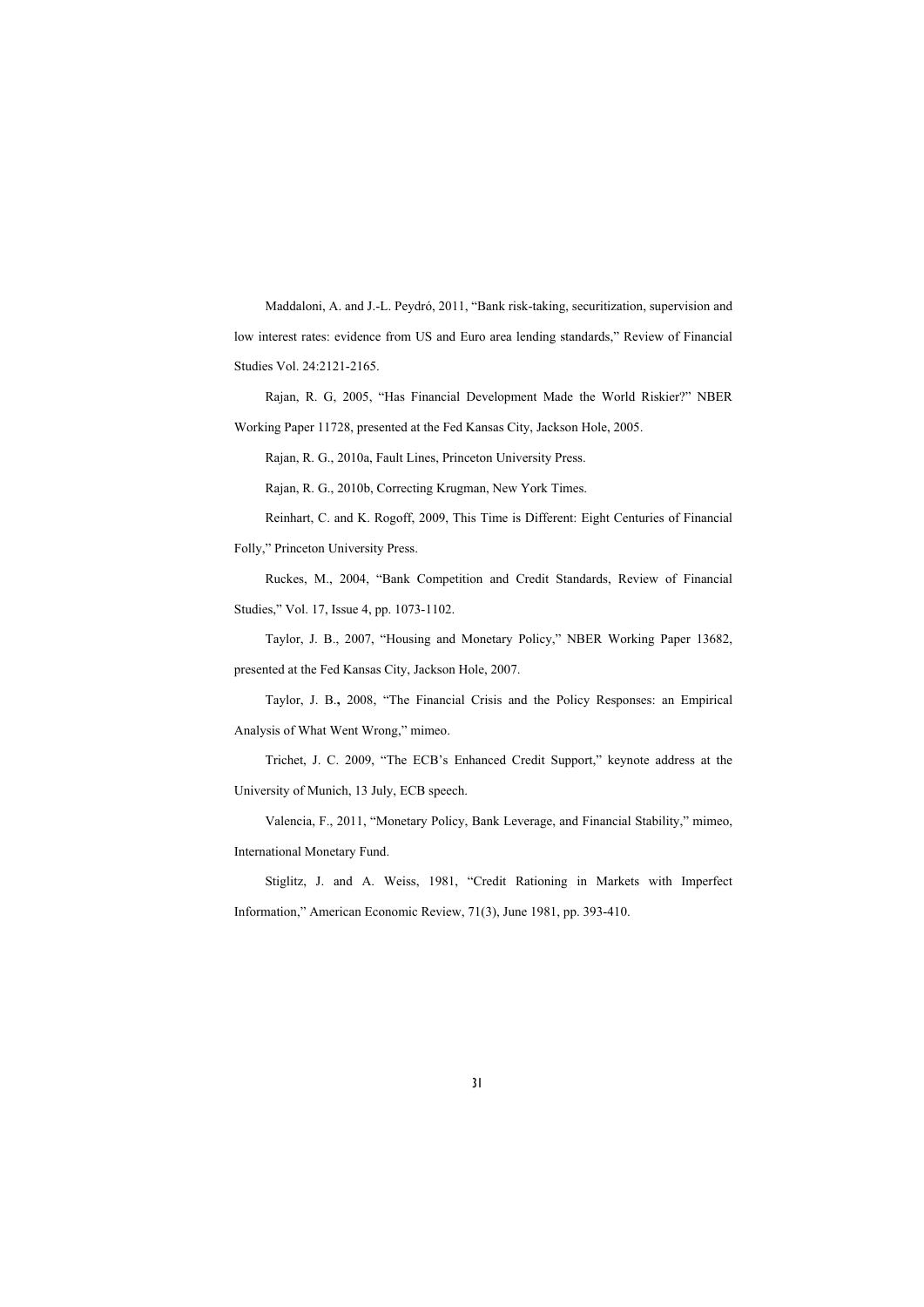| Panel A: Macro and financial variables   |         |           |                |        |
|------------------------------------------|---------|-----------|----------------|--------|
| Before the start of the financial crisis | Mean    | Std. Dev. | Min            | Max    |
| Overnight rates                          | 2.80    | 0.79      | 2.02           | 4.05   |
| Taylor-rule residuals                    | $-0.12$ | 0.76      | $-1.38$        | 1.44   |
| Interbank ratio                          | 91.18   | 41.53     | 32.27          | 232.61 |
| Total capital ratio                      | 14.65   | 6.00      | 9.85           | 45.00  |
| 10-year rates                            | 3.98    | 0.50      | 2.20           | 5.22   |
| Current account balance (% of GDP)       | 0.58    | 7.39      | $-19.59$       | 22.39  |
| GDP growth                               | 2.70    | 1.88      | $-1.86$        | 8.08   |
| Inflation                                | 2.44    | 0.95      | $-0.17$        | 4.98   |
| Capital stringency index                 | 5.26    | 1.18      | $\mathfrak{Z}$ | $\tau$ |
| Loan-to-value ratio (max value in %)     | 90.45   | 19.16     | 55             | 125    |
| After the start of the financial crisis  |         |           |                |        |
| Overnight rates                          | 1.15    | 1.26      | 0.34           | 4.25   |
| Taylor-rule residuals                    | $-0.64$ | 1.16      | $-3.36$        | 1.48   |
| Long-term liquidity provision (%GDP)     | 0.11    | 0.12      | 0.00           | 0.57   |
| Interbank ratio                          | 86.68   | 45.46     | 36.07          | 213.58 |
| Total capital ratio                      | 14.50   | 4.04      | 10.00          | 31.00  |
| 10-year rates                            | 4.20    | 1.47      | 2.26           | 12.41  |
| Current account balance (% of GDP)       | 0.15    | 7.19      | $-19.59$       | 22.96  |
| GDP growth                               | $-1.42$ | 3.37      | $-9.84$        | 5.44   |
| Inflation                                | 1.43    | 1.71      | $-2.75$        | 5.61   |

**Table 1 Summary Statistics** 

the start of the financial crisis (2008:Q3-2010:Q3) for the Euro area. The Euro area includes data for 12 Euro area countries (Austria, Belgium, Finland, France, Germany, Greece, Ireland, Italy, Luxembourg, Netherlands, Portugal, and Spain). The overnight rate is the quarterly average of the daily overnight rate (EONIA). The Taylor rule residuals are the residuals of the regression of EONIA rates on GDP growth and inflation. The interbank ratio and the total capital ratio are the medians by country of these measures from the sample of Euro area banks reported in Bankscope. The 10-year rate is the long-term government bond interest rate in each country. The current account balance is the current account surplus/deficits for each euro area country divided by nominal GDP. GDP growth is the annual growth rate of real GDP for each country. Inflation is the quarterly average of inflation rates for each country. Capital stringency is an index of stringency of capital requirements (Barth, Caprio and Levine 2006). The max Loan-to-Value ratio is the maximum ratio applied to mortgage loans in each country as reported in IMF (2011). Long-term liquidity provision is the liquidity with longer maturity (from 3-month to 1-year) provided by the Eurosystem to the banking sector of each country.See Table A.2 in the Appendix for detailed data sources.

Table 1, Panel A, shows the summary statistics of the macroeconomic and financial variables used in the analysis The statistics are calculated separately for the period before the start of the financial crisis (2002:Q3-2008:Q2) and after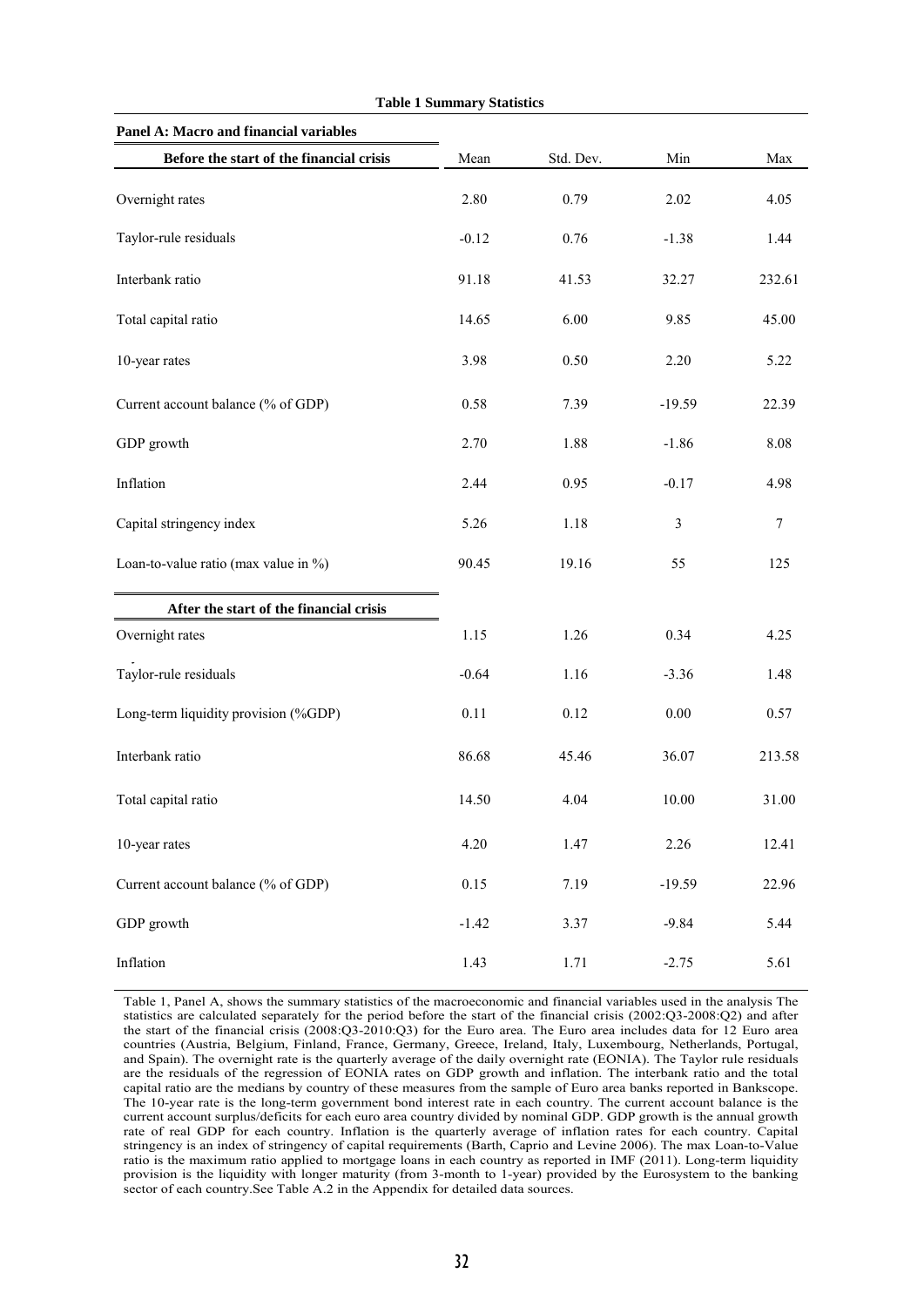| <b>Table 1 Summary Statistics</b>              |          |           |          |       |
|------------------------------------------------|----------|-----------|----------|-------|
| <b>Panel B: Bank Lending Survey variables</b>  |          |           |          |       |
| Before the start of the financial crisis       | Mean     | Std. Dev. | Min      | Max   |
| <b>Demand for loans</b>                        |          |           |          |       |
| business loans                                 | 2.02     | 30.53     | $-100$   | 71.43 |
| mortgage loans                                 | 3.12     | 45.00     | $-100$   | 100   |
|                                                |          |           |          |       |
| <b>Lending conditions</b>                      |          |           |          |       |
| business loans                                 | 17.83    | 31.14     | $-50$    | 100   |
| mortgage loans                                 | 2.95     | 28.75     | $-100$   | 100   |
| Lending standards due to balance sheet factors |          |           |          |       |
|                                                | 8.16     |           |          | 86.67 |
| all balance sheet factors for business loans   |          | 15.89     | $-25$    |       |
| bank capital position                          | 12.28    | 19.55     | $-25$    | 100   |
| bank liquidity position                        | 4.57     | 15.30     | $-40$    | 80    |
| bank market financing                          | 7.61     | 20.51     | $-40$    | 100   |
| all balance sheet factors for mortage loans    | 4.44     | 14.38     | $-66.67$ | 80    |
| Terms and conditions applied to business loans |          |           |          |       |
| margin on average loans                        | 3.20     | 42.86     | $-100$   | 100   |
| margin on riskier loans                        | 34.09    | 34.75     | $-50$    | 100   |
| size of the loan                               | 10.18    | 22.01     | $-50$    | 100   |
| collateral requirement                         | 12.91    | 25.85     | $-40$    | 100   |
| loan covenant                                  | 11.14    | 23.72     | $-33.33$ | 100   |
| maturity of the loan                           | 6.34     | 23.79     | $-50$    | 100   |
| Terms and conditions applied to mortgage loans |          |           |          |       |
| margin on average loans                        | $-8.21$  | 34.50     | $-100$   | 100   |
| margin on riskier loans                        | 11.04    | 23.29     | $-33.33$ | 100   |
| collateral requirement                         | 4.35     | 14.41     | $-40$    | 70    |
| Loan-to-Value ratio                            | 4.28     | 23.91     | $-40$    | 100   |
| maturity of the loan                           | $-7.18$  | 16.53     | $-66.67$ | 40    |
| After the start of the financial crisis        |          |           |          |       |
| <b>Demand for loans</b>                        |          |           |          |       |
| business loans                                 | $-15.40$ | 35.28     | $-100$   | 75    |
| mortgage loans                                 | $-9.79$  | 46.20     | $-100$   | 75    |
| <b>Lending conditions</b>                      |          |           |          |       |
| business loans                                 | 23.83    | 35.77     | $-50$    | 100   |
|                                                |          |           |          |       |
| mortgage loans                                 | 19.76    | 30.64     | $-75$    | 100   |
| Lending standards due to balance sheet factors |          |           |          |       |
| all balance sheet factors for business loans   | 12.78    | 24.54     | $-25$    | 86.67 |
| bank capital position                          | 17.46    | 23.25     | $-25$    | 80    |
| bank liquidity position                        | 5.34     | 27.12     | $-40$    | 80    |
| bank market financing                          | 15.52    | 29.16     | $-40$    | 100   |
| all balance sheet factors for mortage loans    | 12.80    | 26.82     | $-60$    | 100   |

Table 1, Panel B shows the summary statistics of the variables from the Bank Lending Survey (BLS) that are used in the analysis. The statistics for lending conditions and lending standards due to balance sheet factors are calculated separately for the periods before the start of the financial crisis (2002:Q4-2008:Q3) and after the start of the financial crisis (2008:Q4- 2010:Q4) for the Euro area. The demand for loans is the net percentage of banks that have answered that the demand for business or mortgage loans has increased (Question 4 and 13 of the BLS). Lending conditions is the net percentage of banks reporting a tightening of credit standards for the approval of loans or credit lines to enterprises and households in the BLS. They are the answers to Questions 1 and 8 of the survey. Lending standards due to balance sheet factors is the net percentage of banks reporting a tightening of credit standards due to costs of funds and balance sheet constraints (bank capital, liquidity and market financing) for loans or credit lines to enterprises and households (they are the answers to Questions 2 and 9 of the BLS). The values for the terms and conditions applied to business and mortgage loans are the net percentage of banks reporting a tightening of the corresponding loan condition (they are the answers to Questions 3 and 11 of the BLS). See the appendix for the relevant questions from the survey and Berg et al. (2005) for a detailed description of the survey.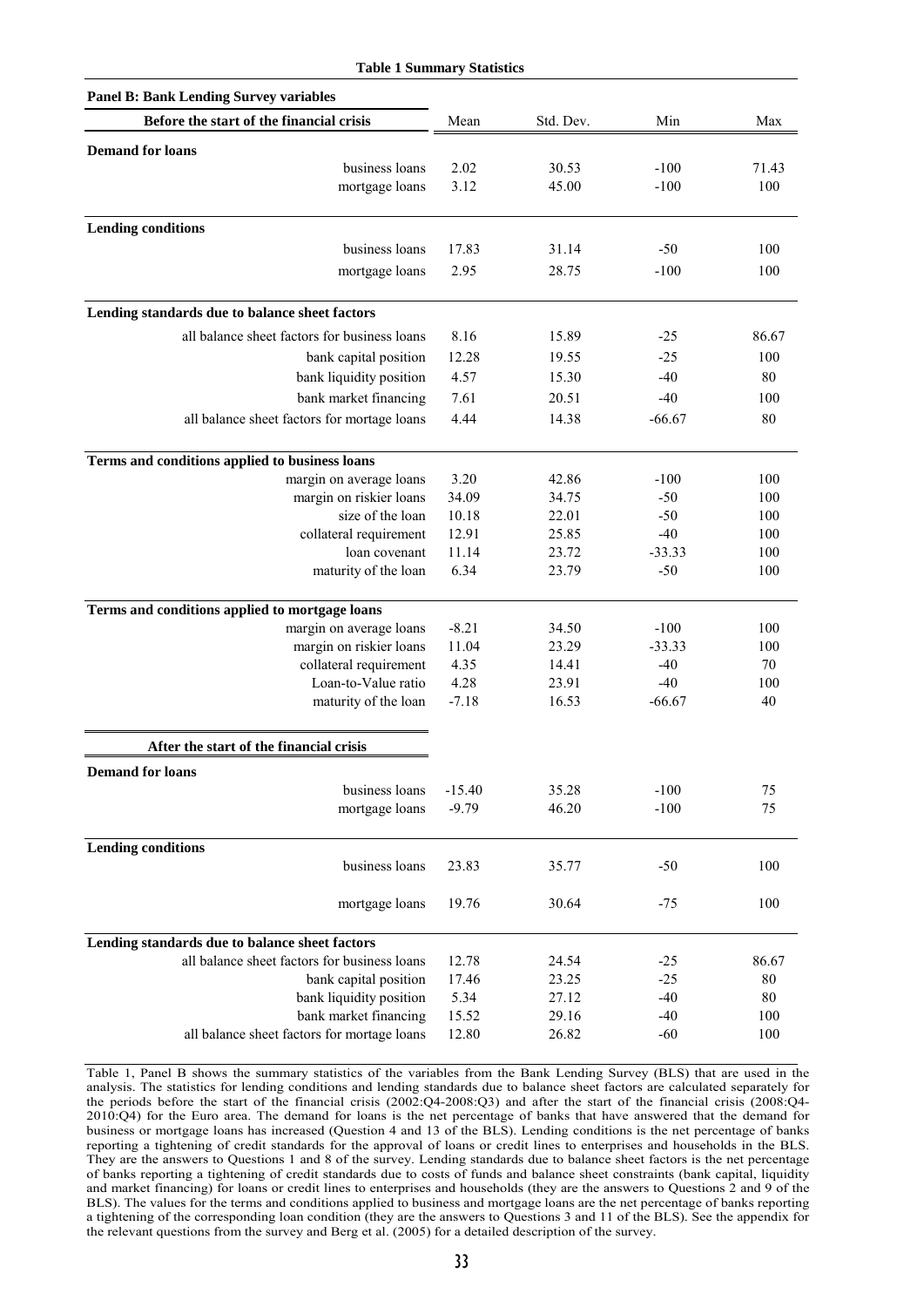|                                 |                       |                       |                       |                      |                       |                      |                       | Impact of monetary policy before the crisis |                                                |                       |                       |                       |                       |                       |  |
|---------------------------------|-----------------------|-----------------------|-----------------------|----------------------|-----------------------|----------------------|-----------------------|---------------------------------------------|------------------------------------------------|-----------------------|-----------------------|-----------------------|-----------------------|-----------------------|--|
|                                 |                       |                       | Lending conditions    |                      |                       |                      |                       |                                             | Lending standards due to balance sheet factors |                       |                       |                       |                       |                       |  |
|                                 |                       |                       |                       |                      |                       | Business loans       |                       |                                             |                                                |                       |                       |                       |                       | Mortgage loans        |  |
|                                 |                       | <b>Business Loans</b> |                       | Mortgage Loans       |                       | All factors          |                       | Bank capital position                       | Bank liquidity position                        |                       | Bank market financing |                       | All factors           |                       |  |
|                                 |                       |                       |                       |                      | .5                    | -6                   |                       |                                             |                                                | 10                    | 11                    | 12                    | 13                    | 14                    |  |
| Overnight rates $t-1$           | 12.52<br>$[7.09]$ *** |                       | 7.17<br>$[6.44]$ ***  |                      | 5.60<br>$[7.94]$ ***  |                      | 3.38<br>$[3.77]$ ***  |                                             | 5.40<br>$[8.09]$ ***                           |                       | 6.87<br>$[6.26]$ ***  |                       | 3.18<br>$[7.34]$ ***  |                       |  |
| Taylor-rule residuals $i, t$ -1 |                       | 10.05<br>$[5.92]$ *** |                       | 6.08<br>$[5.39]$ *** |                       | 4.24<br>$[6.09]$ *** |                       | 2.45<br>$[3.00]$ ***                        |                                                | 4.45<br>$[7.07]***$   |                       | 5.73<br>$[5.50]$ ***  |                       | 2.50<br>$[6.26]$ ***  |  |
| Lagged dependent i, t-1         | 0.65<br>$[16.58]***$  | 0.71<br>$[18.92]$ *** | 0.64<br>$[16.22]$ *** | 0.66<br>$[16.72]***$ | 0.62<br>$[15.00]$ *** | 0.63<br>[14.84]***   | 0.63<br>$[17.44]$ *** | 0.64<br>$[17.75]***$                        | 0.58<br>$[12.79]$ ***                          | 0.60<br>$[13.50]$ *** | 0.60<br>$[13.16]$ *** | 0.62<br>$[13.22]$ *** | 0.65<br>$[14.93]$ *** | 0.64<br>$[14.03]$ *** |  |
| Country fixed effects           | no                    | no                    | no                    | no                   | no                    | no                   | no                    | no                                          | no                                             | no                    | no                    | no                    | no                    | no                    |  |
| Time fixed effects              | no                    | no                    | no                    | no                   | no                    | no                   | no                    | no                                          | no                                             | no                    | no                    | no                    | no                    | no                    |  |
| Wald statistic                  | 495.97                | 489.04                | 418.19                | 370.46               | 482.56                | 395.22               | 351.39                | 344.8                                       | 461.5                                          | 415.5                 | 310.83                | 286.25                | 436.88                | 359.08                |  |
| # of observations               | 276                   | 276                   | 276                   | 276                  | 276                   | 276                  | 276                   | 276                                         | 276                                            | 276                   | 276                   | 276                   | 276                   | 276                   |  |
| $#$ of countries                | 12                    | 12                    | 12                    | 12                   | 12                    | 12                   | 12                    | 12                                          | 12                                             | 12                    | 12                    | 12                    | 12                    | 12                    |  |

**Table 2** 

Table 2 shows the results of GLS panel regressions where the dependent variable *lending conditions* (columns 1 to 4) is the net percentage of banks in each country reporting a tightening of credit standards in the Euro ar Lending Survey (BLS) for the approval of loans or credit lines to enterprises and households. They are the answers to Questions 1 and 8 of the BLS. The dependent variable lending standards due to balance sheet factors (col to 14) is the net percentage of banks reporting a tightening of credit standards in the BLS due to the factor in the headings (for business loans; all balance sheet factors, bank capital position, bank liquidity position a financing. For mortgage loans: all balance sheet factors). They are the answers to Questions 2 and 9 of the BLS. See Table A.1 in the Appendix for details of the BLS questions. The overnight rate is the quarterly average o overnight rate (EONIA). The Taylor-rule residuals are the residuals of the regression of EONIA rates on GDP growth and inflation. All the explanatory variables are lagged by one quarter. The panel includes data for 12 euro countries (Austria, Belgium, France, Finland, Germany, Greece, Ireland, Italy, Luxembourg, Netherlands, Portugal, and Spain). The panel regressions are estimated over the period 2002:Q4-2008:Q3. The test statistics are in brackets. \*, \*\*, and \*\*\* denote statistical significance at the 10%, 5%, and 1% levels, respectively. All the panel regressions include standard errors allowing heteroscedasticity, autocorrelation of order one and time-inv correlation across countries.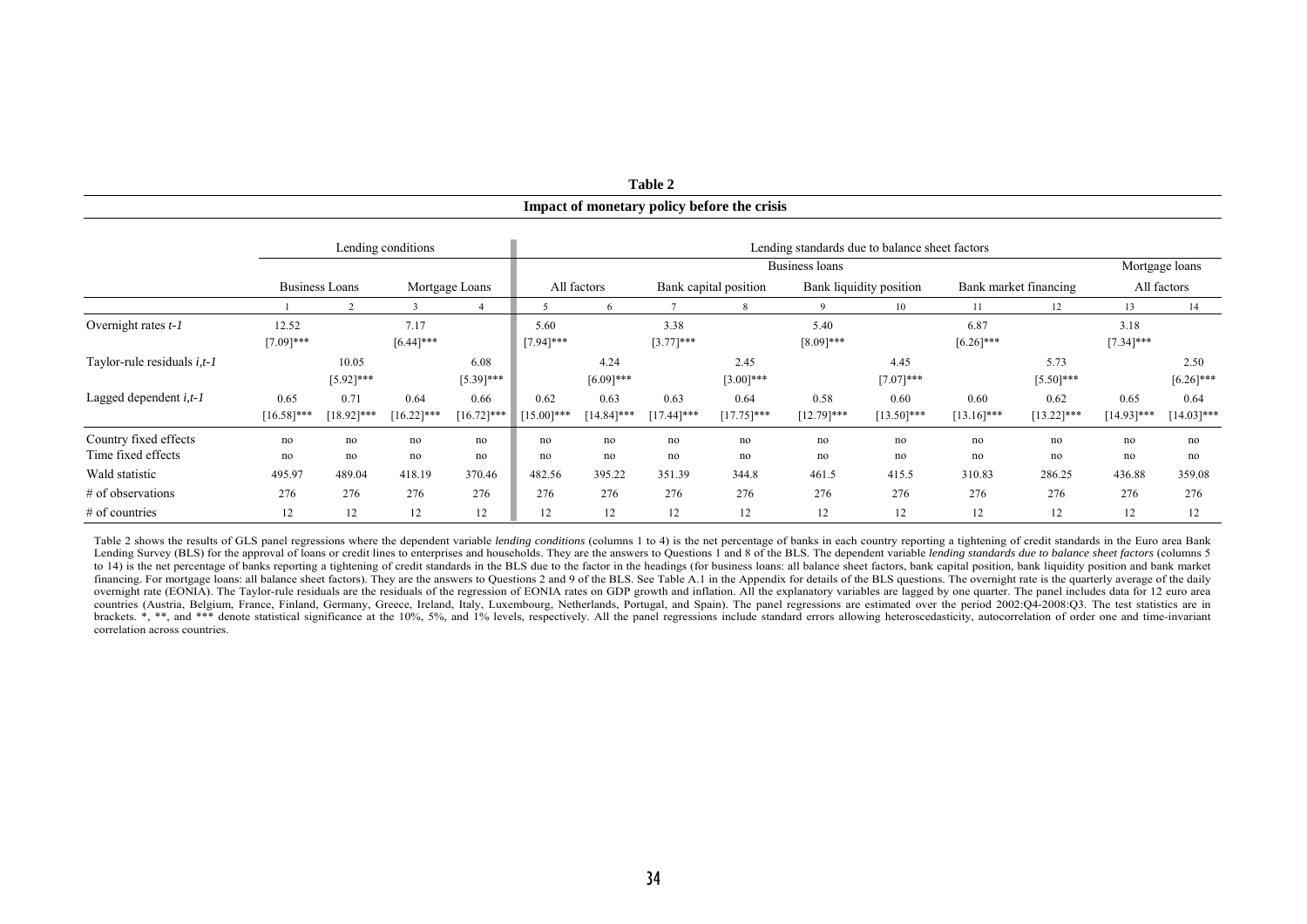|                                      | Impact of monetary policy before the crisis |                    |              |                       |                                                |                       |              |  |  |  |  |  |  |  |
|--------------------------------------|---------------------------------------------|--------------------|--------------|-----------------------|------------------------------------------------|-----------------------|--------------|--|--|--|--|--|--|--|
|                                      |                                             | Lending conditions |              |                       | Lending standards due to balance sheet factors |                       |              |  |  |  |  |  |  |  |
|                                      |                                             |                    |              | <b>Business loans</b> |                                                |                       |              |  |  |  |  |  |  |  |
|                                      | Business loans                              | Mortgage loans     | All factors  | Bank capital position | Bank liquidity position                        | Bank market financing | All factors  |  |  |  |  |  |  |  |
|                                      |                                             | $\overline{2}$     | 3            | $\overline{4}$        | 5                                              | 6                     | $\tau$       |  |  |  |  |  |  |  |
| Taylor-rule residuals $i, t$ -1      | 24.46                                       | 11.16              | 5.15         | 7.39                  | 5.13                                           | 6.39                  | 7.86         |  |  |  |  |  |  |  |
|                                      | $[4.26]$ ***                                | $[2.28]$ **        | $[2.08]$ **  | $[2.37]^{**}$         | $[2.38]$ **                                    | $[1.82]*$             | $[1.91]*$    |  |  |  |  |  |  |  |
| Interbank ratio $i.t-1$              | $-0.003$                                    | $-0.11$            | $-0.001$     | 0.04                  | 0.01                                           | $-0.06$               | 0.04         |  |  |  |  |  |  |  |
|                                      | [0.07]                                      | $[3.01]$ ***       | [0.04]       | [1.44]                | [0.24]                                         | [1.13]                | $[1.83]*$    |  |  |  |  |  |  |  |
| Total capital ratio $i, t$ -1        | $-0.70$                                     | $-0.11$            | $-0.02$      | $-0.06$               | 0.12                                           | 0.18                  | 0.26         |  |  |  |  |  |  |  |
|                                      | $[2.01]**$                                  | [0.38]             | [0.12]       | $[0.40]$              | [1.16]                                         | [0.88]                | $[2.07]**$   |  |  |  |  |  |  |  |
| Demand for loans $i.t-1$             | $-0.14$                                     | $-0.09$            | $-0.03$      | $-0.03$               | $-0.05$                                        | 0.00                  | 0.03         |  |  |  |  |  |  |  |
|                                      | $[3.57]$ ***                                | $[2.40]$ **        | [0.64]       | [0.45]                | [1.25]                                         | [0.04]                | $[1.79]$ *   |  |  |  |  |  |  |  |
| Current account balance <i>i.t-1</i> | 0.03                                        | $-0.33$            | $-0.31$      | $-0.19$               | $-0.47$                                        | $-0.15$               | 0.04         |  |  |  |  |  |  |  |
|                                      | [0.06]                                      | [0.78]             | $[1.77]$ *   | [0.88]                | $[1.85]$ *                                     | [0.72]                | [0.25]       |  |  |  |  |  |  |  |
| 10 -year rate $i, t$ -1              | $-6.97$                                     | 3.87               | 2.48         | $-2.57$               | 7.60                                           | 2.98                  | 6.12         |  |  |  |  |  |  |  |
|                                      | [1.01]                                      | [0.47]             | [0.93]       | [0.58]                | $[4.25]$ ***                                   | [0.90]                | [1.18]       |  |  |  |  |  |  |  |
| GDP growth $i, t$ -1                 | 0.27                                        | $-2.27$            | $-0.02$      | $-0.35$               | 0.05                                           | 0.35                  | $-0.71$      |  |  |  |  |  |  |  |
|                                      | [0.33]                                      | $[1.67]*$          | [0.04]       | [0.45]                | [0.06]                                         | [0.41]                | [0.77]       |  |  |  |  |  |  |  |
| Inflation $i, t$ -1                  | 6.09                                        | $-2.92$            | 0.99         | $-0.67$               | 0.69                                           | 3.27                  | 0.64         |  |  |  |  |  |  |  |
|                                      | $[2.60]$ ***                                | [1.38]             | [1.17]       | [0.42]                | [0.57]                                         | $[1.97]**$            | [0.16]       |  |  |  |  |  |  |  |
| Lagged dependent $i, t$ -1           | 0.33                                        | 0.31               | 0.47         | 0.51                  | 0.41                                           | 0.47                  | 0.27         |  |  |  |  |  |  |  |
|                                      | $[4.78]$ ***                                | $[3.60]$ ***       | $[8.51]$ *** | $[9.01]$ ***          | $[5.44]$ ***                                   | $[6.01]$ ***          | $[3.18]$ *** |  |  |  |  |  |  |  |
| Country fixed effects                | yes                                         | yes                | yes          | yes                   | yes                                            | yes                   | yes          |  |  |  |  |  |  |  |
| Time fixed effects                   | yes                                         | yes                | yes          | yes                   | yes                                            | yes                   | yes          |  |  |  |  |  |  |  |
| # of observations                    | 264                                         | 264                | 264          | 264                   | 264                                            | 264                   | 252          |  |  |  |  |  |  |  |
| # of countries                       | 12                                          | 12                 | 12           | 12                    | 12                                             | 12                    | 12           |  |  |  |  |  |  |  |

**Table 3**

Table 3 shows the results of a GMM dynamic panel estimation where the dependent variable *lending conditions* (columns 1 and 2) is the net percentage of banks in each country reporting a tightening of credit standards in the Euro area Bank Lending Survey (BLS) for the approval of loans or credit lines to enterprises and households. They are the answers to Questions 1 and 8 of the BLS. The dependent variable lending standards due to balance sheet factors (columns 3 to 7) is the net percentage of banks reporting a tightening of credit standards in the BLS due to the factor in the headings (for business loans: all balance sheet factors, bank capital position, bank liquidity position and bank market financing. For mortgage loans: all balance sheet factors). They are the answers to Questions 2 and 9 of the BLS. See Table A.1 in the Appendix for details of the BLS questions. The Taylor-rule residuals are the residuals of the regression of EONIA rates on GDP growth and inflation. The interbank ratio and the total capital ratio are the medians by country of these measures from the sample of Euro area banks reported in Bankscope. The demand for loans is the net percentage of banks answering in the BLS that the demand for business or mortgage loans has increased (Questions 4 and 13 of the BLS). The current account balance is the current account surplus/deficits for each euro area country divided by nominal GDP. The 10-year rate is the long-term government bond interest rate in each country. GDP growth is the annual growth rate of real GDP for each country. Inflation is the quarterly average of inflation rates for each country. All the explanatory variables are lagged by one quarter. The panel includes data for 12 euro a countries (Austria, Belgium, France, Finland, Germany, Greece, Ireland, Italy, Luxembourg, Netherlands, Portugal, and Spain). The panel regressions are estimated over the period 2002:Q4-2008:Q3. The test statistics are in brackets. \*, \*\*, and \*\*\* denote statistical significance at the 10%, 5%, and 1% levels, respectively. Standard errors are robust.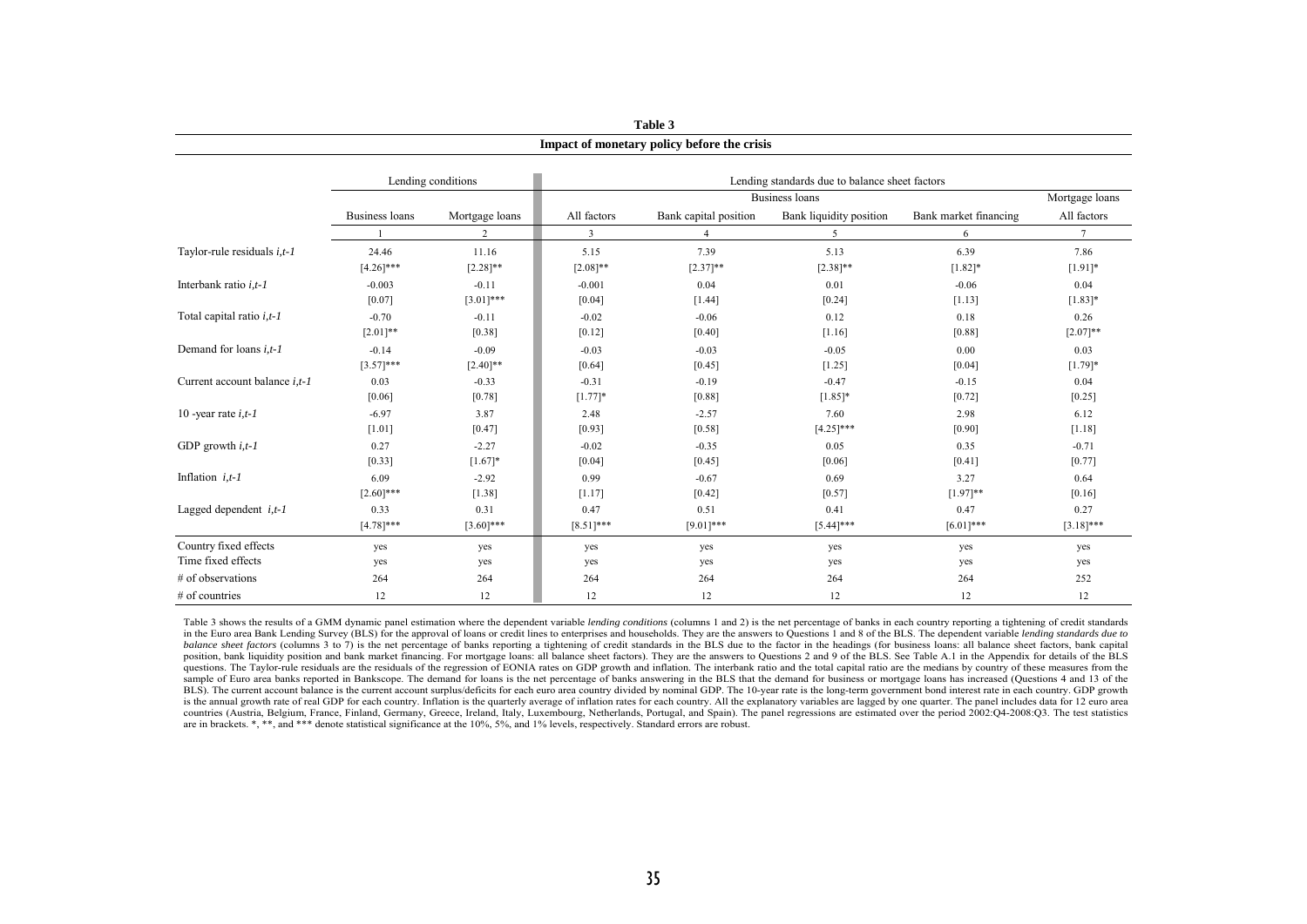|                                                    |                               |                               |                     |                           |                  | Impact of monetary policy on terms and conditions applied to loans |                               |                              |                           |                            |                         |                          |                     |  |  |  |  |  |  |
|----------------------------------------------------|-------------------------------|-------------------------------|---------------------|---------------------------|------------------|--------------------------------------------------------------------|-------------------------------|------------------------------|---------------------------|----------------------------|-------------------------|--------------------------|---------------------|--|--|--|--|--|--|
|                                                    |                               |                               |                     | <b>Business Loans</b>     |                  |                                                                    |                               |                              | Mortgage Loan             |                            |                         | Margin on riskier loans  |                     |  |  |  |  |  |  |
|                                                    | Margin on<br>average<br>loans | Margin on<br>riskier<br>loans | Size of the<br>loan | Collateral<br>requirement | Loan<br>covenant | Maturity<br>of the loan                                            | Margin on<br>average<br>loans | Margin on<br>riskier<br>loan | Collateral<br>requirement | Loan-to-<br>Value<br>ratio | Maturity<br>of the loan | <b>Business</b><br>loans | Mortgage<br>loans   |  |  |  |  |  |  |
|                                                    | -1                            | $\overline{2}$                | 3                   | $\overline{4}$            | 5                | 6                                                                  | $7\phantom{.0}$               | $\,$ 8 $\,$                  | 9                         | 10                         | 11                      | 12                       | 13                  |  |  |  |  |  |  |
| Taylor-rule residuals i, t-1                       | 14.17                         | 9.10                          | 5.63                | 4.44                      | 7.39             | 10.05                                                              | 4.95                          | 4.38                         | 2.96                      | 4.38                       | $-0.56$                 | 7.57                     | 9.30                |  |  |  |  |  |  |
|                                                    | $[3.93]***$                   | $[3.10]$ ***                  | $[2.59]$ ***        | $[1.91]*$                 | $[2.60]$ ***     | $[5.06]$ ***                                                       | $[1.72]$ *                    | $[1.76]$ *                   | $[2.28]$ **               | $[1.75]$ *                 | [0.24]                  | [1.57]                   | $[2.81]$ ***        |  |  |  |  |  |  |
| Interbank ratio i, t-1                             | 0.08                          | 0.05                          | 0.03                | 0.04                      | 0.08             | 0.09                                                               | $-0.08$                       | $-0.07$                      | $-0.06$                   | $-0.09$                    | $-0.04$                 | 0.06                     | $-0.06$             |  |  |  |  |  |  |
|                                                    | [1.09]                        | [1.40]                        | [1.04]              | [1.27]                    | [1.45]           | [1.25]                                                             | $[2.04]$ **                   | [0.98]                       | $[1.99]$ **               | $[1.22]$                   | [0.80]                  | [1.41]                   | [1.18]              |  |  |  |  |  |  |
| Total capital ratio i, t-1                         | $-0.03$                       | 0.27                          | 0.15                | 0.23                      | $-0.08$          | 0.26                                                               | $-0.01$                       | $-0.34$                      | 0.14                      | $-0.26$                    | $-0.298$                | $-0.41$                  | $-0.40$             |  |  |  |  |  |  |
|                                                    | [0.08]                        | [0.76]                        | [0.70]              | [1.24]                    | [0.20]           | [0.86]                                                             | [0.04]                        | $[2.60]$ ***                 | $[2.20]$ **               | [1.03]                     | [0.96]                  | [0.97]                   | $[1.86]$ *          |  |  |  |  |  |  |
| Demand for loans $i, t-1$                          | $-0.03$                       | $-0.06$                       | $-0.04$             | $-0.049$                  | $-0.11$          | $-0.03$                                                            | $-0.06$                       | $-0.03$                      | $-0.03$                   | $-0.09$                    | $-0.10$                 | 0.00                     | $-0.04$             |  |  |  |  |  |  |
|                                                    | [0.56]                        | [1.14]                        | $[2.08]$ **         | [0.84]                    | $[2.47]$ **      | [0.55]                                                             | $[2.00]**$                    | [0.84]                       | [1.24]                    | $[3.83]***$                | $[3.51]***$             | [0.01]                   | [1.12]              |  |  |  |  |  |  |
| Current account balance i, t-1                     | $-0.27$                       | $-0.48$                       | $-0.48$             | $-0.566$                  | $-0.38$          | $-0.22$                                                            | 0.41                          | 0.28                         | 0.07                      | 0.04                       | $-0.08$                 | $-0.66$                  | 0.23                |  |  |  |  |  |  |
|                                                    | [0.78]                        | [1.33]                        | $[2.36]$ **         | $[2.11]$ **               | [0.98]           | [0.60]                                                             | [0.46]                        | [0.84]                       | [0.24]                    | [0.15]                     | [0.21]                  | $[2.73]***$              | [0.74]              |  |  |  |  |  |  |
| 10-year rate $i, t-1$                              | 13.70                         | 8.63                          | 4.41                | 3.12                      | 1.77             | 2.57                                                               | 11.31                         | 7.43                         | 2.53                      | 2.63                       | 4.39                    | $-2.79$                  | $-0.18$             |  |  |  |  |  |  |
|                                                    | $[3.21]$ ***                  | $[2.66]$ ***                  | [1.33]              | [0.98]                    | [0.48]           | [0.93]                                                             | $[2.91]***$                   | $[2.42]$ **                  | [1.54]                    | [0.94]                     | $[1.70]$ *              | [0.32]                   | [0.02]              |  |  |  |  |  |  |
| GDP growth $i, t-1$                                | $-2.88$                       | $-2.66$                       | $-2.07$             | $-0.12$                   | $-2.42$          | $-1.60$                                                            | $-1.36$                       | $-1.94$                      | $-1.60$                   | $-2.82$                    | 0.86                    | $-0.03$                  | $-0.44$             |  |  |  |  |  |  |
|                                                    | $[2.10]$ **                   | $[1.82]$ *                    | $[2.09]$ **         | [0.11]                    | $[1.72]$ *       | $[2.22]$ **                                                        | [0.71]                        | $[2.42]$ **                  | $[2.92]***$               | $[1.80]$ *                 | [1.15]                  | [0.01]                   | [0.38]              |  |  |  |  |  |  |
| Inflation $i, t-1$                                 | 9.65                          | 10.20                         | 6.16                | 6.121                     | 3.70             | 6.25                                                               | 6.20                          | 4.61                         | 0.85                      | $-2.14$                    | 2.38                    | 6.81                     | $-0.29$             |  |  |  |  |  |  |
|                                                    | $[3.49]$ ***                  | $[3.64]$ ***                  | $[3.39]***$         | $[3.68]$ ***              | $[1.92]*$        | $[2.26]$ **                                                        | $[2.20]$ **                   | $[2.09]$ **                  | [1.30]                    | [1.49]                     | $[1.94]$ *              | $[2.50]$ **              | [0.09]              |  |  |  |  |  |  |
| General economic conditions <i>i</i> , <i>t</i> -1 |                               |                               |                     |                           |                  |                                                                    |                               |                              |                           |                            |                         | 0.10<br>[1.60]           | 0.01<br>[0.07]      |  |  |  |  |  |  |
| Industry/firm outlook i, t-1                       |                               |                               |                     |                           |                  |                                                                    |                               |                              |                           |                            |                         | 0.05<br>[0.79]           |                     |  |  |  |  |  |  |
| Risk of collateral $i, t-1$                        |                               |                               |                     |                           |                  |                                                                    |                               |                              |                           |                            |                         | 0.11<br>[0.94]           |                     |  |  |  |  |  |  |
| Housing market prospects $i, t-1$                  |                               |                               |                     |                           |                  |                                                                    |                               |                              |                           |                            |                         |                          | 0.16<br>$[3.19]***$ |  |  |  |  |  |  |
| Lagged regressor $i, t-1$                          | 0.49                          | 0.39                          | 0.44                | 0.62                      | 0.42             | 0.41                                                               | 0.52                          | 0.49                         | 0.38                      | 0.44                       | 0.24                    | 0.17                     | 0.35                |  |  |  |  |  |  |
|                                                    | $[9.16]***$                   | $[5.25]***$                   | $[4.71]$ ***        | $[6.81]***$               | $[4.55]$ ***     | $[5.86]$ ***                                                       | $[6.29]$ ***                  | $[6.34]$ ***                 | $[4.96]$ ***              | $[4.00]$ ***               | $[3.73]***$             | $[1.76]$ *               | $[5.18]$ ***        |  |  |  |  |  |  |
| Country fixed effects                              | yes                           | yes                           | yes                 | yes                       | yes              | yes                                                                | yes                           | yes                          | yes                       | yes                        | yes                     | yes                      | yes                 |  |  |  |  |  |  |
| Time fixed effects                                 | yes                           | yes                           | yes                 | yes                       | yes              | yes                                                                | yes                           | yes                          | yes                       | yes                        | yes                     | yes                      | yes                 |  |  |  |  |  |  |
| # of observations                                  | 264                           | 264                           | 264                 | 264                       | 264              | 264                                                                | 264                           | 264                          | 264                       | 264                        | 264                     | 264                      | 264                 |  |  |  |  |  |  |
| # of countries                                     | 12                            | 12                            | 12                  | 12                        | 12               | 12                                                                 | 12                            | 12                           | 12                        | 12                         | 12                      | 12                       | 12                  |  |  |  |  |  |  |

**Table 4**

Table 4 shows the results of a GMM dynamic panel estimation where the dependent variable is the net percentage of banks in each country reporting a tightening of the terms and conditions for approving loans or credit lines residuals of the regression of EONIA rates on GDP growth and inflation. The interbank ratio and the total capital ratio are the medians by country of these measures from the sample of Euro area banks reported in Bankscope. The demand for loans is the net percentage of banks answering in the BLS that the demand for business or mortgage loans has increased (Questions 4 and 13 of the BLS). The current account balance is the current account surplus/deficits for each euro area country divided by nominal GDP. The 10-year rate is the long-term government bond interest rate in each country. GDP growth is the annual growth rate of real GDP for each country. Inflation is the quarterly average of inflation rates for each country. In columns 12 and 13 the dependent variable is the net percentage of banks reporting a tightening of terms and conditions for riskier business and mor lands in the set of matter and controls are: the net percentage of banks reporting a tightening of credit standards due to general economic conditions, industry/firm outlook and risk of collateral (for business loans) band to housing market prospects and general economic conditions (for mortgage loans). These controls are the answers to Questions 2 and 9 of the BLS related to "C - Perception of risk". See Table A.1 of the Appendix for a details of the BLS questions. All the explanatory variables are lagged by one quarter. The panel includes data for 12 euro area countries (Austria, Belgium, France, Finland, Germany, Greece, Ireland, Italy, Luxembourg, Netherlands, Portugal, and Spain). The panel regressions are estimated over the period 2002:Q4-2008:Q3. The test statistics are in brackets. \*, \*\*, and \*\*\* denote statistical significance at the 10%, 5%, and 1% levels, Ne respectively. Standard errors are robust.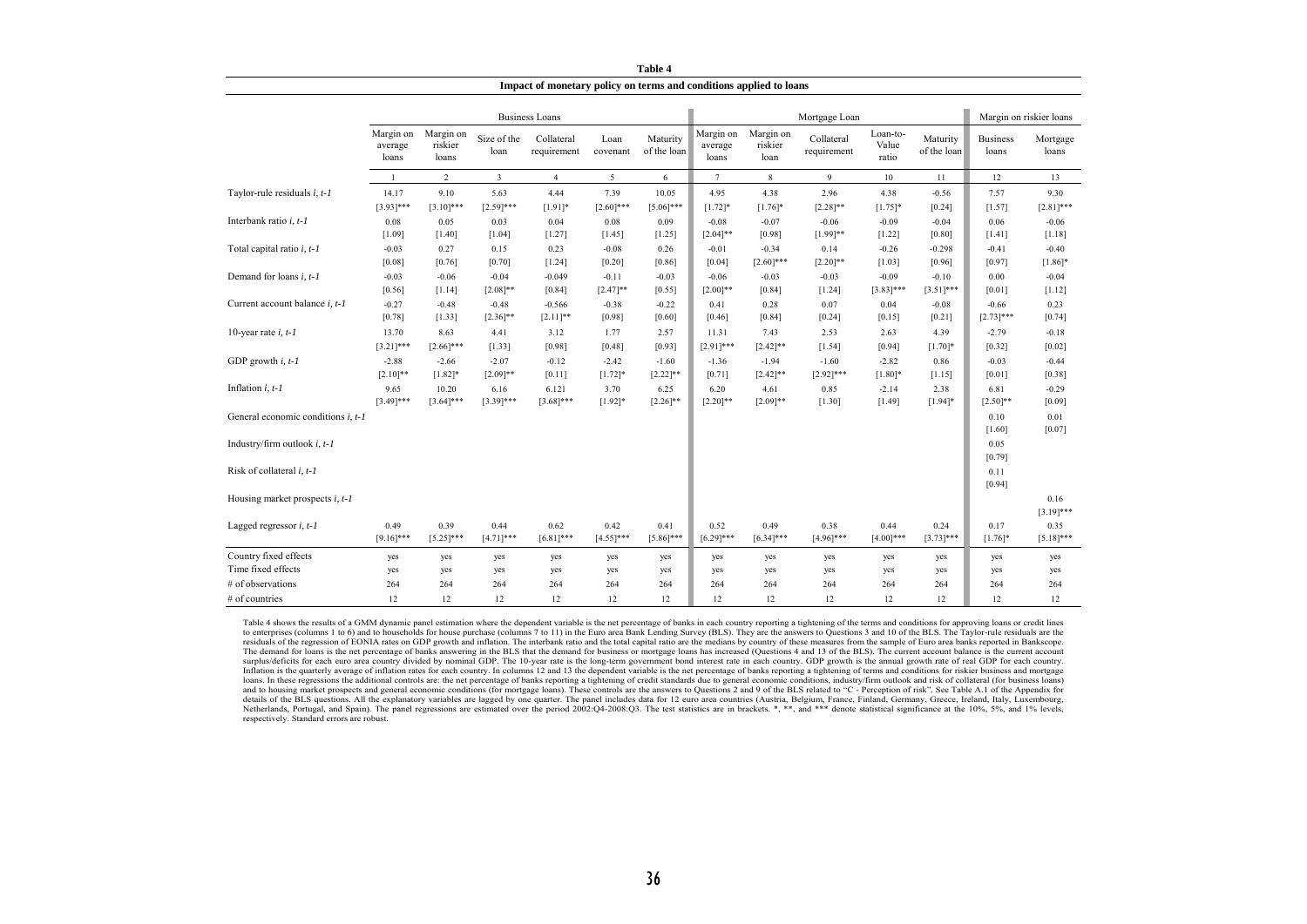|                                                   |                       | Mortgage loans                  |                     |                       | <b>Business loans</b>    |                                   |
|---------------------------------------------------|-----------------------|---------------------------------|---------------------|-----------------------|--------------------------|-----------------------------------|
|                                                   | Lending<br>conditions | <b>Balance</b> sheet<br>factors | Bank<br>competition | Lending<br>conditions | Bank capital<br>position | <b>Bank liquidity</b><br>position |
|                                                   | $\mathbf{1}$          | $\sqrt{2}$                      | 3                   | $\overline{4}$        | 5                        | 6                                 |
| Taylor-rule residuals $i, t$ -1                   | 9.52                  | $-20.03$                        | $-29.96$            | 3.01                  | 14.02                    | 22.89                             |
|                                                   | $[0.30]$              | [1.09]                          | $[1.73]$ *          | [0.20]                | $[1.92]*$                | $[3.93]$ ***                      |
| (TR-residual $*$ max LTV) <i>i,t-1</i>            | 3.21                  | 15.17                           | 16.93               |                       |                          |                                   |
|                                                   | [0.20]                | $[1.67]*$                       | $[1.99]$ **         |                       |                          |                                   |
| Capital stringency $i, t$ -1                      |                       |                                 |                     | $-49.00$              | 2.49                     | 39.04                             |
|                                                   |                       |                                 |                     | $[1.27]$              | [0.14]                   | $[3.60]$ ***                      |
| (TR-residual $*$ Capital stringency) <i>i,t-1</i> |                       |                                 |                     | 14.77                 | $-4.53$                  | $-11.67$                          |
|                                                   |                       |                                 |                     | [1.30]                | $[0.81]$                 | $[3.81]$ ***                      |
| Interbank ratio <i>i</i> , t-1                    | $-0.04$               | 0.03                            | $-0.07$             | 0.012                 | 0.037                    | $-0.015$                          |
|                                                   | [0.52]                | $[1.67]*$                       | [0.73]              | $[0.30]$              | [1.19]                   | [0.61]                            |
| Total capital ratio $i, t$ -1                     | 0.25                  | 0.24                            | $-0.17$             | $-0.62$               | $-0.05$                  | 0.00                              |
|                                                   | [0.86]                | $[2.36]$ **                     | [0.39]              | $[1.94]$ *            | [0.30]                   | [0.00]                            |
| Demand for loans $i, t$ -1                        | $-0.01$               | 0.06                            | $-0.03$             | $-0.01$               | $-0.06$                  | $-0.04$                           |
|                                                   | [0.18]                | $[3.08]$ ***                    | [0.84]              | $[0.12]$              | $[1.57]$                 | [0.98]                            |
| 10 - year rate $i, t$ -1                          | $-17.87$              | 0.82                            | 10.43               | $-12.81$              | $-1.01$                  | 12.21                             |
|                                                   | [0.22]                | [0.06]                          | [0.28]              | $[1.65]*$             | [0.27]                   | $[3.75]$ ***                      |
| Current account balance <i>i,t-1</i>              | $-0.02$               | $-0.01$                         | 0.32                | 0.04                  | $-0.19$                  | $-0.40$                           |
|                                                   | [0.04]                | [0.05]                          | [0.72]              | [0.07]                | [0.85]                   | $[1.66]$ *                        |
| GDP growth $i, t$ -1                              | $-4.09$               | $-0.94$                         | $-2.63$             | $-1.19$               | 0.10                     | 0.26                              |
|                                                   | $[2.67]***$           | [1.27]                          | $[2.11]$ **         | [1.33]                | [0.18]                   | [0.32]                            |
| Inflation $i, t$ -1                               | $-1.67$               | $-6.83$                         | $-10.31$            | $-0.05$               | 0.66                     | 5.50                              |
|                                                   | [0.19]                | [1.18]                          | $[1.78]$ *          | [0.01]                | [0.23]                   | $[4.19]$ ***                      |
| Lagged dependent i,t-1                            | 0.25                  | 0.17                            | 0.37                | 0.35                  | 0.50                     | 0.37                              |
|                                                   | $[4.16]$ ***          | $[1.66]$ *                      | $[5.39]$ ***        | $[4.24]$ ***          | $[9.75]***$              | $[4.57]$ ***                      |
| Country fixed effects                             | yes                   | yes                             | yes                 | yes                   | yes                      | yes                               |
| Time fixed effects                                | yes                   | yes                             | yes                 | yes                   | yes                      | yes                               |
| # of observations                                 | 242                   | 242                             | 242                 | 264                   | 264                      | 264                               |
| $#$ of countries                                  | 11                    | 11                              | 11                  | 12                    | 12                       | 12                                |

#### **Table 5 Interaction between monetary policy, max Loan-to-Value and capital stringency index**

Table 5 shows the results of a GMM dynamic panel estimation where the dependent variable in columns 1 to 3 is the net percentage of banks in each country reporting a tightening of lending conditions and of lending standards due to balance sheet factors and bank competition for mortgage loans in the Euro area Bank Lending Survey (BLS). They are the answers to Questions 8 and 9 of the BLS. In columns 4 to 6 the dependent variable is the net percentage of banks reporting a tightening of lending conditions and of lending standards due to bank capital and to bank liquidity position for business<br>loans. They are the answers to Questions 1 and 2 of the BLS. The max as reported in IMF (2011). Capital stringency is an index of stringency of capital requirements (Barth, Caprio and Levine, 2006). The Taylor-rule residuals are the regression of EONIA rates on GDP growth and inflation. The measures from the sample of Euro area banks reported in Bankscope. The 10-year rate is the long-term government bond interest rate in each country. The current account balance is the current account surplus/deficit for each euro area country divided by nominal GDP. The demand for loans is the net percentage of banks in the BLS answering that the demand for business or mortgage loans has increased (Question 4 and 13 of the BLS). See Table A.1 in the Appendix for details of the BLS questions. GDP growth is the annual growth rate of real GDP for each country. Inflation is the quarterly average of inflation rates for each country. All the explanatory variables are lagged by one quarter. The panel includes data for 12 Euro area countries (Austria, Belgium, France, Finland, Germany, Greece, Ireland, Italy, Luxembourg,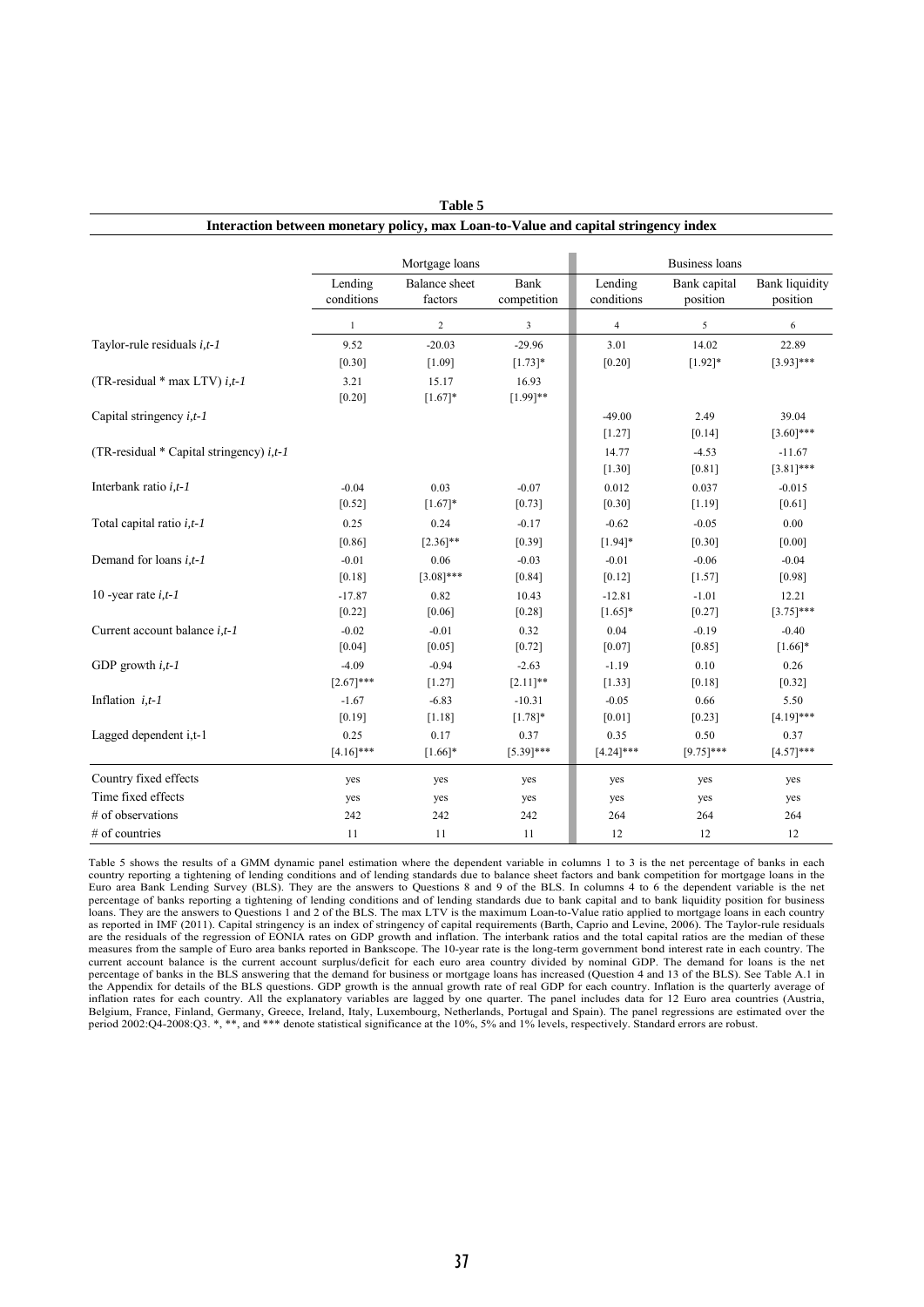|                                 |                      |                       |                       |                       |                      | Impact of monetary policy after the crisis |                      |                       |                      |                                                |                      |                       |                      |                       |
|---------------------------------|----------------------|-----------------------|-----------------------|-----------------------|----------------------|--------------------------------------------|----------------------|-----------------------|----------------------|------------------------------------------------|----------------------|-----------------------|----------------------|-----------------------|
|                                 |                      |                       | Lending conditions    |                       |                      |                                            |                      |                       |                      | Lending standards due to balance sheet factors |                      |                       |                      |                       |
|                                 |                      |                       |                       |                       |                      |                                            |                      |                       | Business loans       |                                                |                      |                       |                      | Mortgage loans        |
|                                 |                      | <b>Business Loans</b> |                       | Mortgage Loans        |                      | All factors                                |                      | Bank capital position |                      | Bank liquidity position                        |                      | Bank market financing |                      | All factors           |
|                                 |                      |                       |                       | 4                     |                      |                                            |                      | 8                     | 9                    | 10                                             | 11                   | 12                    | 13                   | 14                    |
| Overnight rates $t-1$           | 8.51<br>$[7.45]$ *** |                       | 3.54<br>$[3.96]$ ***  |                       | 2.98<br>$[4.22]$ *** |                                            | 2.05<br>$[2.89]$ *** |                       | 2.59<br>$[2.56]$ **  |                                                | 3.79<br>$[3.68]$ *** |                       | 4.79<br>$[9.10]$ *** |                       |
| Taylor-rule residuals $i, t$ -1 |                      | 1.00<br>[0.69]        |                       | 0.36<br>[0.45]        |                      | 0.78<br>$[1.77]$ *                         |                      | 1.39<br>$[1.62]$      |                      | 0.47<br>[0.53]                                 |                      | 1.58<br>$[1.90]$ *    |                      | 2.69<br>$[6.91]$ ***  |
| Lagged dependent i,t-1          | 0.50<br>$[9.35]$ *** | 0.70<br>$[10.75]$ *** | 0.62<br>$[13.17]$ *** | 0.67<br>$[12.96]$ *** | 0.54<br>$[8.46]$ *** | 0.67<br>$[10.71]***$                       | 0.55<br>$[9.64]$ *** | 0.58<br>$[10.02]$ *** | 0.61<br>$[8.21]$ *** | 0.68<br>$[9.90]$ ***                           | 0.60<br>$[8.42]$ *** | 0.68<br>$[9.89]$ ***  | 0.44<br>$[6.83]$ *** | 0.53<br>$[10.51]$ *** |
| Country fixed effects           | no                   | no                    | no                    | no                    | no                   | no                                         | no                   | no                    | no                   | no                                             | no                   | no                    | no                   | no                    |
| Time fixed effects              | no                   | no                    | no                    | no                    | no                   | no                                         | no                   | no                    | no                   | no                                             | no                   | no                    | no                   | no                    |
| Wald statistic                  | 877.95               | 232.15                | 211.83                | 174.76                | 583.41               | 210.06                                     | 237.17               | 189.93                | 216.39               | 146.29                                         | 164.83               | 134.27                | 132.02               | 154.71                |
| # of observations               | 108                  | 108                   | 108                   | 108                   | 108                  | 108                                        | 108                  | 108                   | 108                  | 108                                            | 108                  | 108                   | 108                  | 108                   |
| $#$ of countries                | 12                   | 12                    | 12                    | 12                    | 12                   | 12                                         | 12                   | 12                    | 12                   | 12                                             | 12                   | 12                    | 12                   | 12                    |

Table 6 shows the results of GLS panel regressions where the dependent variable *lending conditions* (columns 1 to 4) is the net percentage of banks in each country reporting a tightening of credit standards in the Euro area Bank Lending Survey (BLS) for the approval of loans or credit lines to enterprises and households. They are the answers to Questions 1 and 8 of the BLS. The dependent variable *lending standards due to balance*  sheet factors (columns 5 to 14) is the net percentage of banks reporting a tightening of credit standards in the BLS due to the factor in the headings (for business loans: all balance sheet factors, bank capital position, liquidity position and bank market financing. For mortgage loans: all balance sheet factors). They are the answers to Questions 2 and 9 of the BLS. See Table A.1 in the Appendix for details of the BLS questions. The overnight rate is the quarterly average of the daily overnight rate (EONIA). The Taylor-rule residuals are the residuals of the regression of EONIA rates on GDP growth and inflation. All the explanatory variables are lagged by one quarter. The panel includes data for 12 euro area countries (Austria, Belgium, France, Finland, Germany, Greece, Ireland, Italy, Luxembourg, Netherlands, Portugal, and Spain). The panel regressions are estimated over the period 2008:Q4-2010:Q4. The test statistics are in brackets. \*, \*\*, and \*\*\* denote statistical significance at the 10%, 5%, and 1% levels, respectively. All the panel regressions include standard errors allowing heteroscedasticity, autocorrelation of order one and time-invariant correlation across countries.

**Table 6 Impact of monetary policy after the crisis**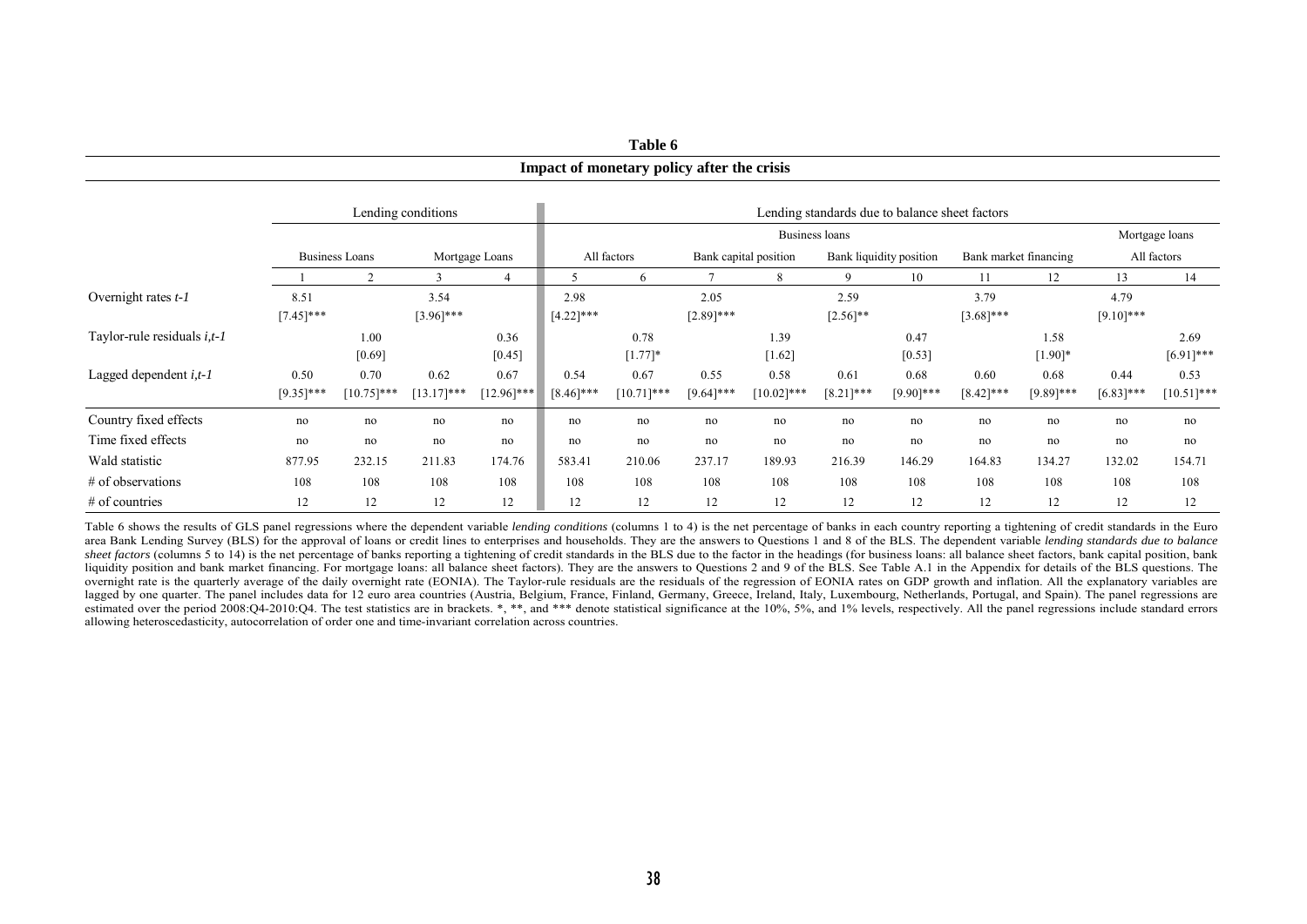|                                 |                        |                        | Lending conditions     |                        | Lending standards due to balance sheet factors |                         |                         |                         |                        |                         |                         |                                      |                         |                         |  |
|---------------------------------|------------------------|------------------------|------------------------|------------------------|------------------------------------------------|-------------------------|-------------------------|-------------------------|------------------------|-------------------------|-------------------------|--------------------------------------|-------------------------|-------------------------|--|
|                                 |                        |                        |                        |                        |                                                | <b>Business loans</b>   |                         |                         |                        |                         |                         |                                      |                         |                         |  |
|                                 |                        | <b>Business loans</b>  |                        | Mortgage loans         |                                                | All factors             |                         | Bank capital position   |                        | Bank liquidity position |                         | Bank market financing<br>All factors |                         |                         |  |
|                                 |                        | $\overline{2}$         | 3                      | $\overline{4}$         | 5                                              | 6                       | $\tau$                  | 8                       | 9                      | 10                      | 11                      | 12                                   | 13                      | 14                      |  |
| Overnight rates t-1             | 16.56<br>$[5.74]$ ***  |                        | 3.37<br>[1.27]         |                        | 4.40<br>$[1.95]$ *                             |                         | 4.59<br>$[2.01]**$      |                         | 5.61<br>$[1.66]$ *     |                         | 6.74<br>$[3.00]$ ***    |                                      | 3.02<br>[0.73]          |                         |  |
| Taylor-rule residuals $i, t$ -1 |                        | 16.56<br>$[5.74]***$   |                        | 3.37<br>[1.27]         |                                                | 4.40<br>$[1.95]*$       |                         | 4.59<br>$[2.01]$ **     |                        | 5.61<br>$[1.66]$ *      |                         | 6.74<br>$[3.00]$ ***                 |                         | 3.02<br>[0.73]          |  |
| Interbank ratio $i, t$ -1       | $-0.06$<br>[0.45]      | $-0.06$<br>[0.45]      | 0.19<br>$[2.66]$ ***   | 0.19<br>$[2.66]$ ***   | 0.05<br>[0.99]                                 | 0.05<br>[0.99]          | 0.08<br>$[1.86]$ *      | 0.08<br>$[1.86]$ *      | 0.01<br>[0.12]         | 0.01<br>[0.12]          | $-0.01$<br>[0.10]       | $-0.01$<br>[0.10]                    | 0.15<br>[1.48]          | 0.15<br>[1.48]          |  |
| Total capital ratio $i, t$ -1   | $-1.34$<br>$[2.23]$ ** | $-1.34$<br>$[2.23]$ ** | $-0.63$<br>[1.00]      | $-0.63$<br>[1.00]      | $-1.76$<br>$[3.62]$ ***                        | $-1.76$<br>$[3.62]$ *** | $-1.61$<br>$[3.06]$ *** | $-1.61$<br>$[3.06]$ *** | $-1.54$<br>$[3.23]***$ | $-1.54$<br>$[3.23]***$  | $-2.52$<br>$[4.27]$ *** | $-2.52$<br>$[4.27]$ ***              | $-0.53$<br>[0.86]       | $-0.53$<br>[0.86]       |  |
| Demand for loans $i, t$ -1      | 0.19<br>$[2.19]$ **    | 0.19<br>$[2.19]$ **    | 0.04<br>[0.83]         | 0.04<br>[0.83]         | 0.06<br>[0.90]                                 | 0.06<br>[0.90]          | 0.08<br>$[1.56]$        | 0.08<br>[1.56]          | 0.03<br>[0.30]         | 0.03<br>[0.30]          | 0.05<br>[0.83]          | 0.05<br>[0.83]                       | 0.29<br>$[3.28]$ ***    | 0.29<br>$[3.28]$ ***    |  |
| Current account balance i,t-1   | $-0.40$<br>$[2.46]$ ** | $-0.40$<br>$[2.46]$ ** | $-1.06$<br>$[5.03]***$ | $-1.06$<br>$[5.03]***$ | $-0.16$<br>[0.58]                              | $-0.16$<br>[0.58]       | $-0.84$<br>$[2.04]$ **  | $-0.84$<br>$[2.04]$ **  | $-0.02$<br>[0.04]      | $-0.02$<br>[0.04]       | $-0.03$<br>[0.05]       | $-0.03$<br>[0.05]                    | $-0.04$<br>[0.09]       | $-0.04$<br>[0.09]       |  |
| 10 -year rate $i, t$ -1         | 0.58<br>[0.17]         | 0.58<br>[0.17]         | $-0.78$<br>[0.21]      | $-0.78$<br>$[0.21]$    | 1.95<br>[0.60]                                 | 1.95<br>[0.60]          | $-3.58$<br>[1.37]       | $-3.58$<br>[1.37]       | 2.98<br>[0.91]         | 2.98<br>[0.91]          | 5.61<br>[1.30]          | 5.61<br>[1.30]                       | $-9.94$<br>$[2.94]$ *** | $-9.94$<br>$[2.94]$ *** |  |
| GDP growth $i, t$ -1            | 0.35<br>[0.34]         | 1.31<br>[1.32]         | 0.66<br>[0.48]         | 0.86<br>[0.58]         | $-0.33$<br>[0.35]                              | $-0.07$<br>[0.07]       | $-1.08$<br>[1.53]       | $-0.82$<br>[1.08]       | $-1.25$<br>[1.48]      | $-0.92$<br>[1.11]       | $-0.84$<br>[0.75]       | $-0.45$<br>$[0.42]$                  | $-1.08$<br>[0.99]       | $-0.91$<br>[0.73]       |  |
| Inflation $i, t$ -1             | $-1.90$<br>[0.70]      | 6.53<br>$[2.90]$ ***   | 3.08<br>[0.88]         | 4.79<br>$[1.93]*$      | 3.95<br>[1.30]                                 | 6.19<br>$[2.41]$ **     | 3.66<br>[1.31]          | 6.00<br>$[2.96]$ ***    | 4.46<br>[1.59]         | 7.31<br>$[3.56]$ ***    | 1.69<br>[0.65]          | 5.11<br>$[1.96]$ *                   | 5.94<br>[1.40]          | 7.47<br>$[2.86]$ ***    |  |
| Lagged dependent $i, t$ -1      | 0.14<br>[0.99]         | 0.14<br>[0.99]         | 0.40<br>$[3.59]$ ***   | 0.40<br>$[3.59]$ ***   | $-0.23$<br>$[1.80]*$                           | 0.23<br>$[1.80]$ *      | $-0.02$<br>[0.14]       | $-0.02$<br>[0.14]       | 0.19<br>$[2.15]$ **    | 0.19<br>$[2.15]$ **     | 0.28<br>$[2.10]$ **     | 0.28<br>$[2.10]$ **                  | 0.36<br>$[4.34]$ ***    | 0.36<br>$[4.34]***$     |  |
| Country fixed effects           | yes                    | yes                    | yes                    | yes                    | yes                                            | yes                     | yes                     | yes                     | yes                    | yes                     | yes                     | yes                                  | yes                     | yes                     |  |
| Time fixed effects              | no                     | no                     | no                     | no                     | no                                             | no                      | no                      | no                      | no                     | no                      | no                      | no                                   | no                      | no                      |  |
| # of observations               | 84                     | 84                     | 84                     | 84                     | 84                                             | 84                      | 84                      | 84                      | 84                     | 84                      | 84                      | 84                                   | 84                      | 84                      |  |
| $#$ of countries                | 12                     | 12                     | 12                     | 12                     | 12                                             | 12                      | 12                      | 12                      | 12                     | 12                      | 12                      | 12                                   | 12                      | 12                      |  |

| Table 7a                                                                |
|-------------------------------------------------------------------------|
| Impact of monetary policy after the crisis (without time fixed effects) |

Table 7a shows the results of a GMM dynamic panel estimation where the dependent variable *lending conditions* (columns 1 and 2) is the net percentage of banks in each country reporting a tightening of credit standards in the Euro area Bank Lending Survey (BLS) for the approval of loans or credit lines to enterprises and households. They are the answers to Questions 1 and 8 of the BLS. The dependent variable *lending standards due to balance sheet factors* (columns 3 to 7) is the net percentage of banks reporting a tightening of credit standards in the BLS due to the factor in the headings (for business loans: all balance sheet factors, bank capital position, bank liquidity position and bank market financing. For mortgage loans: all balance sheet factors). They are the answers to Questions 2 and 9 of the BLS. The overnight rate is the quarterly average of the daily overnight rate (EONIA). The Taylor-rule residuals are the residuals of the regression of EONIA rates on GDP growth and inflation. The interbank ratio and the total capital ratio are the medians by country of these measures from the sample of Euro area banks reported in Bankscope. The demand for loans is the net percentage of banks answering in the BLS that the demand for business or mortgage loans has increased (Questions 4 and 13 of the BLS). See Table A.1 in the Appendix for details of the BLS questions. The current account balance is the current account surplus/deficits for each euro area country divided by nominal GDP. The 10-year rate is the long-term government bond interest rate in each country. GDP growth is the annual growth rate of real GDP for each country. Inflation is the quarterly average of inflation rates for each country. All the explanatory variables are lagged by one quarter. The panel includes data for 12 euro area countries (Austria, Belgium, France, Finland, Germany, Greece, Ireland, Italy, Luxembourg, Netherlands, Portugal, and Spain). The panel regressions are estimated over the period 2008:Q4-2010:Q4. The test statistics are in brackets. \*, \*\*, and \*\*\* denote statistical significance at the 10%, 5%, and 1% levels, respectively. Standard errors are robust.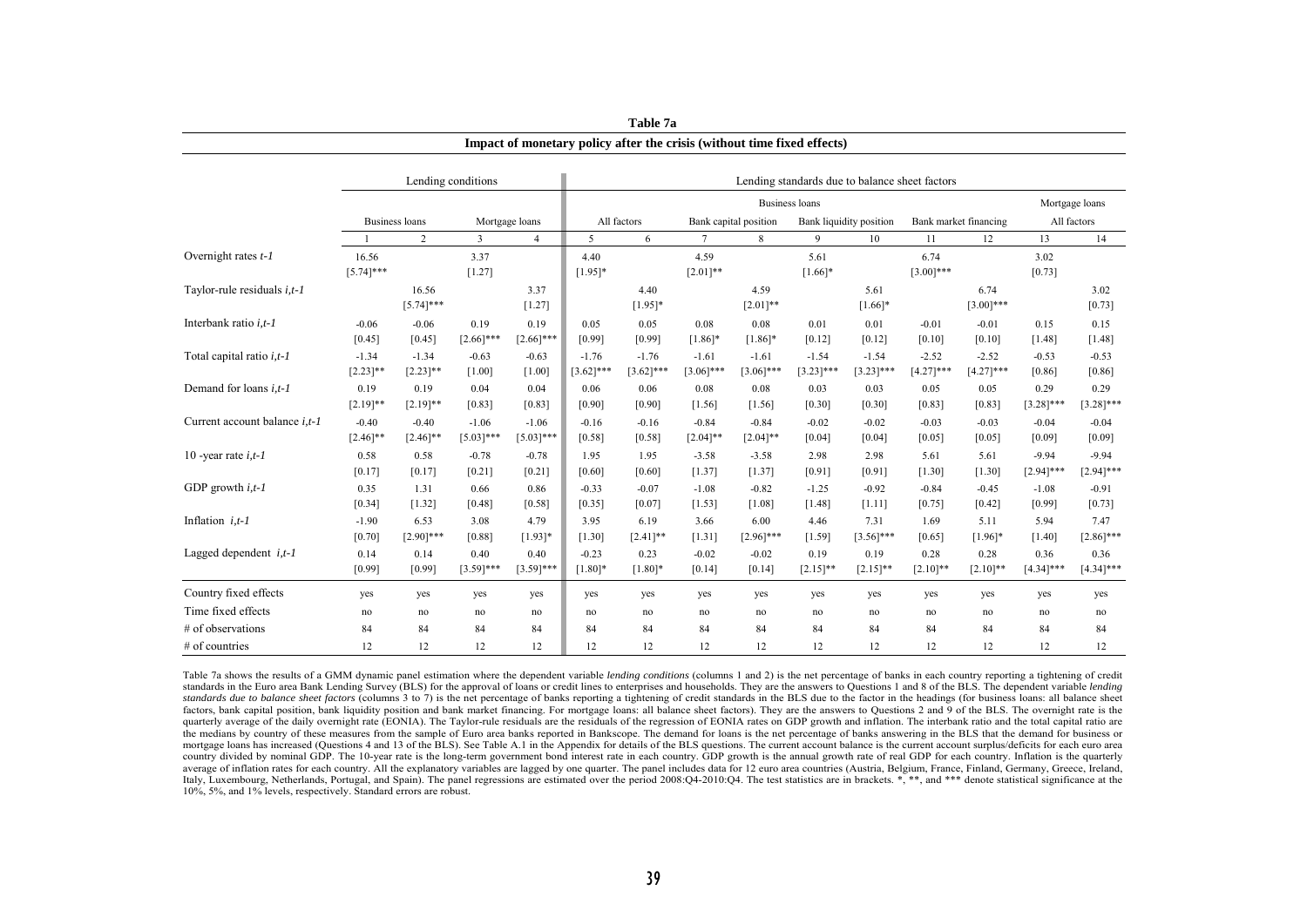|                                      | Impact of monetary policy after the crisis |                    |              |                       |                                                |                       |                               |  |  |  |  |  |  |
|--------------------------------------|--------------------------------------------|--------------------|--------------|-----------------------|------------------------------------------------|-----------------------|-------------------------------|--|--|--|--|--|--|
|                                      |                                            | Lending conditions |              |                       | Lending standards due to balance sheet factors |                       |                               |  |  |  |  |  |  |
|                                      |                                            |                    |              | <b>Business loans</b> |                                                |                       |                               |  |  |  |  |  |  |
|                                      | <b>Business Loans</b>                      | Mortgage loans     | All factors  | Bank capital position | Bank liquidity position                        | Bank market financing | Mortgage loans<br>All factors |  |  |  |  |  |  |
|                                      |                                            | $\overline{2}$     | $\mathbf{3}$ | $\overline{4}$        | 5                                              | 6                     | $7\overline{ }$               |  |  |  |  |  |  |
| Taylor-rule residuals $i, t$ -1      | 18.30                                      | 4.70               | 2.74         | 3.99                  | 7.07                                           | 3.27                  | 4.20                          |  |  |  |  |  |  |
|                                      | $[5.46]$ ***                               | [0.99]             | [0.80]       | $[2.29]$ **           | [1.31]                                         | [0.69]                | [1.17]                        |  |  |  |  |  |  |
| Interbank ratio $i, t$ -1            | $-0.11$                                    | 0.12               | 0.05         | 0.05                  | 0.09                                           | 0.00                  | 0.17                          |  |  |  |  |  |  |
|                                      | [1.04]                                     | [1.15]             | [0.90]       | [0.87]                | $[1.21]$                                       | [0.05]                | $[1.65]$ *                    |  |  |  |  |  |  |
| Total capital ratio $i, t$ -1        | $-1.09$                                    | $-0.10$            | $-1.90$      | $-1.38$               | $-2.34$                                        | $-2.03$               | $-0.71$                       |  |  |  |  |  |  |
|                                      | $[1.98]$ **                                | [0.13]             | $[3.39]$ *** | [1.47]                | $[3.94]$ ***                                   | $[2.84]$ ***          | [0.87]                        |  |  |  |  |  |  |
| Demand for loans $i.t-1$             | 0.21                                       | 0.04               | 0.06         | 0.08                  | 0.02                                           | 0.07                  | 0.29                          |  |  |  |  |  |  |
|                                      | $[2.21]**$                                 | [0.61]             | [0.88]       | [1.49]                | [0.26]                                         | [1.26]                | $[2.92]$ ***                  |  |  |  |  |  |  |
| Current account balance <i>i.t-1</i> | $-0.48$                                    | $-1.15$            | $-0.24$      | $-0.93$               | $-0.09$                                        | 0.39                  | $-0.24$                       |  |  |  |  |  |  |
|                                      | $[2.25]$ **                                | $[4.06]$ ***       | [1.16]       | $[2.24]$ **           | $[0.25]$                                       | $[1.31]$              | [0.59]                        |  |  |  |  |  |  |
| 10 - vear rate $i, t$ -1             | 0.63                                       | $-3.99$            | 4.52         | $-2.21$               | 5.83                                           | 10.30                 | $-12.53$                      |  |  |  |  |  |  |
|                                      | [0.19]                                     | [0.96]             | [0.95]       | [0.48]                | [1.42]                                         | $[1.67]*$             | $[3.64]$ ***                  |  |  |  |  |  |  |
| GDP growth $i, t$ -1                 | 3.03                                       | 2.43               | 0.54         | 0.52                  | $-2.27$                                        | 3.49                  | $-1.16$                       |  |  |  |  |  |  |
|                                      | [1.24]                                     | [0.78]             | [0.32]       | [0.41]                | $[2.30]$ **                                    | $[1.20]$              | [0.35]                        |  |  |  |  |  |  |
| Inflation $i,t-1$                    | 8.55                                       | 4.86               | 6.56         | 7.33                  | 7.24                                           | 7.87                  | 6.92                          |  |  |  |  |  |  |
|                                      | $[3.25]***$                                | $[2.02]$ **        | $[2.68]$ *** | $[2.29]$ **           | $[3.47]$ ***                                   | $[4.14]***$           | $[1.66]$ *                    |  |  |  |  |  |  |
| Lagged dependent $i, t-1$            | 0.06                                       | 0.40               | $-0.27$      | $-0.02$               | 0.18                                           | 0.39                  | 0.39                          |  |  |  |  |  |  |
|                                      | [0.57]                                     | $[3.08]$ ***       | $[2.07]**$   | [0.12]                | $[2.06]$ **                                    | $[2.92]$ ***          | $[4.71]$ ***                  |  |  |  |  |  |  |
| Country fixed effects                | yes                                        | yes                | yes          | yes                   | yes                                            | yes                   | yes                           |  |  |  |  |  |  |
| Time fixed effects                   | yes                                        | yes                | yes          | yes                   | yes                                            | yes                   | yes                           |  |  |  |  |  |  |
| # of observations                    | 84                                         | 84                 | 84           | 84                    | 84                                             | 84                    | 84                            |  |  |  |  |  |  |
| $#$ of countries                     | 12                                         | 12                 | 12           | 12                    | 12                                             | 12                    | 12                            |  |  |  |  |  |  |

| Table 7b |  |
|----------|--|
|----------|--|

the BLS. The dependent variable *lending standards due to balance sheet factors* (columns 3 to 7) is the net percentage of banks reporting a tightening of credit standards in the BLS due to the BLS due to the Table 7b shows the results of a GMM dynamic panel estimation where the dependent variable *lending conditions* (columns 1 and 2) is the net percentage of banks in each country reporting a tightening of credit standards in the Euro area Bank Lending Survey (BLS) for the approval of loans or credit lines to enterprises and households. They are the answers to Questions 1 and 8 of factor in the headings (for business loans: all balance sheet factors, bank capital position, bank liquidity position and bank market financing. For mortgage loans: all balance sheet factors). They are the answers to Questions 2 and 9 of the BLS. The Taylor-rule residuals are the residuals of the regression of EONIA rates on GDP growth and inflation. The interbank ratio and the total capital ratio are the medians by country of these measures from the sample of Euro area banks reported in Bankscope. The demand for loans is the net percentage of banks answering in the BLS that the demand for business or mortgage loans has increased (Questions 4 and 13 of the BLS). See Table A.1 of the Appendix for details of the BLS questions. The current account balance is the current account surplus/deficits for each euro area country divided by nominal GDP. The 10-year rate is the long-term government bond interest rate in each country. GDP growth is the annual growth rate of real GDP for each country. Inflation is the quarterly average of inflation rates for each country. All the explanatory variables are lagged by one quarter. The growth is the annual growt panel includes data for 12 euro area countries (Austria, Belgium, France, Finland, Germany, Greece, Ireland, Italy, Luxembourg, Netherlands, Portugal, and Spain). The panel regressions are estimated over the period 2008:Q4-2010:Q4. The test statistics are in brackets. \*, \*\*, and \*\*\* denote statistical significance at the 10%, 5%, and 1% levels, respectively. Standard errors are robust.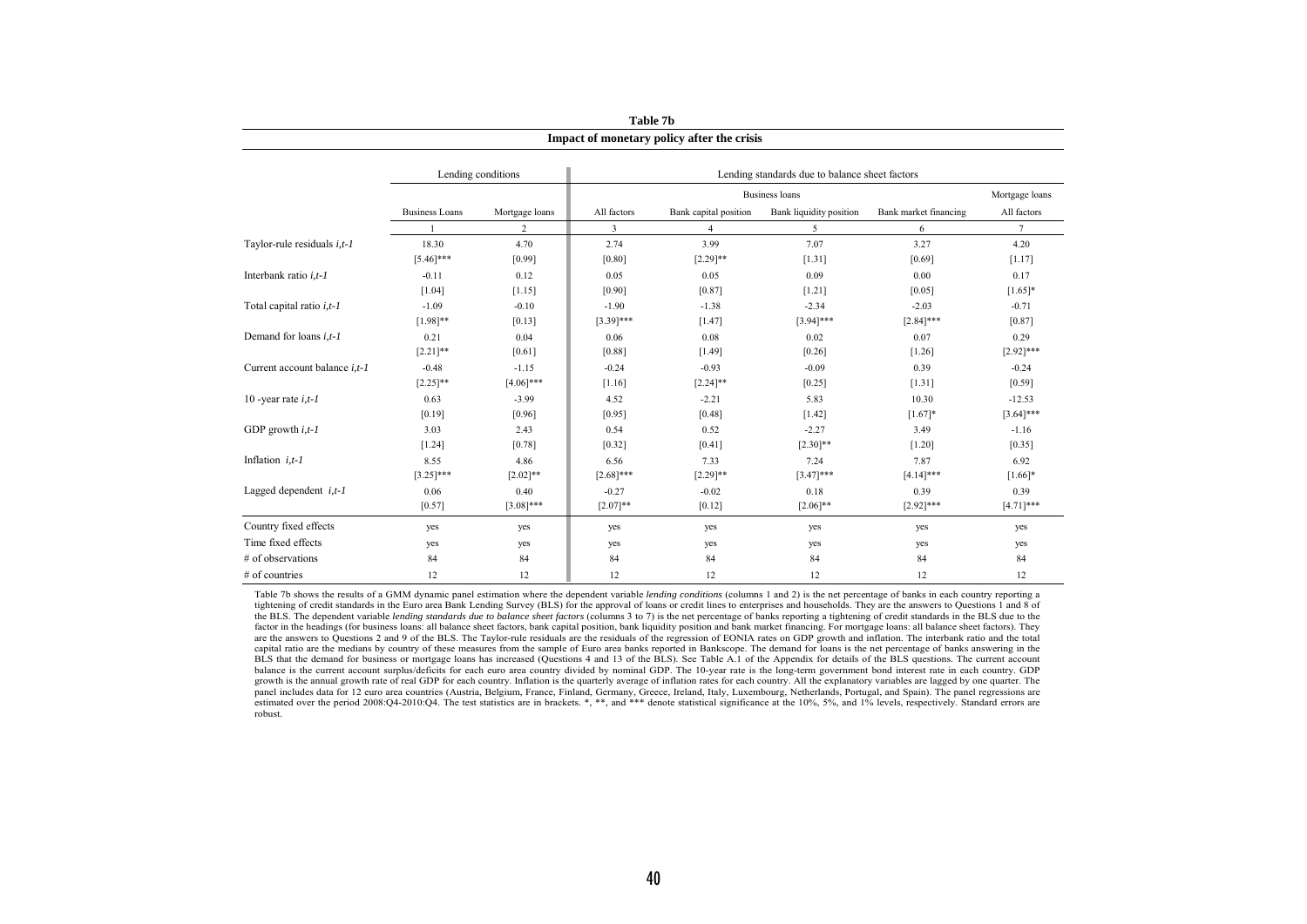|                                     |                                         |                   | Lending conditions |                      |                       |                                                                         |                         |                       |                       |                     |             |                |             |                   |
|-------------------------------------|-----------------------------------------|-------------------|--------------------|----------------------|-----------------------|-------------------------------------------------------------------------|-------------------------|-----------------------|-----------------------|---------------------|-------------|----------------|-------------|-------------------|
|                                     |                                         |                   |                    |                      |                       | Lending standards due to balance sheet factors<br><b>Business loans</b> |                         |                       |                       |                     |             | Mortgage loans |             |                   |
|                                     | <b>Business loans</b><br>Mortgage loans |                   | All factors        |                      | Bank capital position |                                                                         | Bank liquidity position |                       | Bank market financing |                     | All factors |                |             |                   |
|                                     |                                         | $\overline{2}$    | $\overline{3}$     | $\overline{4}$       | 5                     | 6                                                                       | $\tau$                  | 8                     | $\mathbf{Q}$          | 10                  | 11          | 12             | 13          | 14                |
| Taylor-rule residuals i, t-1        | 16.13                                   | 16.18             | 5.06               | 2.38                 | 5.04                  | 3.08                                                                    | 5.42                    | 1.49                  | 3.82                  | 1.57                | 0.22        | $-1.00$        | 0.39        | 1.36              |
|                                     | $[5.01]***$                             | $[3.84]***$       | $[2.19]$ **        | [0.89]               | $[2.06]$ **           | [1.13]                                                                  | [1.56]                  | [0.38]                | [1.53]                | [0.61]              | [0.09]      | [0.31]         | [0.10]      | [0.25]            |
| Long-term liquidity i,t-1           | 62.99                                   | 62.75             | 46.03              | 65.18                | 6.77                  | 18.03                                                                   | 65.61                   | 93.65                 | 45.89                 | 62.29               | 0.38        | 6.07           | $-10.82$    | $-17.30$          |
|                                     | $[3.14]***$                             | $[2.62]***$       | [1.39]             | $[2.05]$ **          | [0.25]                | [0.47]                                                                  | [1.43]                  | $[2.96]$ ***          | [1.16]                | [1.52]              | [0.01]      | [0.17]         | [0.27]      | [0.40]            |
| (TR residuals * LT liquidity) i,t-1 |                                         | $-0.33$<br>[0.03] |                    | 23.91<br>$[2.71]***$ |                       | 16.94<br>$[1.80]$ *                                                     |                         | 34.76<br>$[3.70]$ *** |                       | 19.11<br>$[1.74]$ * |             | 9.37<br>[0.84] |             | $-7.93$<br>[0.63] |
| Interbank ratio $i.t-1$             | $-0.05$                                 | $-0.05$           | 0.05               | 0.07                 | 0.08                  | 0.10                                                                    | 0.03                    | 0.07                  | 0.05                  | 0.07                | 0.19        | 0.20           | 0.06        | 0.05              |
|                                     | [0.40]                                  | [0.40]            | [0.99]             | [1.48]               | $[1.84]$ *            | $[2.28]$ **                                                             | [0.48]                  | [1.01]                | [0.56]                | [0.85]              | $[2.20]$ ** | $[2.16]$ **    | [0.85]      | [0.71]            |
| Total capital ratio $i, t$ -1       | $-1.85$                                 | $-1.85$           | $-2.31$            | $-2.29$              | $-2.37$               | $-2.40$                                                                 | $-1.95$                 | $-1.90$               | $-2.71$               | $-2.70$             | $-0.84$     | $-0.81$        | $-0.42$     | $-0.43$           |
|                                     | $[2.57]**$                              | $[2.57]$ **       | $[3.82]***$        | $[3.93]***$          | $[2.99]***$           | $[2.94]***$                                                             | $[3.47]***$             | $[3.83]***$           | $[3.38]***$           | $[3.42]***$         | [1.23]      | [1.15]         | [0.90]      | [0.91]            |
| Demand for loans $i, t$ -1          | 0.21                                    | 0.21              | 0.06               | 0.07                 | 0.06                  | 0.07                                                                    | 0.04                    | 0.05                  | 0.07                  | 0.07                | $-0.12$     | $-0.12$        | $-0.08$     | $-0.08$           |
|                                     | $[2.42]$ **                             | $[2.42]$ **       | [0.97]             | [1.16]               | [1.19]                | [1.32]                                                                  | [0.43]                  | [0.62]                | [1.17]                | [1.40]              | [1.55]      | [1.52]         | [1.09]      | [1.15]            |
| Current account balance i,t-1       | $-0.24$                                 | $-0.24$           | $-0.20$            | $-0.13$              | $-0.92$               | $-0.89$                                                                 | 0.14                    | 0.25                  | 0.40                  | 0.46                | $-1.13$     | $-1.10$        | $-0.20$     | $-0.24$           |
|                                     | [1.18]                                  | [1.35]            | [0.65]             | [0.43]               | $[1.92]*$             | $[1.88]$ *                                                              | [0.37]                  | [0.66]                | [1.18]                | $[1.42]$            | $[4.52]***$ | $[4.25]***$    | [0.47]      | [0.52]            |
| 10 - year rate $i, t$ - $I$         | $-0.60$                                 | $-0.59$           | 1.85               | 0.43                 | $-2.47$               | $-3.42$                                                                 | 1.25                    | $-0.56$               | 6.86                  | 5.81                | 0.50        | 0.19           | $-5.36$     | $-5.13$           |
|                                     | [0.15]                                  | [0.15]            | [0.58]             | [0.17]               | [0.98]                | [1.39]                                                                  | [0.36]                  | [0.21]                | [1.38]                | [1.23]              | [0.14]      | [0.05]         | [1.50]      | [1.44]            |
| GDP growth $i, t$ -1                | 1.90                                    | 1.90              | $-0.75$            | $-0.75$              | $-1.68$               | $-1.75$                                                                 | $-0.87$                 | $-0.85$               | 0.21                  | 0.30                | 0.61        | 0.64           | $-1.39$     | $-1.45$           |
|                                     | [1.41]                                  | [1.43]            | [0.85]             | [0.87]               | $[2.02]$ **           | $[2.27]**$                                                              | [1.07]                  | [1.05]                | [0.15]                | [0.22]              | [0.42]      | [0.44]         | [1.37]      | [1.52]            |
| Inflation $i.t-1$                   | 6.62                                    | 6.61              | 7.11               | 8.31                 | 5.99                  | 6.75                                                                    | 8.22                    | 9.94                  | 6.33                  | 7.15                | 4.02        | 4.34           | 6.55        | 6.30              |
|                                     | $[2.37]**$                              | $[2.27]$ **       | $[2.64]$ ***       | $[3.25]***$          | $[3.09]$ ***          | $[3.72]***$                                                             | $[3.24]***$             | $[4.62]***$           | $[1.99]$ **           | $[2.09]$ **         | [1.45]      | [1.41]         | $[2.57]$ ** | $[2.21]$ **       |
| Lagged dependent $i, t-1$           | 0.10                                    | 0.10              | $-0.16$            | $-0.19$              | $-0.08$               | $-0.10$                                                                 | 0.16                    | 0.12                  | 0.35                  | 0.34                | 0.32        | 0.32           | 0.16        | 0.16              |
|                                     | [0.94]                                  | [0.93]            | [1.17]             | [0.95]               | [0.53]                | [0.65]                                                                  | $[1.78]$ *              | [1.61]                | $[2.04]$ **           | $[1.90]$ *          | $[3.60]***$ | $[3.51]***$    | $[1.79]$ *  | $[1.81]$ *        |
| Country fixed effects               | yes                                     | yes               | yes                | yes                  | yes                   | yes                                                                     | yes                     | ves                   | ves                   | yes                 | yes         | yes            | yes         | yes               |
| Time fixed effects                  | no                                      | no                | no                 | no                   | no                    | no                                                                      | no                      | no                    | no                    | no                  | no          | no             | no          | no                |
| # of observations                   | 84                                      | 84                | 84                 | 84                   | 84                    | 84                                                                      | 84                      | 84                    | 84                    | 84                  | 84          | 84             | 84          | 84                |
| $#$ of countries                    | 12                                      | 12                | 12                 | 12                   | 12                    | 12                                                                      | 12                      | 12                    | 12                    | 12                  | 12          | 12             | 12          | 12                |

| Table 8a                                                                                         |
|--------------------------------------------------------------------------------------------------|
| Impact of monetary policy and liquidity operations after the crisis (without time fixed effects) |

Table 8a shows the results of a GMM dynamic panel estimation where the dependent variable *lending conditions* (columns 1 and 2) is the net percentage of banks in each country reporting a tightening of credit standards in Euro area Bank Lending Survey (BLS) for the approval of loans or credit lines to enterprises and households. They are the answers to Questions 1 and 8 of the BLS. The dependent variable lending standards due to balance sheet factors (columns 3 to 7) is the net percentage of banks reporting a tightening of credit standards in the BLS due to the factor in the headings (for business loans: all balance sheet factors, bank capital position, b liquidity position and bank market financing. For mortgage loans: all balance sheet factors). They are the answers to Questions 2 and 9 of the BLS. The Taylor-rule residuals are the residuals of the regression of EONIA rat on GDP growth and inflation. Long-term liquidity is the central bank liquidity borrowed at the long-term operations (3-month to 1-year) from the banking sector of each country divided by GDP. The interbank ratio and the total capital ratio are the medians by country of these measures from the sample of Euro area banks reported in Bankscope. The demand for loans is the net percentage of banks answering in the BLS that the demand for business or mortgage loans has increased (Questions 4 and 13 of the BLS). See Table A.1 for details of the BLS questions. The current account balance is the current account surplus/deficits for each euro area country divid by nominal GDP. The 10-year rate is the long-term government bond interest rate in each country. GDP growth is the annual growth rate of real GDP for each country. Inflation is the quarterly average of inflation rates for each country. All the explanatory variables are lagged by one quarter. The panel includes data for 12 euro area countries (Austria, Belgium, France, Finland, Germany, Greece, Ireland, Italy, Luxembourg, Netherlands, Nether errors are robust.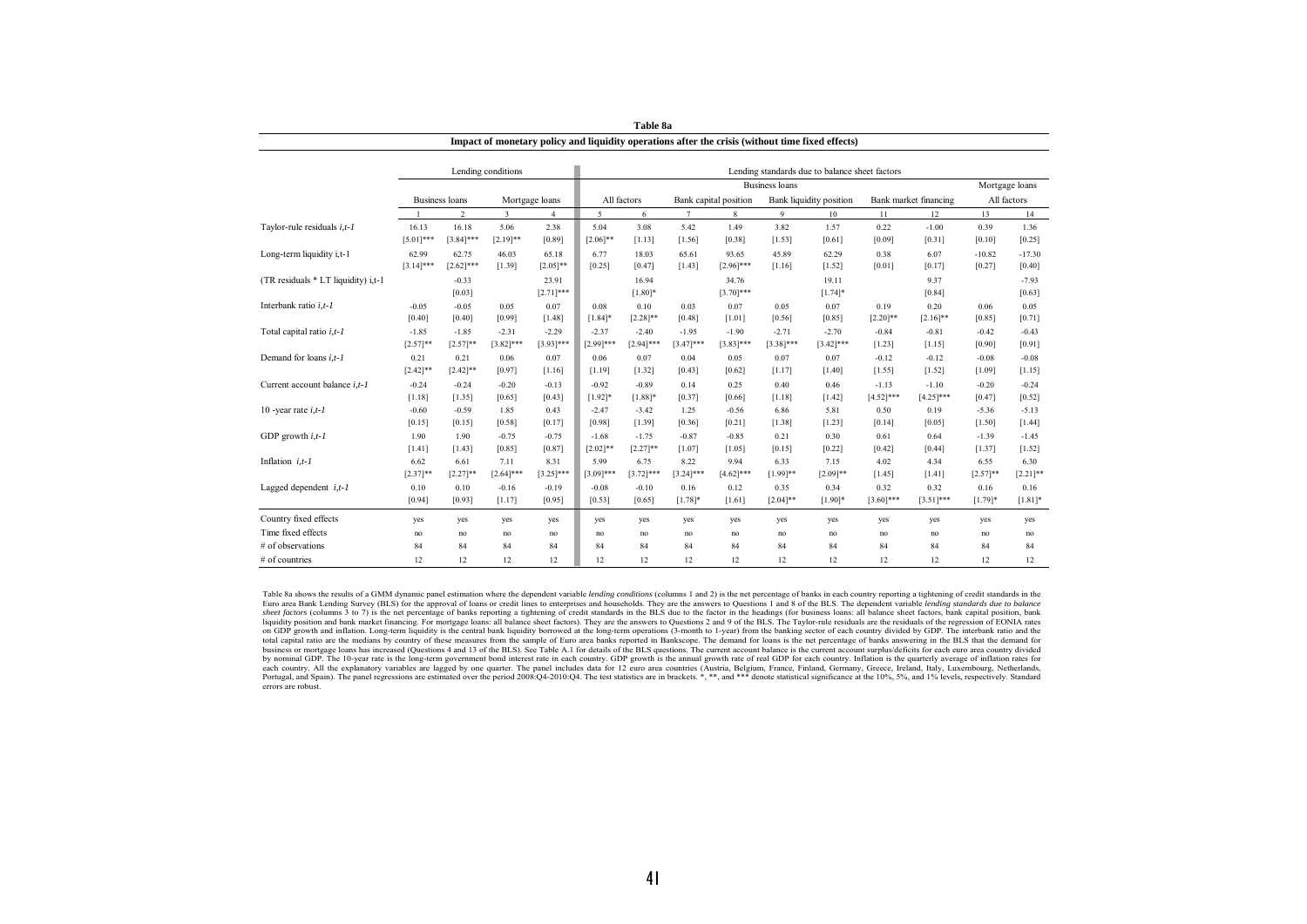|                                     | Lending conditions |                       |              |                      | Lending standards due to balance sheet factors |                       |              |                       |              |                                |              |                                      |             |                   |
|-------------------------------------|--------------------|-----------------------|--------------|----------------------|------------------------------------------------|-----------------------|--------------|-----------------------|--------------|--------------------------------|--------------|--------------------------------------|-------------|-------------------|
|                                     |                    |                       |              |                      | <b>Business loans</b>                          |                       |              |                       |              |                                |              | Mortgage loans                       |             |                   |
|                                     |                    | <b>Business Loans</b> |              | Mortgage Loans       |                                                | All factors           |              | Bank capital position |              | <b>Bank</b> liquidity position |              | Bank market financing<br>All factors |             |                   |
|                                     |                    | 2                     | 3            | $\overline{4}$       | 5                                              | 6                     | $\tau$       | 8                     | 9            | 10                             | -11          | 12                                   | 13          | 14                |
| Taylor-rule residuals $i, t$ -1     | 20.03              | 20.33                 | 4.38         | 1.05                 | 3.28                                           | 0.48                  | 7.62         | 3.42                  | 4.63         | 1.87                           | 10.90        | 9.91                                 | 2.69        | 3.43              |
|                                     | $[5.29]$ ***       | $[4.04]***$           | [1.31]       | [0.33]               | [1.23]                                         | [0.19]                | [1.40]       | [0.60]                | [1.08]       | [0.43]                         | $[2.21]$ **  | $[1.98]$ **                          | [0.77]      | [0.79]            |
| Long-term liquidity i,t-1           | 70.49              | 69.45                 | 31.96        | 48.59                | $-29.42$                                       | $-21.03$              | 72.83        | 92.92                 | 29.05        | 44.81                          | 88.65        | 90.90                                | 12.57       | 9.31              |
|                                     | $[2.06]$ **        | $[1.98]$ **           | [0.90]       | [1.26]               | [0.89]                                         | [0.51]                | $[1.75]$ *   | $[2.30]$ **           | [0.78]       | [1.17]                         | $[1.82]$ *   | $[1.73]$ *                           | [0.36]      | [0.25]            |
| (TR residuals * LT liquidity) i,t-1 |                    | $-2.02$<br>[0.18]     |              | 27.70<br>$[3.34]***$ |                                                | 21.37<br>$[2.79]$ *** |              | 35.68<br>$[3.61]$ *** |              | 22.44<br>$[2.05]$ **           |              | 7.25<br>[0.56]                       |             | $-5.55$<br>[0.45] |
| Interbank ratio $i, t$ -1           | $-0.11$            | $-0.12$               | 0.06         | 0.09                 | 0.06                                           | 0.09                  | 0.11         | 0.14                  | 0.00         | 0.02                           | 0.10         | 0.10                                 | 0.10        | 0.09              |
|                                     | [1.14]             | [1.15]                | [1.05]       | [1.27]               | [1.15]                                         | [1.63]                | [1.47]       | $[1.67]*$             | [0.03]       | [0.16]                         | [0.82]       | [0.81]                               | [1.13]      | [1.16]            |
| Total capital ratio $i, t$ -1       | $-1.47$            | $-1.48$               | $-2.58$      | $-2.55$              | $-2.21$                                        | $-2.24$               | $-2.70$      | $-2.63$               | $-2.45$      | $-2.39$                        | $-0.30$      | $-0.24$                              | $-0.60$     | $-0.62$           |
|                                     | $[2.70]$ ***       | $[2.64]***$           | $[3.67]$ *** | $[3.63]***$          | $[1.99]$ **                                    | $[1.99]$ **           | $[3.96]$ *** | $[3.71]$ ***          | $[2.63]$ *** | $[2.61]$ ***                   | [0.40]       | [0.29]                               | [0.91]      | [0.88]            |
| Demand for loans $i, t$ -1          | 0.22               | 0.22                  | 0.05         | 0.07                 | 0.06                                           | 0.06                  | 0.03         | 0.04                  | 0.07         | 0.09                           | $-0.17$      | $-0.17$                              | $-0.11$     | $-0.11$           |
|                                     | $[2.42]$ **        | $[2.40]$ **           | [0.81]       | [1.00]               | [1.13]                                         | [1.32]                | [0.36]       | [0.55]                | [1.16]       | [1.40]                         | $[1.76]$ *   | $[1.77]*$                            | [1.30]      | [1.34]            |
| Current account balance i, t-1      | $-0.39$            | $-0.40$               | $-0.38$      | $-0.28$              | $-1.11$                                        | $-1.06$               | 0.00         | 0.14                  | 0.21         | 0.30                           | $-1.10$      | $-1.08$                              | $-0.29$     | $-0.32$           |
|                                     | $[1.68]*$          | $[1.82]$ *            | [1.62]       | [1.22]               | $[2.26]$ **                                    | $[2.16]$ **           | [0.01]       | [0.33]                | [0.67]       | [1.00]                         | $[3.61]$ *** | $[3.47]$ ***                         | [0.71]      | [0.73]            |
| 10 -year rate $i, t$ -1             | $-1.82$            | $-1.75$               | 3.94         | 2.19                 | 0.37                                           | $-0.94$               | 2.85         | 1.25                  | 9.21         | 7.86                           | $-9.50$      | $-9.82$                              | $-12.11$    | $-11.93$          |
|                                     | [0.45]             | [0.45]                | [0.93]       | [0.53]               | [0.10]                                         | [0.27]                | [0.67]       | [0.29]                | $[1.70]$ *   | [1.41]                         | $[2.02]$ **  | $[1.90]*$                            | $[2.03]$ ** | $[1.99]$ **       |
| GDP growth $i, t$ -1                | 3.53               | 3.52                  | $-0.57$      | $-0.51$              | $-0.81$                                        | $-0.87$               | $-2.09$      | $-1.98$               | 2.55         | 2.79                           | 3.58         | 3.68                                 | $-1.99$     | $-2.04$           |
|                                     | [1.52]             | [1.52]                | [0.36]       | [0.32]               | [0.62]                                         | [0.65]                | $[2.23]$ **  | $[2.27]$ **           | [0.85]       | [0.92]                         | [1.08]       | [1.11]                               | [0.81]      | [0.83]            |
| Inflation $i,t-1$                   | 9.21               | 9.17                  | 7.06         | 8.40                 | 6.21                                           | 7.10                  | 8.32         | 9.98                  | 8.32         | 9.34                           | 9.87         | 10.19                                | 6.23        | 6.07              |
|                                     | $[3.18]***$        | $[2.96]$ ***          | $[2.69]$ *** | $[3.10]$ ***         | $[2.27]$ **                                    | $[2.36]^{**}$         | $[3.28]$ *** | $[4.46]$ ***          | $[3.82]***$  | $[4.20]$ ***                   | $[2.66]$ *** | $[2.47]$ **                          | [1.62]      | [1.46]            |
| Lagged dependent $i, t$ -1          | 0.05               | 0.05                  | $-0.22$      | $-0.26$              | $-0.09$                                        | $-0.12$               | 0.15         | 0.11                  | 0.32         | 0.31                           | 0.29         | 0.29                                 | 0.19        | 0.19              |
|                                     | [0.52]             | [0.49]                | [1.11]       | [0.81]               | [0.70]                                         | [0.92]                | $[1.67]*$    | [1.45]                | $[2.11]$ **  | $[1.96]$ *                     | $[2.98]$ *** | $[2.79]$ ***                         | $[3.39]***$ | $[3.68]***$       |
| Country fixed effects               | yes                | yes                   | yes          | yes                  | yes                                            | yes                   | yes          | yes                   | yes          | yes                            | yes          | yes                                  | yes         | yes               |
| Time fixed effects                  | yes                | yes                   | yes          | yes                  | yes                                            | yes                   | yes          | yes                   | yes          | yes                            | yes          | yes                                  | yes         | yes               |
| # of observations                   | 84                 | 84                    | 84           | 84                   | 84                                             | 84                    | 84           | 84                    | 84           | 84                             | 84           | 84                                   | 84          | 84                |
| $#$ of countries                    | 12                 | 12                    | 12           | 12                   | 12                                             | 12                    | 12           | 12                    | 12           | 12                             | 12           | 12                                   | 12          | 12                |

**Table 8b Impact of monetary policy and liquidity operations after the crisis**

Table 8b shows the results of a GMM dynamic panel estimation where the dependent variable lending conditions (columns 1 and 2) is the net percentage of banks in each country reporting a tightening of credit standards in th sheet factors (columns 3 to 7) is the net percentage of banks reporting a tightening of credit standards in the BLS due to the factor in the headings (for business loans: all balance sheet factors, bank capital position, b liquidity position and bank market financing. For mortgage loans: all balance sheet factors). They are the answers to Questions 2 and 9 of the BLS. The Taylor-rule residuals are the residuals of the regression of EONIA rat on GDP growth and inflation. Long-term liquidity is the central bank liquidity borrowed at the long-term operations (3-month to 1-year) from the banking sector of each country divided by GDP. The interbank ratio and the total capital ratio are the medians by country of these measures from the sample of Euro area banks reported in Bankscope. The demand for loans is the net percentage of banks answering in the BLS that the demand for business or mortgage loans has increased (Questions 4 and 13 of the BLS). See Table A.1 for details of the BLS questions. The current account balance is the current account surplus/deficits for each euro area country divid by nominal GDP. The 10-year rate is the long-term government bond interest rate in each country. GDP growth is the annual growth rate of real GDP for each country. Inflation is the quarterly average of inflation rates for each country. All the explanatory variables are lagged by one quarter. The panel includes data for 12 euro area countries (Austria, Belgium, France, Finland, Germany, Greece, Ireland, Italy, Luxembourg, Netherlands, Portugal, and Spain). The panel regressions are estimated over the period 2008:04-2010:04. The test statistics are in brackets. \*\*\*\*, and \*\*\* denote statistical significance at the 10%, 5%, and 1% levels, respectively. Sta errors are robust.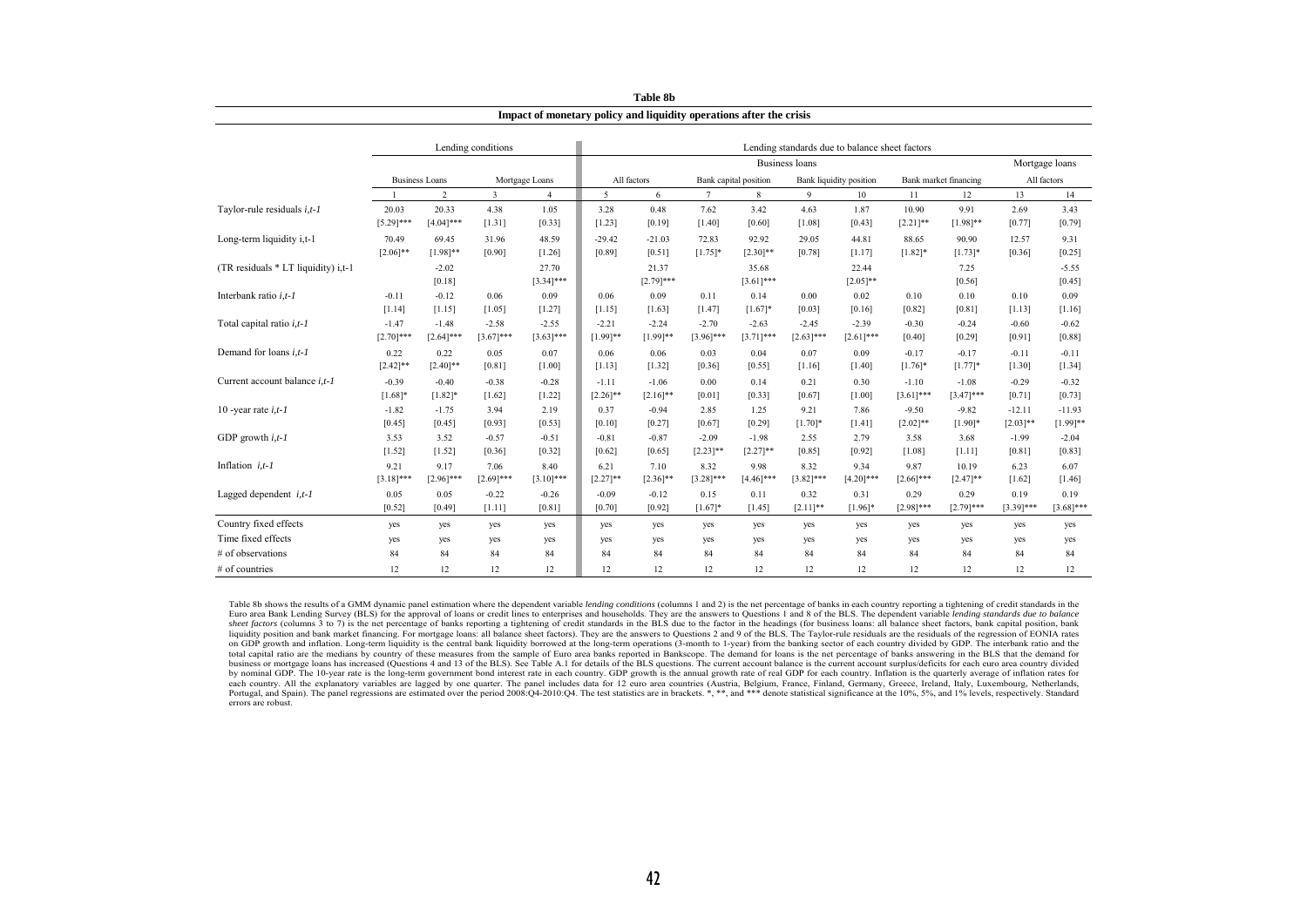**Figure 1: Lending standards and demand for loans** 







**I** balance sheet constraints (left-hand scale) **-** demand for loans (right-hand scale)

Figure 1 plots the lending standards and the demand for loans in the Euro area, in Germany and in Italy as reported in the Bank Lending Survey. The responses refer to business (non-financial corporations) loans. *Competition pressure* is the average of the responses to the questions referring to competition factors affecting the decision to change lending standards (bank, non-bank and market financing competition). *Balance sheet constraints* is the average of the responses to the questions referring to balance sheet factors affecting the decision to change lending standards (capital position, liquidity position and market financing conditions). *Borrower quality* is the average of the responses to the questions referring to borrower risk factors affecting the decision to change lending standards (economic outlook and borrower specific risks). They are the answers to Questions 2 and 4 of the BLS.

Sources: European Central Bank, Bundesbank and Banca d'Italia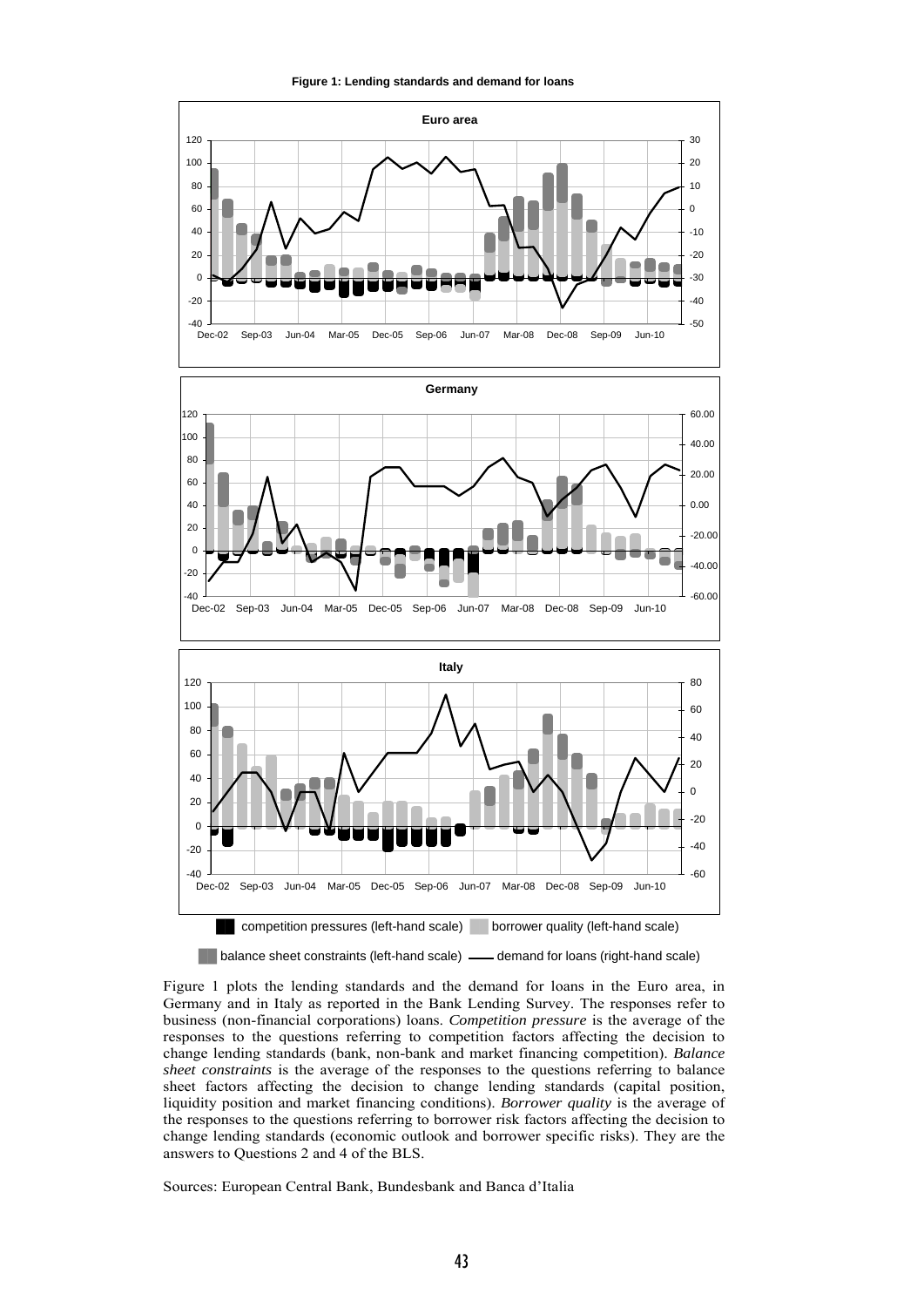

**Figure 2: Taylor-rule residuals and lending standards due to balance sheet factors** 

**Panel A: Taylor-rule residuals and cross-country volatility**

Figure 2 shows the Taylor-rule residuals for the Euro area and the cross-country volatility of Taylor-rule residuals. Taylor-rule residuals are the residuals of the regression of EONIA rates on GDP growth and inflation. The residuals are estimated separately for each country in the Euro area, and a weighted average is calculated using country GDP. The residuals are calculated for 12 Euro area countries (Austria, Belgium, France, Finland, Germany, Greece, Ireland, Italy, Luxembourg, the Netherlands, Portugal and Spain.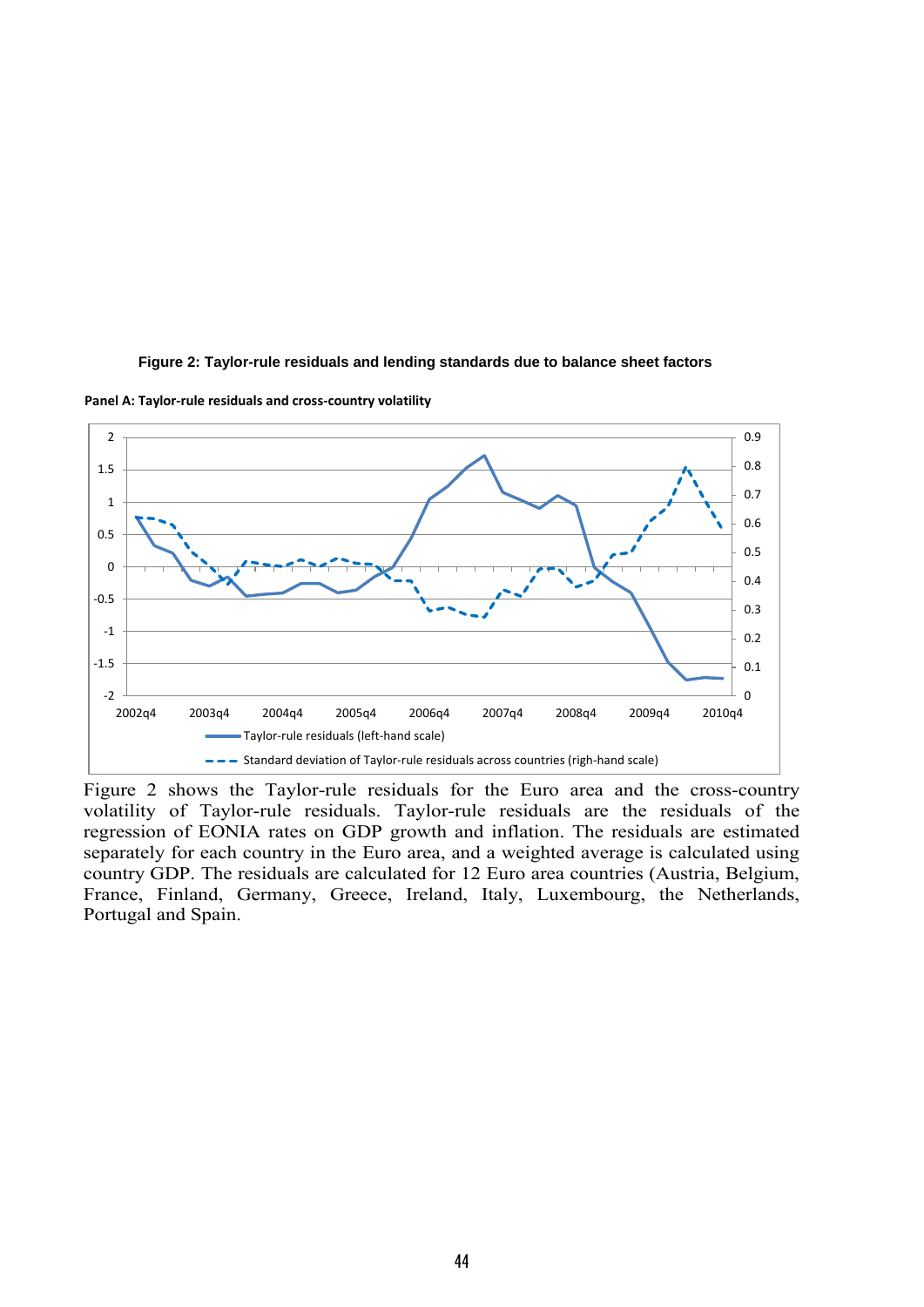# **Appendix**

#### **Table A1: The Bank Lending Survey**

| <b>Question of the Survey</b>                                                                                  |                                                                                                               | Definition of variables used in the<br>analysis                                                         | <b>Measures</b>                                                                                                                                                                                                                      |  |  |  |
|----------------------------------------------------------------------------------------------------------------|---------------------------------------------------------------------------------------------------------------|---------------------------------------------------------------------------------------------------------|--------------------------------------------------------------------------------------------------------------------------------------------------------------------------------------------------------------------------------------|--|--|--|
| Lending conditions and standards                                                                               |                                                                                                               | Lending conditions for:                                                                                 | Net percentage is equal to the                                                                                                                                                                                                       |  |  |  |
| Over the past three months, how have                                                                           | or credit lines to enterprises changed?<br>(Q1)                                                               | business loans                                                                                          | difference between the sum of banks<br>answering "tightened considerably"<br>and "tightened somewhat" and the<br>sum of banks answering "eased                                                                                       |  |  |  |
| your bank's credit standards as<br>applied to the approval of loans                                            | to households for house purchase<br>changed? $(Q8)$                                                           | mortgage loans                                                                                          | somewhat" and "eased considerably"<br>in percentage of the total number of<br>banks.                                                                                                                                                 |  |  |  |
| <b>Factors affecting lending conditions</b>                                                                    | A Costs of funds and balance sheet<br>constraints                                                             |                                                                                                         |                                                                                                                                                                                                                                      |  |  |  |
| Q2: Over the past three months, how<br>have the following factors affected<br>your bank's credit standards as  | A1 Costs related to your bank's<br>capital position.                                                          | Lending standards due to balance                                                                        |                                                                                                                                                                                                                                      |  |  |  |
|                                                                                                                | A2 Your bank's ability to access<br>market financing.                                                         | sheet factors for business loans is<br>equal to the average of the net<br>percentage for A1, A2, and A3 | Net percentage is equal to the<br>difference between the sum of the<br>banks<br>answering<br>"contributed                                                                                                                            |  |  |  |
| applied to the approval of loans or<br>credit lines to enterprises?                                            | A3 Your bank's liquidity position.                                                                            |                                                                                                         | considerably to tightening"<br>and<br>"contributed somewhat to tightening"                                                                                                                                                           |  |  |  |
|                                                                                                                | <b>B</b> Pressure from competition                                                                            |                                                                                                         | and the sum of the banks answering<br>"contributed somewhat to easing" and<br>"contributed considerably to easing"<br>in percentage of the total number of<br>banks                                                                  |  |  |  |
|                                                                                                                | C Perception of risk                                                                                          |                                                                                                         |                                                                                                                                                                                                                                      |  |  |  |
| Q9: Over the past three months, how                                                                            | A Costs of funds and balance sheet<br>constraints                                                             |                                                                                                         |                                                                                                                                                                                                                                      |  |  |  |
| have the following factors affected<br>your bank's credit standards as                                         | <b>B</b> Pressure from competition                                                                            | Lending standards due to balance<br>sheet factors for mortgage loans is                                 |                                                                                                                                                                                                                                      |  |  |  |
| applied to the approval of loans to<br>households for house purchase?                                          | C Perception of risk                                                                                          | equal to the net percentage for A                                                                       |                                                                                                                                                                                                                                      |  |  |  |
| Terms and conditions for loans                                                                                 |                                                                                                               |                                                                                                         |                                                                                                                                                                                                                                      |  |  |  |
|                                                                                                                | <b>A</b> Price                                                                                                |                                                                                                         |                                                                                                                                                                                                                                      |  |  |  |
| Q3: Over the past three months, how<br>have your banks's conditions and<br>terms for approving loans or credit |                                                                                                               | <b>Margins on average loans</b>                                                                         |                                                                                                                                                                                                                                      |  |  |  |
|                                                                                                                | <b>B</b> Other conditions and terms                                                                           | <b>Margins on riskier loans</b>                                                                         |                                                                                                                                                                                                                                      |  |  |  |
|                                                                                                                |                                                                                                               | Size of the loan or credit line                                                                         |                                                                                                                                                                                                                                      |  |  |  |
| lines to enterprises changed?                                                                                  |                                                                                                               | <b>Collateral requirements</b>                                                                          | Net percentage is equal to the                                                                                                                                                                                                       |  |  |  |
|                                                                                                                |                                                                                                               | <b>Loan</b> covenants                                                                                   | difference between the sum of the<br>banks answering that they have                                                                                                                                                                  |  |  |  |
|                                                                                                                |                                                                                                               | <b>Maturity of the loan</b>                                                                             | tightened each specific condition and<br>and the sum of the banks answering                                                                                                                                                          |  |  |  |
|                                                                                                                | <b>A</b> Price                                                                                                |                                                                                                         | that they have eased the same<br>condition in percentage of the total                                                                                                                                                                |  |  |  |
|                                                                                                                |                                                                                                               | <b>Margins on average loans</b>                                                                         | number of banks                                                                                                                                                                                                                      |  |  |  |
| Q10: Over the past three months, how<br>have your banks's conditions and                                       |                                                                                                               | <b>Margins on riskier loans</b>                                                                         |                                                                                                                                                                                                                                      |  |  |  |
| approving loans to<br>terms for<br>households<br>for house<br>purchase                                         | <b>B</b> Other conditions and terms                                                                           |                                                                                                         |                                                                                                                                                                                                                                      |  |  |  |
| changed?                                                                                                       |                                                                                                               | <b>Collateral requirements</b>                                                                          |                                                                                                                                                                                                                                      |  |  |  |
|                                                                                                                |                                                                                                               | Loan-to-value ratio                                                                                     |                                                                                                                                                                                                                                      |  |  |  |
| <b>Demand for loans</b>                                                                                        |                                                                                                               | <b>Maturity of the loans</b>                                                                            |                                                                                                                                                                                                                                      |  |  |  |
|                                                                                                                | or credit lines to enterprises changed<br>at your bank, apart from seasonal<br>fluctuations? $(Q4)$           |                                                                                                         | Net percentage is equal to the<br>difference between the sum of banks<br>answering that the demand has<br>increased and the sum of banks<br>answering that the demand has<br>decreased in percentage of the total<br>number of banks |  |  |  |
| Over the past three months, how has<br>the demand for loans                                                    | to households (for house purchase)<br>changed at your bank, apart from<br>normal seasonal fluctuations? (Q13) | <b>Demand for loans</b>                                                                                 |                                                                                                                                                                                                                                      |  |  |  |

Note: Q\* indicate the number of that question in the Bank Lending Survey Sources: ECB and national central banks. See http://www.ecb.europa.eu/stats/money/surveys/lend/html/index.en.html for a full description of the survey

Note on confidentiality: some of the data are not publicly available, in particular the complete panel of responses from the BLS at the country level